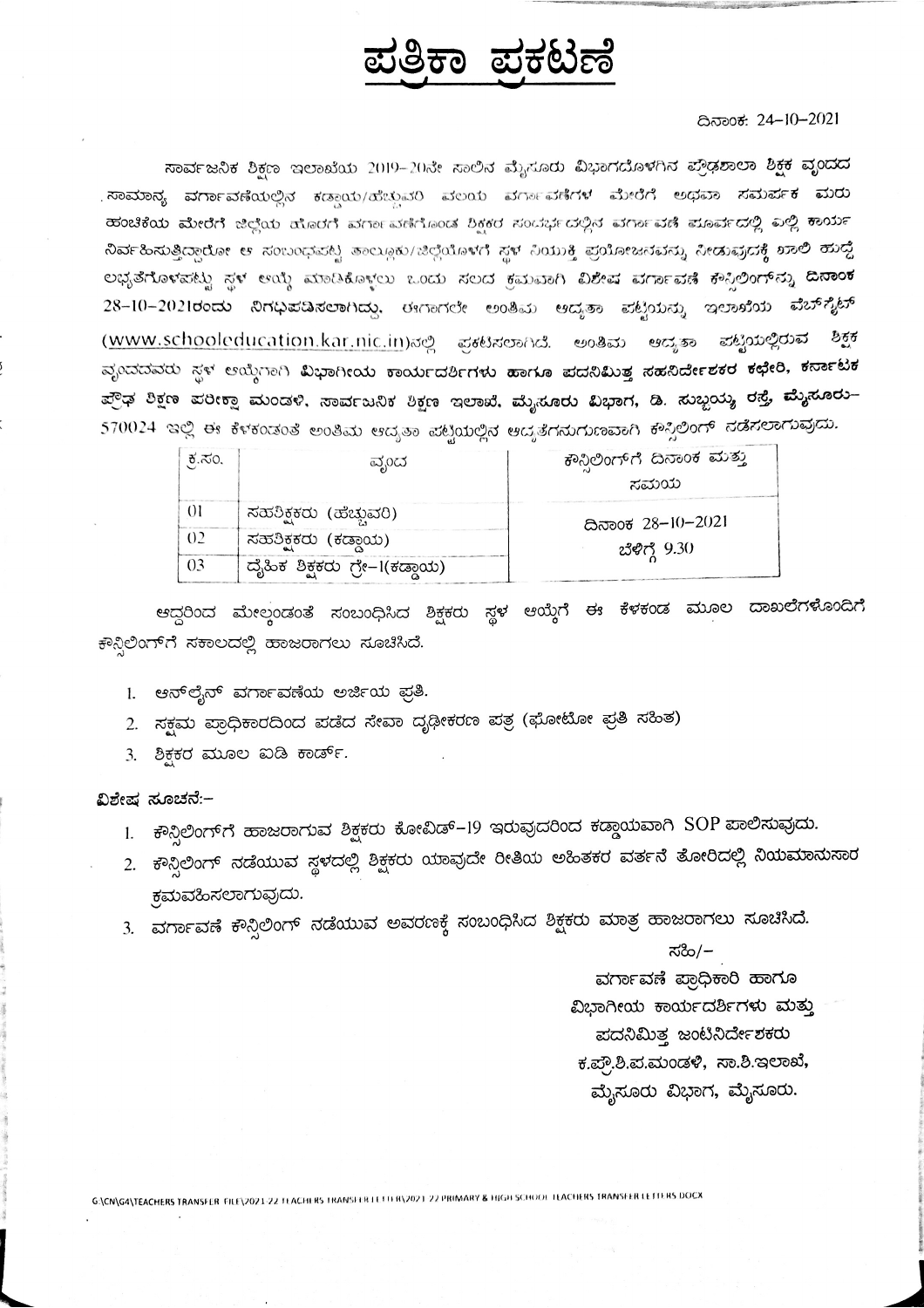| Department Of Public Instruction, Karnataka<br>Teacher Transfer (2020-2021)<br>Final Counselling Priority List<br>REQUEST TRANSFER - PREVIOUS YEAR COMPULSORY TRANSFERRED |                                                          |                           |                          |                           |  |  |
|---------------------------------------------------------------------------------------------------------------------------------------------------------------------------|----------------------------------------------------------|---------------------------|--------------------------|---------------------------|--|--|
| Division:                                                                                                                                                                 | Mysore(2)                                                |                           |                          |                           |  |  |
|                                                                                                                                                                           | School Category: SECONDARY                               |                           | Cadre group: AM          |                           |  |  |
| Priority No.                                                                                                                                                              | <b>Applicant Name</b>                                    |                           | DOB: DOJS                | Priority claimed          |  |  |
| APPL No.                                                                                                                                                                  | Designation                                              | Subject                   | <b>DOEPSCHOOL</b>        | Transfer Sought unit      |  |  |
| <b>DISE</b> Code                                                                                                                                                          | School / Office Name                                     | <b>Working Taluk Name</b> | Gender                   | Previous Working Taluka   |  |  |
| KGID No.                                                                                                                                                                  | School category / Working zone                           | <b>Working District</b>   | <b>Marital Status</b>    | Previous Working District |  |  |
| 8                                                                                                                                                                         | ಸುಧಾ ಬಿ.ವಿ.                                              |                           | 12-MAY-1967: 12-DEC-1994 | General                   |  |  |
| 2025635                                                                                                                                                                   | ಸಹಶಿಕ್ಷಕರು ಗ್ರೇಡ್ II (ಭಾಷೆ)                              | ಹಿಂದಿ                     | 05-OCT-2019              | WITHIN DIVISION           |  |  |
| 29261002804                                                                                                                                                               | <b>GHS CHIKKA NERALE</b><br>(29261002804) - PERIYA PATNA | PERIYA PATNA(292610)      | <b>FEMALE</b>            | <b>MADDUR (292202)</b>    |  |  |
| 1406676                                                                                                                                                                   | SECONDARY / C                                            | MYSURU(2926)              | Married                  | <b>MANDYA</b> (2922)      |  |  |
| 12                                                                                                                                                                        | ದಾಕ್ಷಾಯಿಣಿ ಜಿ.ಕೆ.                                        |                           | 14-JUL-1971: 27-MAR-1997 | General                   |  |  |
| 2027448                                                                                                                                                                   | ಸಹಶಿಕ್ಷಕರು ಗ್ರೇಡ್ II (ಭಾಷೆ)                              | ಕನ್ನಡ                     | 05-OCT-2019              | <b>WITHIN DIVISION</b>    |  |  |
| 29170700117                                                                                                                                                               | GHS SAMSE (29170700117) -<br>MOODIGERE(291707) -         | MOODIGERE(291707)         | <b>FEMALE</b>            | ALUR (292301)             |  |  |
| 1442430                                                                                                                                                                   | SECONDARY / C                                            | CHIKKAMANGALURU(2917)     | Married                  | <b>HASSAN</b> (2923)      |  |  |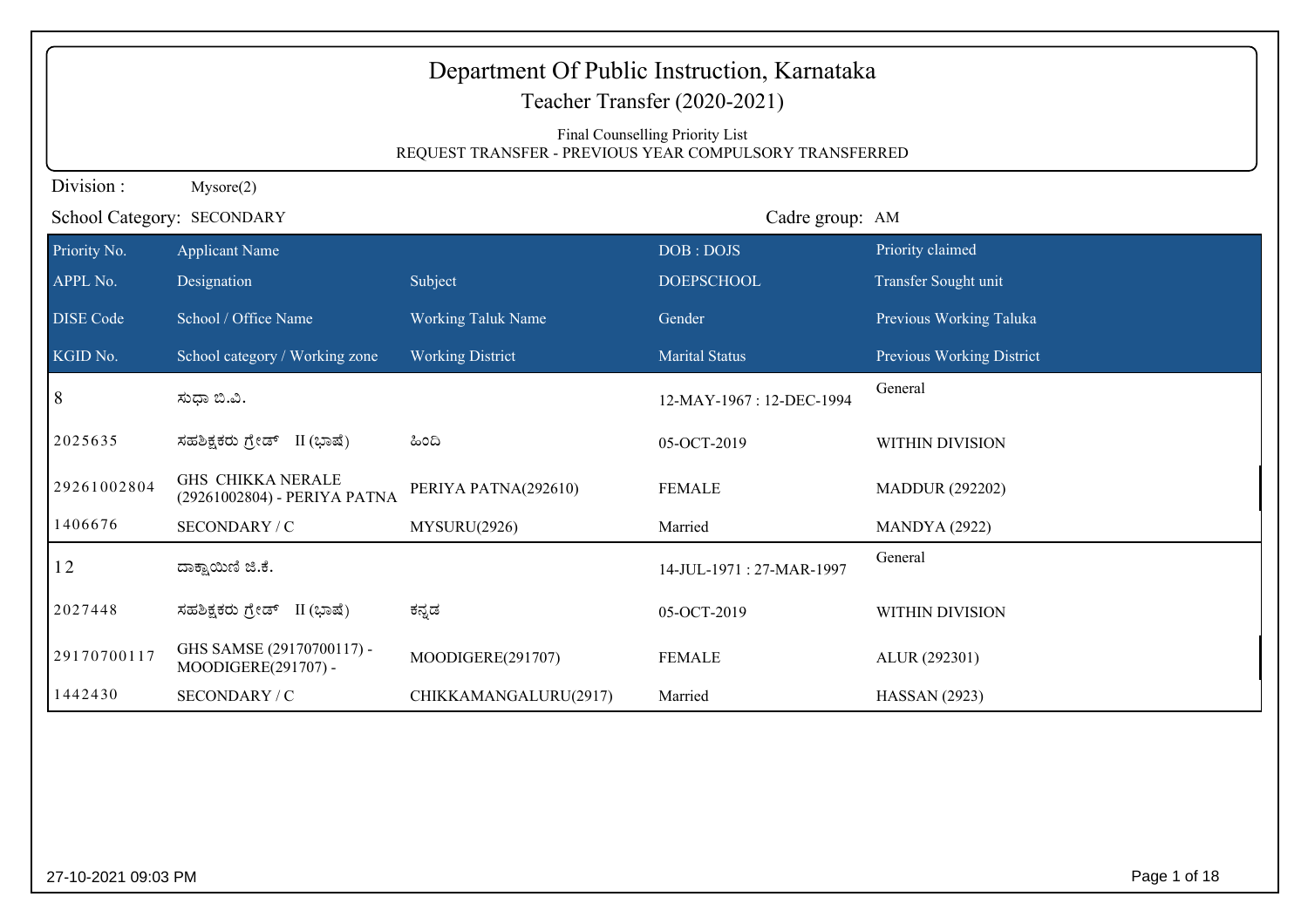|                  | Department Of Public Instruction, Karnataka<br>Teacher Transfer (2020-2021)                |                           |                          |                           |  |  |  |
|------------------|--------------------------------------------------------------------------------------------|---------------------------|--------------------------|---------------------------|--|--|--|
|                  | Final Counselling Priority List<br>REQUEST TRANSFER - PREVIOUS YEAR COMPULSORY TRANSFERRED |                           |                          |                           |  |  |  |
| Division:        | Mysore(2)                                                                                  |                           |                          |                           |  |  |  |
|                  | School Category: SECONDARY                                                                 |                           | Cadre group: AM          |                           |  |  |  |
| Priority No.     | <b>Applicant Name</b>                                                                      |                           | DOB: DOJS                | Priority claimed          |  |  |  |
| APPL No.         | Designation                                                                                | Subject                   | <b>DOEPSCHOOL</b>        | Transfer Sought unit      |  |  |  |
| <b>DISE Code</b> | School / Office Name                                                                       | <b>Working Taluk Name</b> | Gender                   | Previous Working Taluka   |  |  |  |
| KGID No.         | School category / Working zone                                                             | <b>Working District</b>   | <b>Marital Status</b>    | Previous Working District |  |  |  |
| 21               | ಮನೋರಮಾ                                                                                     |                           | 04-APR-1963: 17-SEP-1994 | General                   |  |  |  |
| 2031840          | ಸಹಶಿಕ್ಷಕರು ಗ್ರೇಡ್ II (ಭಾಷೆ)                                                                | ಹಿಂದಿ                     | 05-OCT-2019              | WITHIN DISTRICT           |  |  |  |
| 29240306002      | PANJADA GUTHU<br>SHANTHARAMA SHETTY                                                        | MANGALURU NORTH(292403)   | <b>FEMALE</b>            | <b>UDUPI</b> (291602)     |  |  |  |
| 1294727          | SECONDARY / C                                                                              | DAKSHINA KANNADA(2924)    | Married                  | <b>UDUPI</b> (2916)       |  |  |  |
| 40               | ಮಂಗಳ ಎ ಪಿ                                                                                  |                           | 05-JAN-1974: 12-NOV-1998 | General                   |  |  |  |
| 2028658          | ಸಹಶಿಕ್ಷಕರು ಗ್ರೇಡ್<br>II (ಭಾಷೆ)                                                             | ಇಂಗ್ಲೀಷ್                  | 10-OCT-2019              | WITHIN DISTRICT           |  |  |  |
| 29240308403      | DKZP GOVT. HIGH SCHOOL<br>SOORINJE (29240308403) -                                         | MANGALURU NORTH(292403)   | <b>FEMALE</b>            | <b>VIRAJPET (292503)</b>  |  |  |  |
| 1490006          | <b>SECONDARY / B</b>                                                                       | DAKSHINA KANNADA(2924)    | Married                  | <b>KODAGU (2925)</b>      |  |  |  |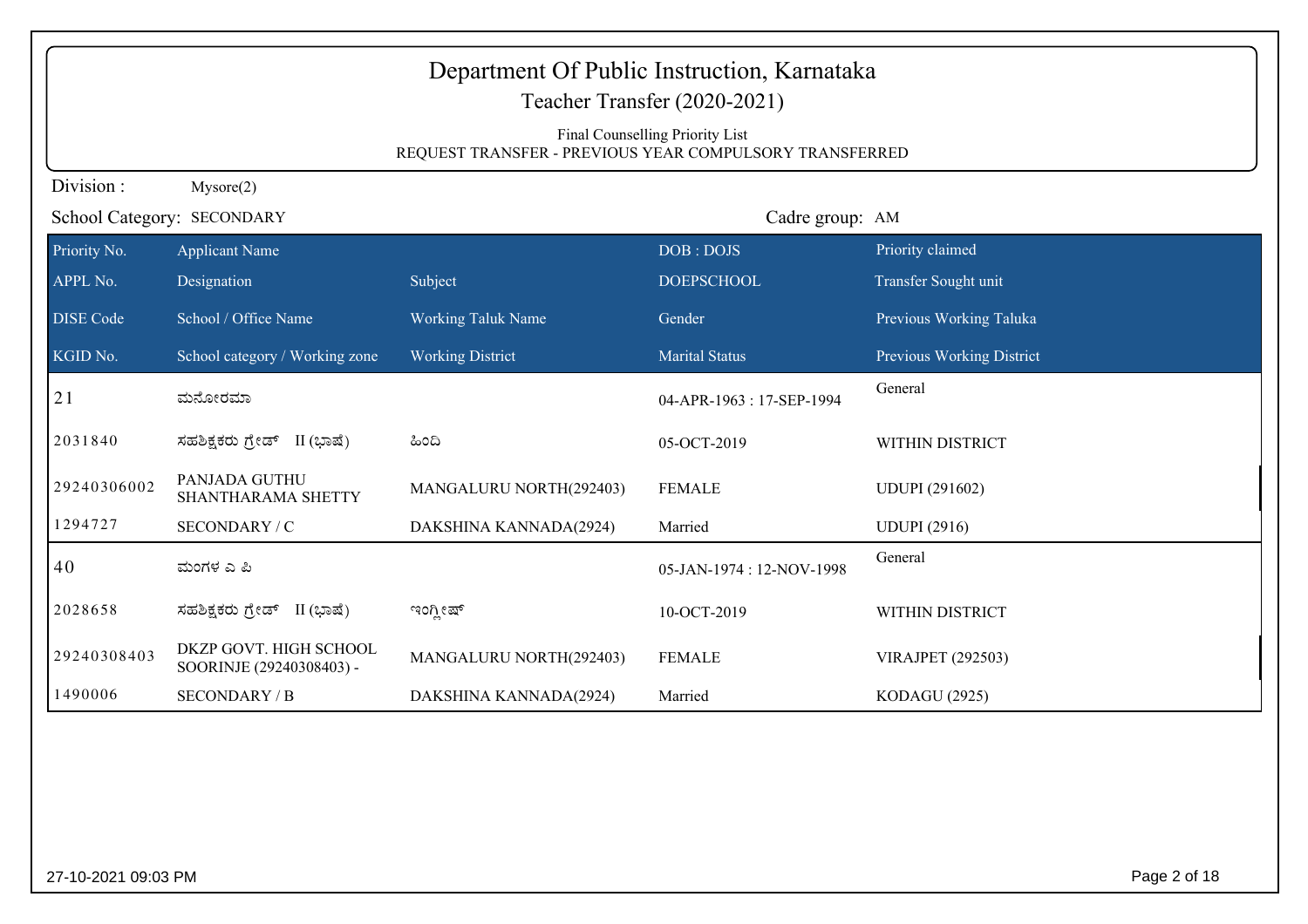|                  | Department Of Public Instruction, Karnataka<br>Teacher Transfer (2020-2021)                |                           |                          |                           |  |  |
|------------------|--------------------------------------------------------------------------------------------|---------------------------|--------------------------|---------------------------|--|--|
|                  | Final Counselling Priority List<br>REQUEST TRANSFER - PREVIOUS YEAR COMPULSORY TRANSFERRED |                           |                          |                           |  |  |
| Division:        | Mysore(2)                                                                                  |                           |                          |                           |  |  |
|                  | School Category: SECONDARY                                                                 |                           | Cadre group: AM          |                           |  |  |
| Priority No.     | <b>Applicant Name</b>                                                                      |                           | DOB: DOJS                | Priority claimed          |  |  |
| APPL No.         | Designation                                                                                | Subject                   | <b>DOEPSCHOOL</b>        | Transfer Sought unit      |  |  |
| <b>DISE</b> Code | School / Office Name                                                                       | <b>Working Taluk Name</b> | Gender                   | Previous Working Taluka   |  |  |
| KGID No.         | School category / Working zone                                                             | <b>Working District</b>   | <b>Marital Status</b>    | Previous Working District |  |  |
| 41               | ಹೇಮಲತಾ ಹರಿಯಾಳ                                                                              |                           | 01-JUN-1976: 01-JUN-2002 | General                   |  |  |
| 2027818          | ಸಹಶಿಕ್ಷಕರು ಗ್ರೇಡ್ II (ಭಾಷೆ)                                                                | ಇಂಗ್ಲೀಷ್                  | 05-OCT-2019              | WITHIN DISTRICT           |  |  |
| 29240305605      | SRI NARAYAN SANIL GOVT.<br>PUC HALEYANGADY                                                 | MANGALURU NORTH(292403)   | <b>FEMALE</b>            | <b>MADDUR (292202)</b>    |  |  |
| 1883758          | <b>SECONDARY / B</b>                                                                       | DAKSHINA KANNADA(2924)    | Married                  | <b>MANDYA</b> (2922)      |  |  |
| 58               | ಯಶವಂತ ಎಸ್ ಹುಲಸ್ಕಾರ                                                                         |                           | 23-JUL-1970: 10-APR-2004 | General                   |  |  |
| 2049794          | ಸಹಶಿಕ್ಷಕರು ಗ್ರೇಡ್ II (ಭಾಷೆ)                                                                | ಇಂಗ್ಲೀಷ್                  | 23-OCT-2019              | WITHIN DISTRICT           |  |  |
| 29240307203      | DKZP GOVT. PRE UNIVERSITY<br><b>COLLEGE CHELLAIRU</b>                                      | MANGALURU NORTH(292403)   | <b>MALE</b>              | KUNDAPURA (291603)        |  |  |
| 1813462          | SECONDARY / C                                                                              | DAKSHINA KANNADA(2924)    | Married                  | <b>UDUPI</b> (2916)       |  |  |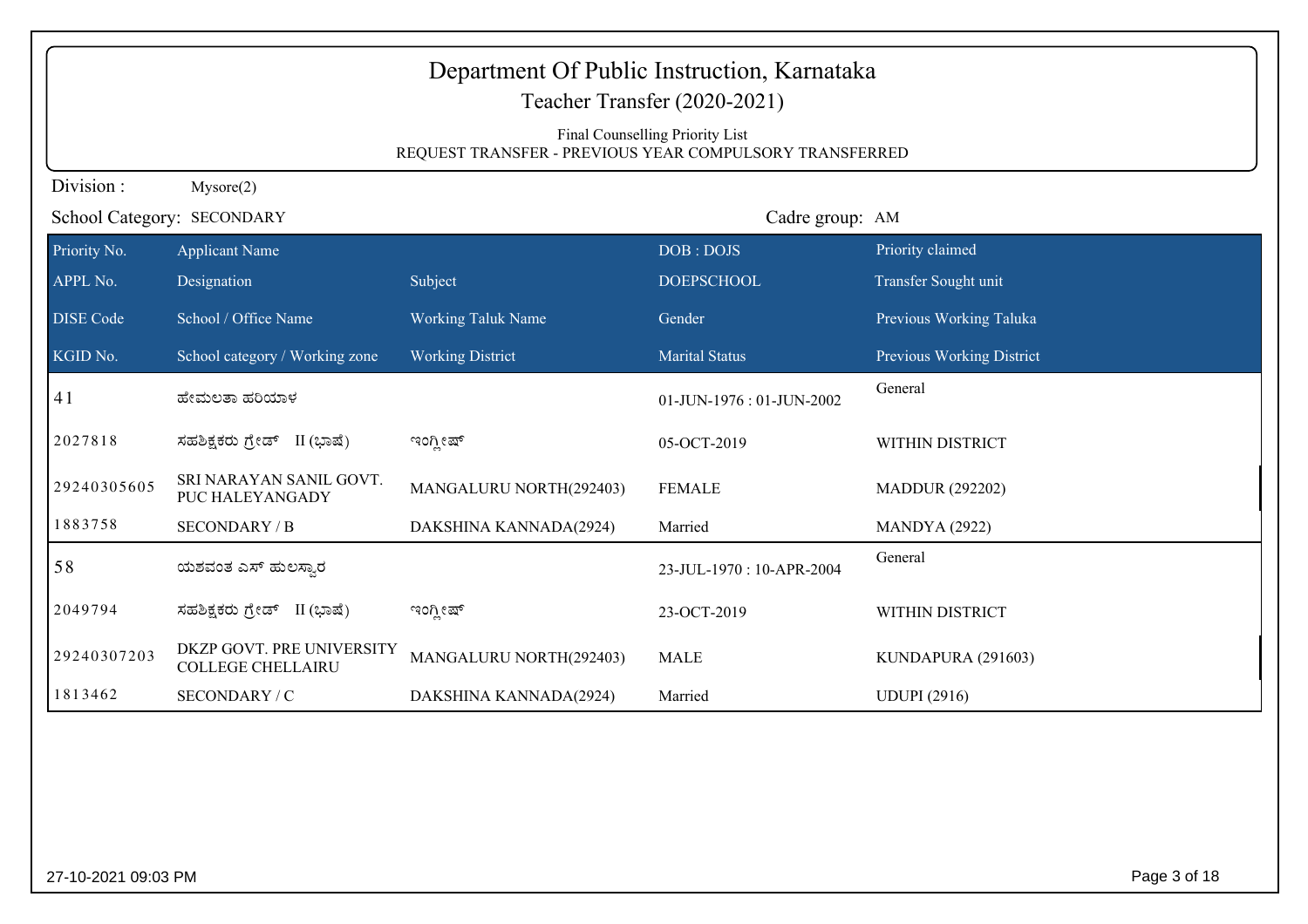| Department Of Public Instruction, Karnataka<br>Teacher Transfer (2020-2021) |                                                                                            |                           |                          |                           |  |  |  |
|-----------------------------------------------------------------------------|--------------------------------------------------------------------------------------------|---------------------------|--------------------------|---------------------------|--|--|--|
|                                                                             | Final Counselling Priority List<br>REQUEST TRANSFER - PREVIOUS YEAR COMPULSORY TRANSFERRED |                           |                          |                           |  |  |  |
| Division:<br>Mysore(2)                                                      |                                                                                            |                           |                          |                           |  |  |  |
|                                                                             | School Category: SECONDARY                                                                 |                           | Cadre group: AM          |                           |  |  |  |
| Priority No.                                                                | <b>Applicant Name</b>                                                                      |                           | DOB: DOJS                | Priority claimed          |  |  |  |
| APPL No.                                                                    | Designation                                                                                | Subject                   | <b>DOEPSCHOOL</b>        | Transfer Sought unit      |  |  |  |
| <b>DISE</b> Code                                                            | School / Office Name                                                                       | <b>Working Taluk Name</b> | Gender                   | Previous Working Taluka   |  |  |  |
| KGID No.                                                                    | School category / Working zone                                                             | <b>Working District</b>   | <b>Marital Status</b>    | Previous Working District |  |  |  |
| 71                                                                          | ನಳಿನಿ.ಆರ್.ಕೆ                                                                               |                           | 26-MAR-1962: 28-DEC-1998 | General                   |  |  |  |
| 2026698                                                                     | ಸಹಶಿಕ್ಷಕರು ಗ್ರೇಡ್ II (ಭಾಷೆ)                                                                | ಇಂಗ್ಲೀಷ್                  | 10-OCT-2019              | WITHIN DISTRICT           |  |  |  |
| 29240307802                                                                 | DKZP GOVT. HIGH SCHOOL<br><b>BADAGA YEKKARU</b>                                            | MANGALURU NORTH(292403)   | <b>FEMALE</b>            | MYSORE SOUTH (292612)     |  |  |  |
| 1841208                                                                     | SECONDARY / C                                                                              | DAKSHINA KANNADA(2924)    | Married                  | <b>MYSURU (2926)</b>      |  |  |  |
| 80                                                                          | ನಳಿನ ಬಿ.ಸಿ.                                                                                |                           | 11-JUN-1981: 20-JAN-2006 | General                   |  |  |  |
| 2037351                                                                     | ಸಹಶಿಕ್ಷಕರು ಗ್ರೇಡ್ II (ಭಾಷೆ)                                                                | ಕನ್ನಡ                     | 10-OCT-2019              | WITHIN DIVISION           |  |  |  |
| 29230612146                                                                 | ADARSHA VIDYALAYA RMSA,<br>TATTEKERE (29230612146) -                                       | HOLENARASIPURA(292306)    | <b>FEMALE</b>            | MOODIGERE (291707)        |  |  |  |
| 1874334                                                                     | <b>SECONDARY / B</b>                                                                       | HASSAN(2923)              | Married                  | CHIKKAMANGALURU (2917)    |  |  |  |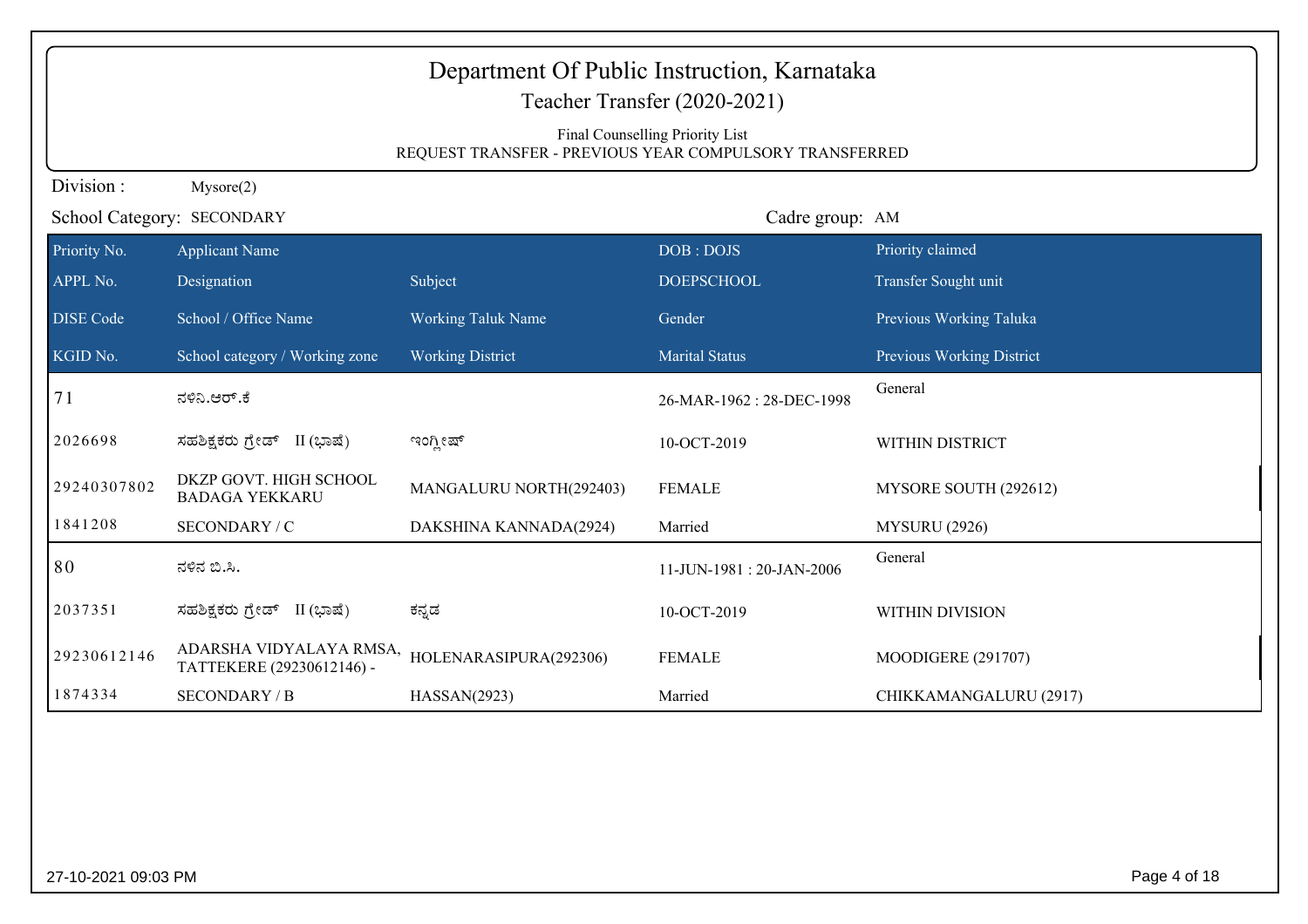| Department Of Public Instruction, Karnataka<br>Teacher Transfer (2020-2021)                |                                                       |                           |                          |                           |  |  |
|--------------------------------------------------------------------------------------------|-------------------------------------------------------|---------------------------|--------------------------|---------------------------|--|--|
| Final Counselling Priority List<br>REQUEST TRANSFER - PREVIOUS YEAR COMPULSORY TRANSFERRED |                                                       |                           |                          |                           |  |  |
| Division:<br>Mysore(2)                                                                     |                                                       |                           |                          |                           |  |  |
| School Category: SECONDARY                                                                 |                                                       |                           | Cadre group: AM          |                           |  |  |
| Priority No.                                                                               | <b>Applicant Name</b>                                 |                           | DOB: DOJS                | Priority claimed          |  |  |
| APPL No.                                                                                   | Designation                                           | Subject                   | <b>DOEPSCHOOL</b>        | Transfer Sought unit      |  |  |
| <b>DISE Code</b>                                                                           | School / Office Name                                  | <b>Working Taluk Name</b> | Gender                   | Previous Working Taluka   |  |  |
| KGID No.                                                                                   | School category / Working zone                        | <b>Working District</b>   | <b>Marital Status</b>    | Previous Working District |  |  |
| 82                                                                                         | ಲತಾ ಕೆ ಎಚ್                                            |                           | 31-DEC-1974: 17-JAN-2004 | General                   |  |  |
| 2024096                                                                                    | ಸಹಶಿಕ್ಷಕರು ಗ್ರೇಡ್ II (ಭೌತವಿಜ್ಞಾನ)                     | ಪಿಸಿಎಂ_ಕನ್ನಡ              | 09-OCT-2019              | WITHIN DIVISION           |  |  |
| 29270215002                                                                                | GHS NITRE (29270215002) -<br>GUNDULPET(292702) -      | GUNDULPET(292702)         | <b>FEMALE</b>            | NANJANAGUD (292609)       |  |  |
| 1963944                                                                                    | SECONDARY / C                                         | CHAMARAJANAGARA(2927)     | Married                  | <b>MYSURU</b> (2926)      |  |  |
| 86                                                                                         | ವಿಜಯ ಕುಮಾರಿ                                           |                           | 15-APR-1969: 02-NOV-1998 | General                   |  |  |
| 2027351                                                                                    | ಸಹಶಿಕ್ಷಕರು ಗ್ರೇಡ್ II (ಜೀವ ವಿಜ್ಞಾನ)                    | ಸಿಬಿಜಡ್ ಕನ್ನಡ             | 11-OCT-2019              | WITHIN DIVISION           |  |  |
| 29160100406                                                                                | GPUC HEBRI (29160100406) -<br>KARKALA(291601) - UDUPI | KARKALA(291601)           | <b>FEMALE</b>            | MANGALURU NORTH (292403)  |  |  |
| 1606094                                                                                    | <b>SECONDARY / A</b>                                  | UDUPI(2916)               | Married                  | DAKSHINA KANNADA (2924)   |  |  |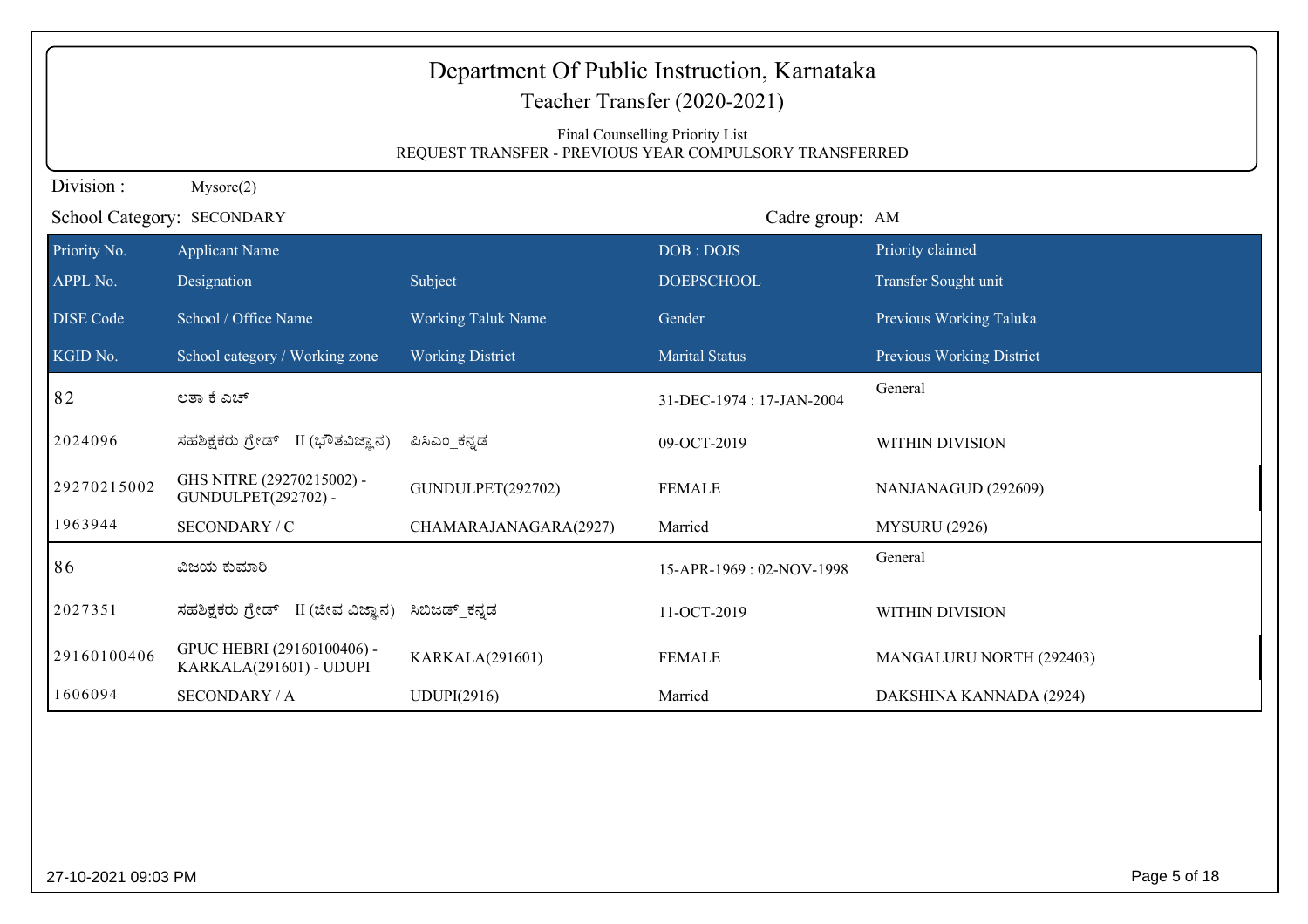| Department Of Public Instruction, Karnataka<br>Teacher Transfer (2020-2021)<br>Final Counselling Priority List<br>REQUEST TRANSFER - PREVIOUS YEAR COMPULSORY TRANSFERRED |                                                             |                           |                          |                                  |  |  |
|---------------------------------------------------------------------------------------------------------------------------------------------------------------------------|-------------------------------------------------------------|---------------------------|--------------------------|----------------------------------|--|--|
| Division:<br>Mysore(2)                                                                                                                                                    |                                                             |                           |                          |                                  |  |  |
|                                                                                                                                                                           | Cadre group: AM<br>School Category: SECONDARY               |                           |                          |                                  |  |  |
| Priority No.                                                                                                                                                              | <b>Applicant Name</b>                                       |                           | DOB: DOJS                | Priority claimed                 |  |  |
| APPL No.                                                                                                                                                                  | Designation                                                 | Subject                   | <b>DOEPSCHOOL</b>        | Transfer Sought unit             |  |  |
| <b>DISE Code</b>                                                                                                                                                          | School / Office Name                                        | <b>Working Taluk Name</b> | Gender                   | Previous Working Taluka          |  |  |
| KGID No.                                                                                                                                                                  | School category / Working zone                              | <b>Working District</b>   | <b>Marital Status</b>    | <b>Previous Working District</b> |  |  |
| 94                                                                                                                                                                        | ರುದ್ರಸ್ವಾಮಿ ಹೆಚ್ ಎಸ್.                                       |                           | 01-JUL-1981: 25-APR-2007 | General                          |  |  |
| 2047086                                                                                                                                                                   | ಸಹಶಿಕ್ಷಕರು ಗ್ರೇಡ್ II (ಭೌತವಿಜ್ಞಾನ)                           | ಪಿಸಿಎಂ ಕನ್ನಡ              | 05-OCT-2019              | WITHIN DIVISION                  |  |  |
| 29230410502                                                                                                                                                               | <b>GHS CHEEKANAHALLY</b><br>(29230410502) - BELUR(292304) - | BELUR(292304)             | <b>MALE</b>              | <b>TARIKERE (291704)</b>         |  |  |
| 2231891                                                                                                                                                                   | SECONDARY / C                                               | HASSAN(2923)              | Married                  | CHIKKAMANGALURU (2917)           |  |  |
| 97                                                                                                                                                                        | ಸುನೀತಾ                                                      |                           | 30-SEP-1969: 06-MAR-1996 | General                          |  |  |
| 2031729                                                                                                                                                                   | ಸಹಶಿಕ್ಷಕರು ಗ್ರೇಡ್<br>II (ಭೌತವಿಜ್ಞಾನ)                        | ಪಿಸಿಎಂ ಕನ್ನಡ              | 05-OCT-2019              | WITHIN DIVISION                  |  |  |
| 29240106502                                                                                                                                                               | DKZP GOVT. HIGH SCHOOL<br>KOILA (29240106502) -             | <b>BANTWAL(292401)</b>    | <b>FEMALE</b>            | <b>UDUPI</b> (291602)            |  |  |
| 1384922                                                                                                                                                                   | SECONDARY / C                                               | DAKSHINA KANNADA(2924)    | Married                  | <b>UDUPI</b> (2916)              |  |  |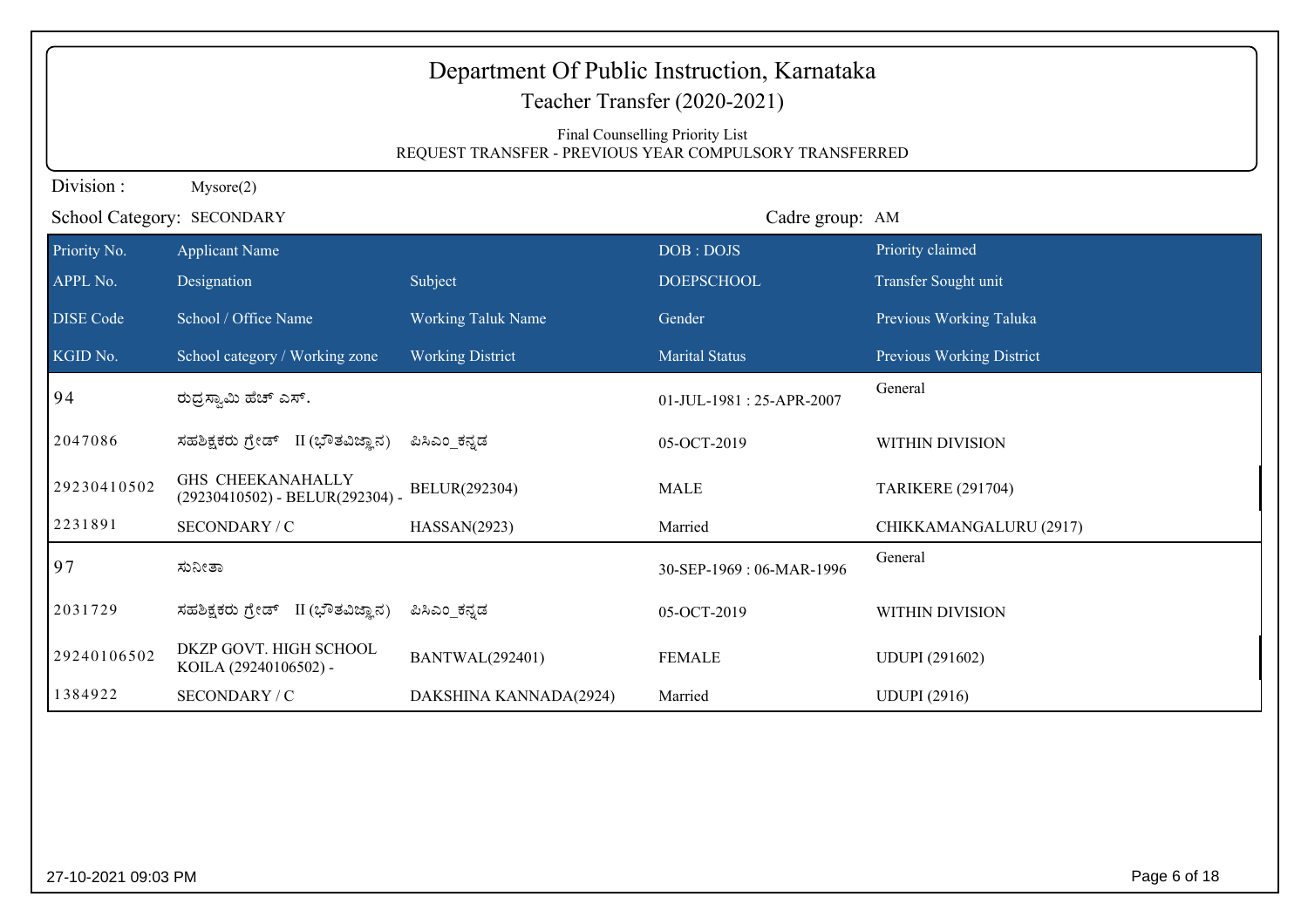| Department Of Public Instruction, Karnataka<br>Teacher Transfer (2020-2021)                |                                                    |                           |                          |                           |  |  |
|--------------------------------------------------------------------------------------------|----------------------------------------------------|---------------------------|--------------------------|---------------------------|--|--|
| Final Counselling Priority List<br>REQUEST TRANSFER - PREVIOUS YEAR COMPULSORY TRANSFERRED |                                                    |                           |                          |                           |  |  |
| Division:<br>Mysore(2)                                                                     |                                                    |                           |                          |                           |  |  |
|                                                                                            | Cadre group: AM<br>School Category: SECONDARY      |                           |                          |                           |  |  |
| Priority No.                                                                               | <b>Applicant Name</b>                              |                           | DOB: DOJS                | Priority claimed          |  |  |
| APPL No.                                                                                   | Designation                                        | Subject                   | <b>DOEPSCHOOL</b>        | Transfer Sought unit      |  |  |
| <b>DISE</b> Code                                                                           | School / Office Name                               | <b>Working Taluk Name</b> | Gender                   | Previous Working Taluka   |  |  |
| KGID No.                                                                                   | School category / Working zone                     | <b>Working District</b>   | <b>Marital Status</b>    | Previous Working District |  |  |
| 100                                                                                        | ಆಶಾಲತಾ ಕುಮಾರಿ ಕೆ                                   |                           | 28-JUL-1971: 30-OCT-1998 | General                   |  |  |
| 2035050                                                                                    | ಸಹಶಿಕ್ಷಕರು ಗ್ರೇಡ್ II (ಭೌತವಿಜ್ಞಾನ)                  | ಪಿಸಿಎಂ ಕನ್ನಡ              | 05-OCT-2019              | WITHIN DIVISION           |  |  |
| 29240202206                                                                                | DKZP GOVT. HIGH SCHOOL<br>KALMANJA (29240202206) - | BELTHANGADY(292402)       | <b>FEMALE</b>            | <b>UDUPI</b> (291602)     |  |  |
| 1711008                                                                                    | SECONDARY / C                                      | DAKSHINA KANNADA(2924)    | Married                  | <b>UDUPI</b> (2916)       |  |  |
| 101                                                                                        | ಶಾಂತಿ ಮರಿಯ ಸಿಕ್ಕೇರಾ                                |                           | 08-NOV-1977: 20-FEB-2002 | General                   |  |  |
| 2028735                                                                                    | ಸಹಶಿಕ್ಷಕರು ಗ್ರೇಡ್ II (ಭೌತವಿಜ್ಞಾನ)                  | ಪಿಸಿಎಂ ಕನ್ನಡ              | 05-OCT-2019              | <b>WITHIN DIVISION</b>    |  |  |
| 29220531402                                                                                | <b>GHS SATHENA HALLI</b><br>$(29220531402)$ -      | NAGAMANGALA(292205)       | <b>FEMALE</b>            | T.N.PURA (292611)         |  |  |
| 1835203                                                                                    | SECONDARY / C                                      | MANDYA(2922)              | Married                  | <b>MYSURU (2926)</b>      |  |  |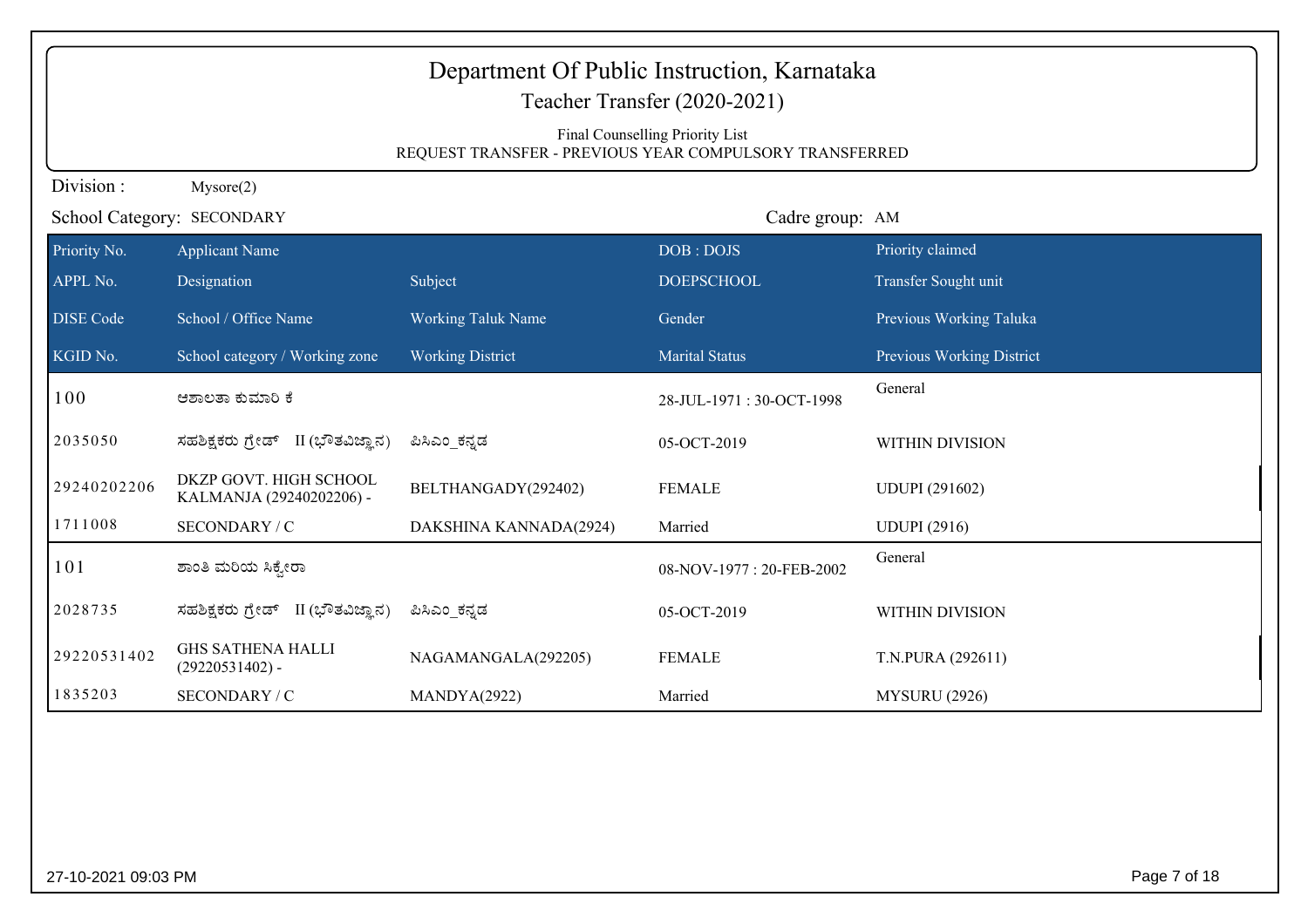| Department Of Public Instruction, Karnataka<br>Teacher Transfer (2020-2021)<br>Final Counselling Priority List<br>REQUEST TRANSFER - PREVIOUS YEAR COMPULSORY TRANSFERRED |                                                         |                           |                          |                           |  |  |
|---------------------------------------------------------------------------------------------------------------------------------------------------------------------------|---------------------------------------------------------|---------------------------|--------------------------|---------------------------|--|--|
| Division:                                                                                                                                                                 | Mysore(2)                                               |                           |                          |                           |  |  |
|                                                                                                                                                                           | School Category: SECONDARY<br>Cadre group: AM           |                           |                          |                           |  |  |
| Priority No.                                                                                                                                                              | <b>Applicant Name</b>                                   |                           | DOB: DOJS                | Priority claimed          |  |  |
| APPL No.                                                                                                                                                                  | Designation                                             | Subject                   | <b>DOEPSCHOOL</b>        | Transfer Sought unit      |  |  |
| <b>DISE</b> Code                                                                                                                                                          | School / Office Name                                    | <b>Working Taluk Name</b> | Gender                   | Previous Working Taluka   |  |  |
| KGID No.                                                                                                                                                                  | School category / Working zone                          | <b>Working District</b>   | <b>Marital Status</b>    | Previous Working District |  |  |
| 104                                                                                                                                                                       | ಜಯಶ್ರೀ ಸಿ                                               |                           | 24-MAY-1981: 23-JAN-2004 | General                   |  |  |
| 2019232                                                                                                                                                                   | ಸಹಶಿಕ್ಷಕರು ಗ್ರೇಡ್ II (ಭೌತವಿಜ್ಞಾನ)                       | ಪಿಸಿಎಂ ಕನ್ನಡ              | 05-OCT-2019              | WITHIN DIVISION           |  |  |
| 29250209105                                                                                                                                                               | <b>GHS BASAVANA HALLI</b><br>(29250209105) - SOMAVARPET | SOMAVARPET(292502)        | <b>FEMALE</b>            | MYSORE RURAL (292608)     |  |  |
| 1884446                                                                                                                                                                   | SECONDARY / C                                           | KODAGU(2925)              | Widow                    | <b>MYSURU (2926)</b>      |  |  |
| 105                                                                                                                                                                       | ಸಂಪಾವತಿ.ಎನ್                                             |                           | 01-JAN-1974: 28-OCT-1998 | General                   |  |  |
| 2035081                                                                                                                                                                   | II (ಭೌತವಿಜ್ಞಾನ)<br>ಸಹಶಿಕ್ಷಕರು ಗ್ರೇಡ್                    | ಪಿಸಿಎಂ ಕನ್ನಡ              | 05-OCT-2019              | <b>WITHIN DIVISION</b>    |  |  |
| 29240206503                                                                                                                                                               | NETHAJI SUBHASHCHANDRA<br><b>BOSE DKZP GOVT. HIGH</b>   | BELTHANGADY(292402)       | <b>FEMALE</b>            | <b>UDUPI</b> (291602)     |  |  |
| 1435124                                                                                                                                                                   | SECONDARY / C                                           | DAKSHINA KANNADA(2924)    | Married                  | <b>UDUPI</b> (2916)       |  |  |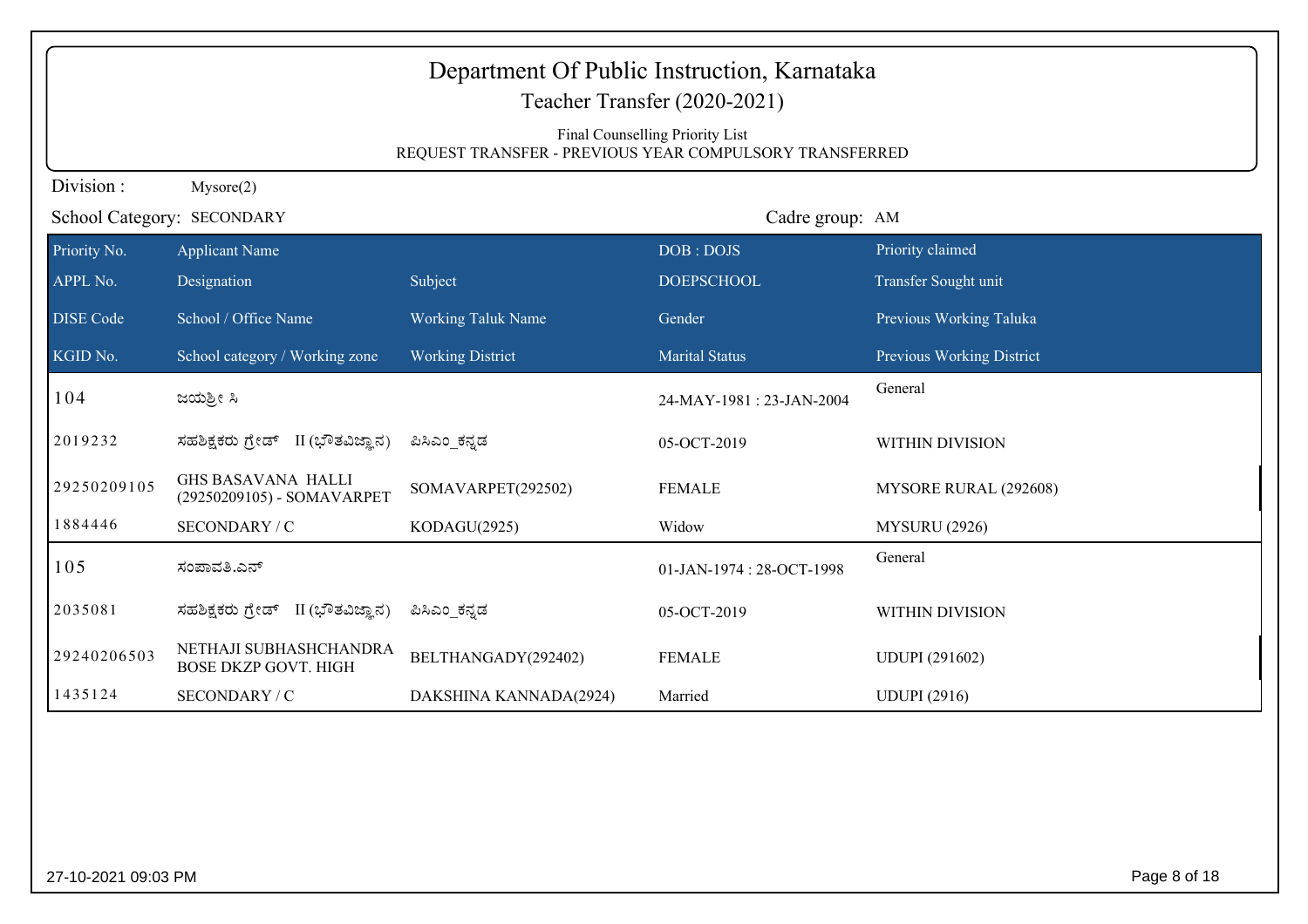|                  | Department Of Public Instruction, Karnataka<br>Teacher Transfer (2020-2021)<br>Final Counselling Priority List<br>REQUEST TRANSFER - PREVIOUS YEAR COMPULSORY TRANSFERRED |                           |                          |                           |  |  |
|------------------|---------------------------------------------------------------------------------------------------------------------------------------------------------------------------|---------------------------|--------------------------|---------------------------|--|--|
| Division:        | Mysore(2)                                                                                                                                                                 |                           |                          |                           |  |  |
|                  | School Category: SECONDARY                                                                                                                                                |                           | Cadre group: AM          |                           |  |  |
| Priority No.     | <b>Applicant Name</b>                                                                                                                                                     |                           | DOB: DOJS                | Priority claimed          |  |  |
| APPL No.         | Designation                                                                                                                                                               | Subject                   | <b>DOEPSCHOOL</b>        | Transfer Sought unit      |  |  |
| <b>DISE</b> Code | School / Office Name                                                                                                                                                      | <b>Working Taluk Name</b> | Gender                   | Previous Working Taluka   |  |  |
| KGID No.         | School category / Working zone                                                                                                                                            | <b>Working District</b>   | <b>Marital Status</b>    | Previous Working District |  |  |
| 119              | ಸರ್ವಮಂಗಳ                                                                                                                                                                  |                           | 21-JUL-1978: 23-FEB-2004 | General                   |  |  |
| 2035927          | ಸಹಶಿಕ್ಷಕರು ಗ್ರೇಡ್ II (ಭೌತವಿಜ್ಞಾನ)                                                                                                                                         | ಪಿಸಿಎಂ ಕನ್ನಡ              | 05-OCT-2019              | WITHIN DIVISION           |  |  |
| 29240701206      | DKZP GOVT. HIGH SCHOOL<br>NELLIKARU (29240701206) -                                                                                                                       | MOODABIDRE(292407)        | <b>FEMALE</b>            | CHIKMAGALUR (291706)      |  |  |
| 1972958          | SECONDARY / C                                                                                                                                                             | DAKSHINA KANNADA(2924)    | Married                  | CHIKKAMANGALURU (2917)    |  |  |
| 120              | ನಾಗೇಶ                                                                                                                                                                     |                           | 05-MAY-1975: 01-AUG-2002 | General                   |  |  |
| 2030901          | ಸಹಶಿಕ್ಷಕರು ಗ್ರೇಡ್ II (ಭೌತವಿಜ್ಞಾನ)                                                                                                                                         | ಪಿಸಿಎಂ ಕನ್ನಡ              | 04-OCT-2019              | WITHIN DIVISION           |  |  |
| 29250104004      | HIGH SCHOOL, YEMMEMADU<br>(29250104004) - MADIKERI                                                                                                                        | <b>MADIKERI(292501)</b>   | <b>MALE</b>              | <b>YELANDUR (292712)</b>  |  |  |
| 1921807          | SECONDARY / C                                                                                                                                                             | KODAGU(2925)              | Married                  | CHAMARAJANAGARA (2927)    |  |  |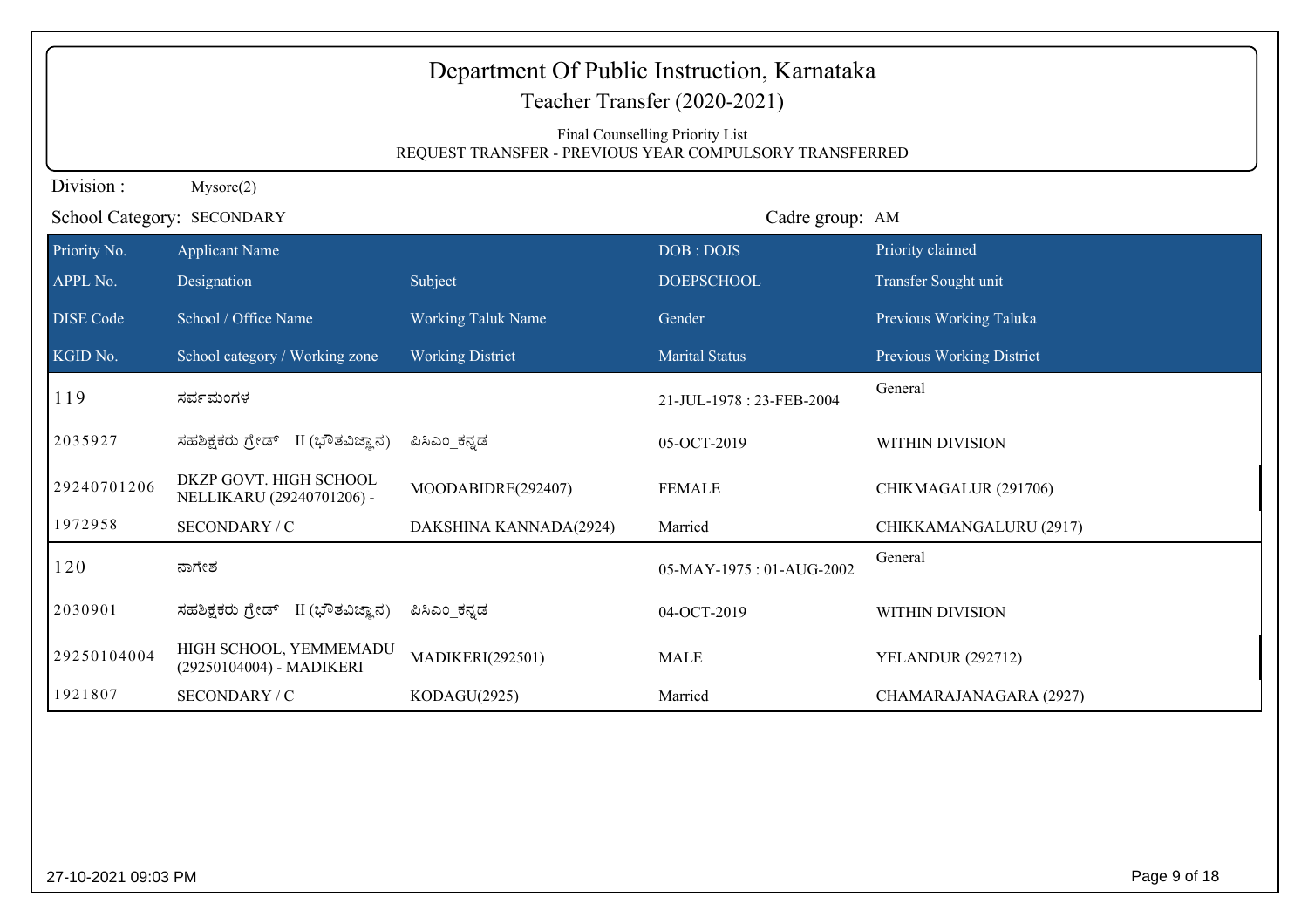|                                                                                            |                                                          | Department Of Public Instruction, Karnataka<br>Teacher Transfer (2020-2021) |                          |                           |  |  |  |
|--------------------------------------------------------------------------------------------|----------------------------------------------------------|-----------------------------------------------------------------------------|--------------------------|---------------------------|--|--|--|
| Final Counselling Priority List<br>REQUEST TRANSFER - PREVIOUS YEAR COMPULSORY TRANSFERRED |                                                          |                                                                             |                          |                           |  |  |  |
| Division:<br>Mysore(2)                                                                     |                                                          |                                                                             |                          |                           |  |  |  |
| School Category: SECONDARY                                                                 |                                                          |                                                                             | Cadre group: AM          |                           |  |  |  |
| Priority No.                                                                               | <b>Applicant Name</b>                                    |                                                                             | DOB: DOJS                | Priority claimed          |  |  |  |
| APPL No.                                                                                   | Designation                                              | Subject                                                                     | <b>DOEPSCHOOL</b>        | Transfer Sought unit      |  |  |  |
| <b>DISE Code</b>                                                                           | School / Office Name                                     | <b>Working Taluk Name</b>                                                   | Gender                   | Previous Working Taluka   |  |  |  |
| KGID No.                                                                                   | School category / Working zone                           | <b>Working District</b>                                                     | <b>Marital Status</b>    | Previous Working District |  |  |  |
| 126                                                                                        | ನಂದಿನಿ ಬಿ ಎಸ್                                            |                                                                             | 20-JUL-1977: 14-FEB-2002 | General                   |  |  |  |
| 2017866                                                                                    | ಸಹಶಿಕ್ಷಕರು <u>ಗ್ರೇಡ್</u> II (ಕಲಾ)                        | ಕಲ್_ಕನ್ನಡ                                                                   | 04-OCT-2019              | WITHIN DIVISION           |  |  |  |
| 29220706405                                                                                | GJC KODIYALA (29220706405) -<br>SRIRANGA PATNA(292207) - | SRIRANGA PATNA(292207)                                                      | <b>FEMALE</b>            | K.R.NAGARA (292606)       |  |  |  |
| 1882634                                                                                    | SECONDARY / C                                            | MANDYA(2922)                                                                | Married                  | <b>MYSURU (2926)</b>      |  |  |  |
| 128                                                                                        | ದಾಕ್ಷಾಯಿಣಿ ಎಸ್                                           |                                                                             | 20-JUL-1975: 12-JAN-2004 | General                   |  |  |  |
| 2023967                                                                                    | ಸಹಶಿಕ್ಷಕರು ಗ್ರೇಡ್ II (ಕಲಾ)                               | ಕಲ್_ಕನ್ನಡ                                                                   | 05-OCT-2019              | WITHIN DIVISION           |  |  |  |
| 29270209303                                                                                | GPUC HS BEGUR (29270209303)<br>- GUNDULPET(292702) -     | GUNDULPET(292702)                                                           | <b>FEMALE</b>            | MYSORE SOUTH (292612)     |  |  |  |
| 1964625                                                                                    | SECONDARY / C                                            | CHAMARAJANAGARA(2927)                                                       | Married                  | <b>MYSURU (2926)</b>      |  |  |  |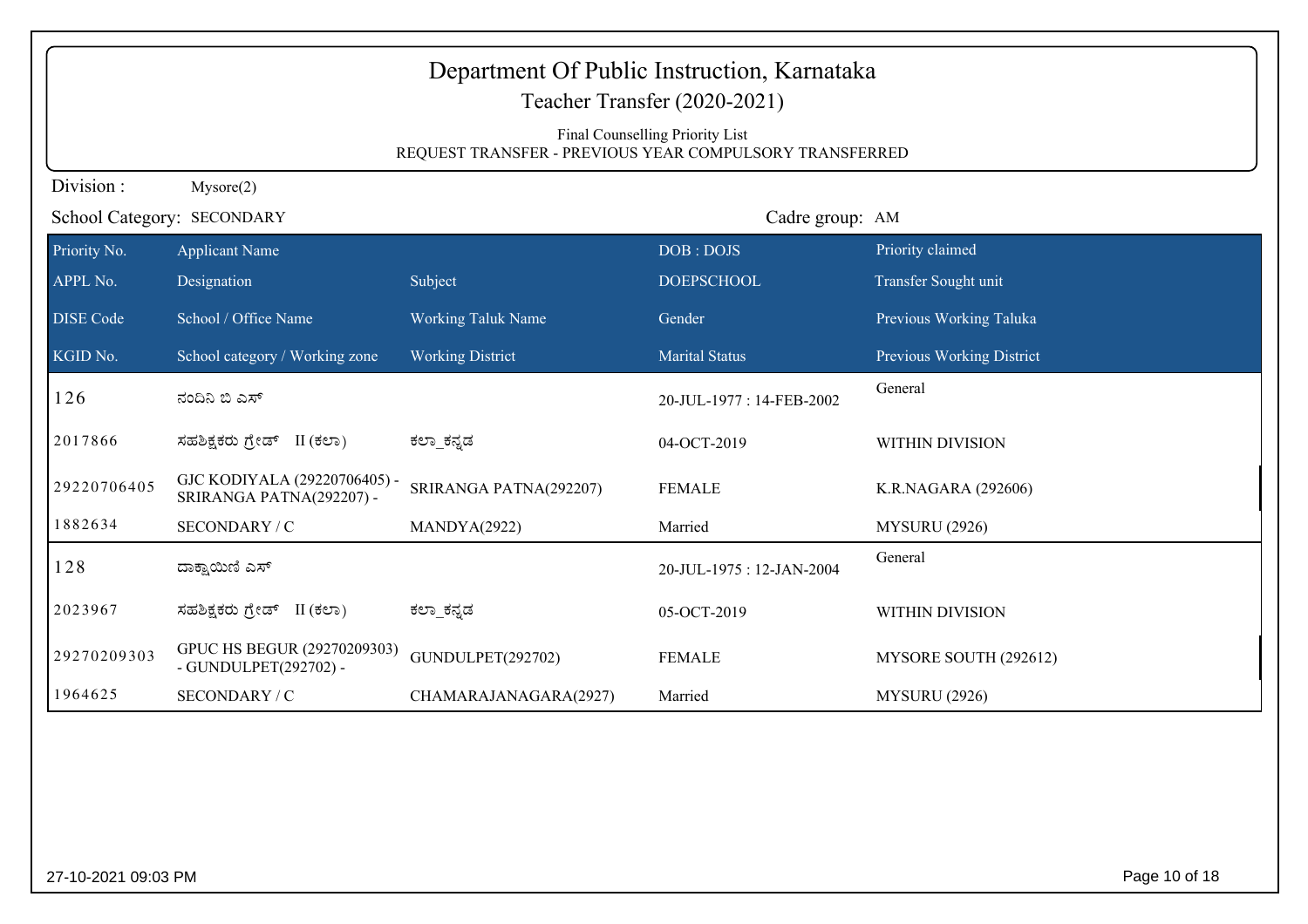| Department Of Public Instruction, Karnataka<br>Teacher Transfer (2020-2021)<br>Final Counselling Priority List<br>REQUEST TRANSFER - PREVIOUS YEAR COMPULSORY TRANSFERRED |                                                   |                           |                           |                           |  |  |
|---------------------------------------------------------------------------------------------------------------------------------------------------------------------------|---------------------------------------------------|---------------------------|---------------------------|---------------------------|--|--|
| Division:                                                                                                                                                                 | Mysore(2)                                         |                           |                           |                           |  |  |
|                                                                                                                                                                           | School Category: SECONDARY                        |                           | Cadre group: AM           |                           |  |  |
| Priority No.                                                                                                                                                              | <b>Applicant Name</b>                             |                           | DOB: DOJS                 | Priority claimed          |  |  |
| APPL No.                                                                                                                                                                  | Designation                                       | Subject                   | <b>DOEPSCHOOL</b>         | Transfer Sought unit      |  |  |
| <b>DISE Code</b>                                                                                                                                                          | School / Office Name                              | <b>Working Taluk Name</b> | Gender                    | Previous Working Taluka   |  |  |
| KGID No.                                                                                                                                                                  | School category / Working zone                    | <b>Working District</b>   | <b>Marital Status</b>     | Previous Working District |  |  |
| 141                                                                                                                                                                       | ಯಮುನ ಎನ್ ಜಿ                                       |                           | 25-JUN-1964 : 24-APR-1996 | General                   |  |  |
| 2036439                                                                                                                                                                   | ಸಹಶಿಕ್ಷಕರು ಗ್ರೇಡ್ II (ಕಲಾ)                        | ಕಲ್_ಕನ್ನಡ                 | 04-NOV-2019               | <b>WITHIN DIVISION</b>    |  |  |
| 29250106708                                                                                                                                                               | GOVT. HIGH SCHOOL,<br>CHEMBU (29250106708) -      | <b>MADIKERI(292501)</b>   | <b>FEMALE</b>             | <b>SULLIA</b> (292405)    |  |  |
| 1386303                                                                                                                                                                   | SECONDARY / C                                     | KODAGU(2925)              | Married                   | DAKSHINA KANNADA (2924)   |  |  |
| 164                                                                                                                                                                       | ಸಿದ್ದೇಶ ಸಣ್ಣಗಿರಿ                                  |                           | 23-AUG-1975: 30-JUL-1997  | General                   |  |  |
| 2026660                                                                                                                                                                   | ಸಹಶಿಕ್ಷಕರು ಗ್ರೇಡ್ II (ಭಾಷೆ)                       | ಹಿಂದಿ                     | 04-OCT-2019               | WITHIN DIVISION           |  |  |
| 29260607103                                                                                                                                                               | GHS, CHUNCHANAKATTE<br>(29260607103) - K.R.NAGARA | K.R.NAGARA(292606)        | <b>MALE</b>               | <b>MADIKERI</b> (292501)  |  |  |
| 1394028                                                                                                                                                                   | SECONDARY / C                                     | MYSURU(2926)              | Married                   | <b>KODAGU (2925)</b>      |  |  |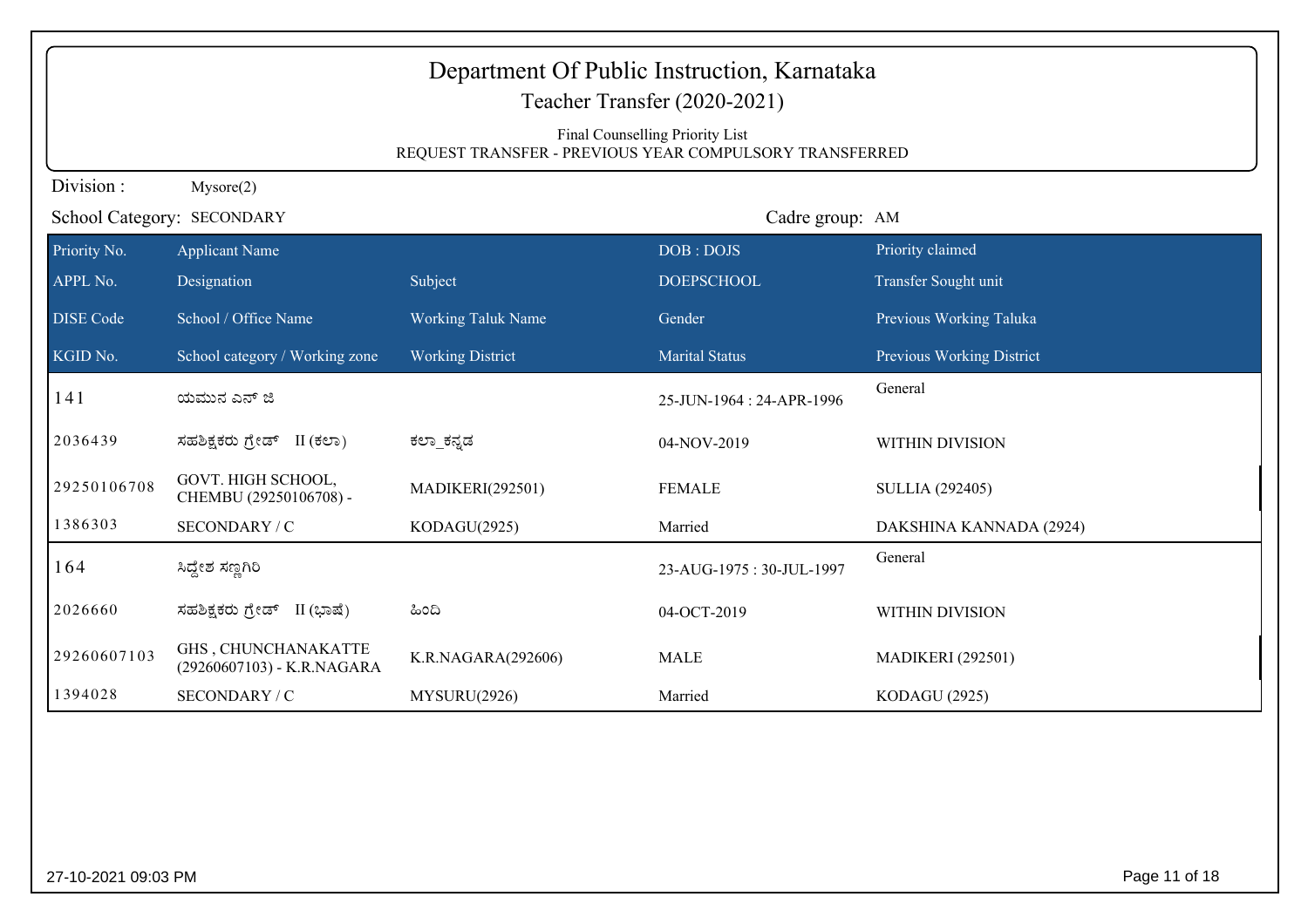|                  | Department Of Public Instruction, Karnataka<br>Teacher Transfer (2020-2021)<br>Final Counselling Priority List<br>REQUEST TRANSFER - PREVIOUS YEAR COMPULSORY TRANSFERRED |                                   |                          |                           |  |
|------------------|---------------------------------------------------------------------------------------------------------------------------------------------------------------------------|-----------------------------------|--------------------------|---------------------------|--|
| Division:        | Mysore(2)                                                                                                                                                                 |                                   |                          |                           |  |
|                  | School Category: SECONDARY                                                                                                                                                |                                   | Cadre group: AM          |                           |  |
| Priority No.     | <b>Applicant Name</b>                                                                                                                                                     |                                   | DOB: DOJS                | Priority claimed          |  |
| APPL No.         | Designation                                                                                                                                                               | Subject                           | <b>DOEPSCHOOL</b>        | Transfer Sought unit      |  |
| <b>DISE Code</b> | School / Office Name                                                                                                                                                      | <b>Working Taluk Name</b>         | Gender                   | Previous Working Taluka   |  |
| KGID No.         | School category / Working zone                                                                                                                                            | <b>Working District</b>           | <b>Marital Status</b>    | Previous Working District |  |
| 176              | ಗುರುಸ್ವಾಮಿ ಕೆ ಎಂ                                                                                                                                                          |                                   | 01-JUN-1962: 14-DEC-1994 | General                   |  |
| 2019245          | ಸಹಶಿಕ್ಷಕರು ಗ್ರೇಡ್ II (ಜೀವ ವಿಜ್ಞಾನ) ಸಿಬಿಜಡ್ ಕನ್ನಡ                                                                                                                          |                                   | 01-NOV-2019              | WITHIN DIVISION           |  |
| 29220701304      | <b>GHS BALLENAHALLY</b><br>(29220701304) - SRIRANGA                                                                                                                       | SRIRANGA PATNA(292207)            | <b>MALE</b>              | <b>HANUR (292713)</b>     |  |
| 1512335          | SECONDARY / C                                                                                                                                                             | MANDYA(2922)                      | Married                  | CHAMARAJANAGARA (2927)    |  |
| 177              | ಶಾಹಿನ್ ತಾಜ್                                                                                                                                                               |                                   | 23-JUL-1969: 13-AUG-1994 | General                   |  |
| 2019470          | ಸಹಶಿಕ್ಷಕರು ಗ್ರೇಡ್                                                                                                                                                         | II (ಜೀವ ವಿಜ್ಞಾನ) ಸಿಬಿಜಡ್_ಇಂಗ್ಲೀಷ್ | 21-OCT-2019              | WITHIN DIVISION           |  |
| 29220619807      | ADARSHA VIDYALAYA RMSA<br>YELEKERE (29220619807) -                                                                                                                        | PANDAVAPURA(292206)               | <b>FEMALE</b>            | MYSORE NORTH (292607)     |  |
| 1352274          | <b>SECONDARY / B</b>                                                                                                                                                      | MANDYA(2922)                      | Married                  | <b>MYSURU</b> (2926)      |  |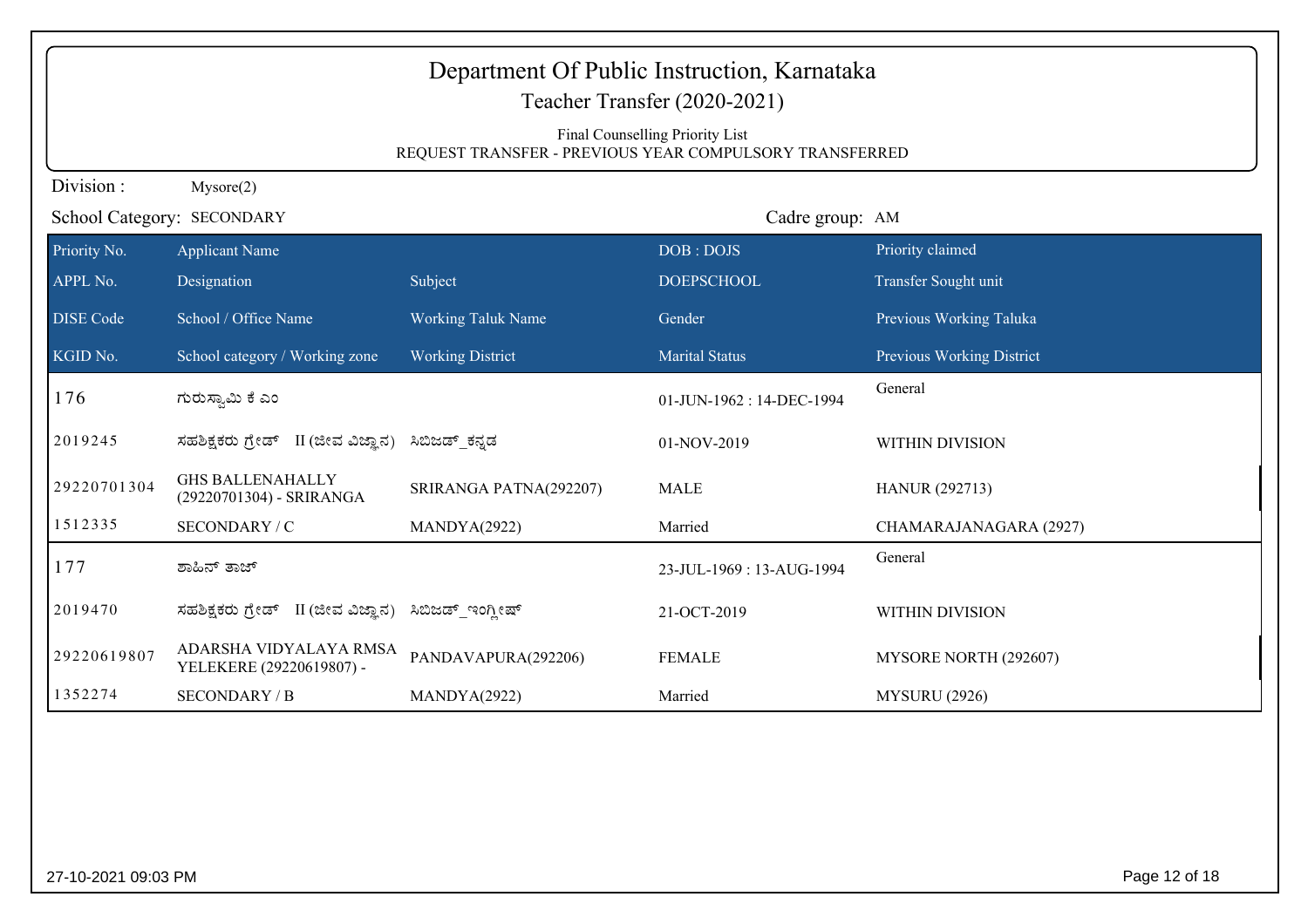| Department Of Public Instruction, Karnataka<br>Teacher Transfer (2020-2021) |                                                       |                                                         |                          |                           |  |
|-----------------------------------------------------------------------------|-------------------------------------------------------|---------------------------------------------------------|--------------------------|---------------------------|--|
|                                                                             | Final Counselling Priority List                       |                                                         |                          |                           |  |
|                                                                             |                                                       | REQUEST TRANSFER - PREVIOUS YEAR COMPULSORY TRANSFERRED |                          |                           |  |
| Division:                                                                   | Mysore(2)                                             |                                                         |                          |                           |  |
|                                                                             | School Category: SECONDARY                            |                                                         | Cadre group: AM          |                           |  |
| Priority No.                                                                | <b>Applicant Name</b>                                 |                                                         | DOB: DOJS                | Priority claimed          |  |
| APPL No.                                                                    | Designation                                           | Subject                                                 | <b>DOEPSCHOOL</b>        | Transfer Sought unit      |  |
| <b>DISE Code</b>                                                            | School / Office Name                                  | <b>Working Taluk Name</b>                               | Gender                   | Previous Working Taluka   |  |
| KGID No.                                                                    | School category / Working zone                        | <b>Working District</b>                                 | <b>Marital Status</b>    | Previous Working District |  |
| 178                                                                         | ಆಯಿಷಾ ಸುಲ್ತಾನ                                         |                                                         | 20-JUL-1972: 05-NOV-2003 | General                   |  |
| 2027043                                                                     | ಸಹಶಿಕ್ಷಕರು ಗ್ರೇಡ್ II (ಜೀವ ವಿಜ್ಞಾನ)                    | ಸಿಬಿಜಡ್ ಉರ್ದು                                           | 26-OCT-2019              | WITHIN DIVISION           |  |
| 29170419213                                                                 | <b>GHS URDU AJJAMPURA</b><br>(29170419213) - TARIKERE | TARIKERE(291704)                                        | <b>FEMALE</b>            | HASSAN (292307)           |  |
| 1973048                                                                     | <b>SECONDARY / A</b>                                  | CHIKKAMANGALURU(2917)                                   | Married                  | <b>HASSAN</b> (2923)      |  |
| 179                                                                         | ಜಗನ್ನಾಥ ಕೆ ಎಮ್                                        |                                                         | 18-OCT-1969: 31-DEC-1998 | General                   |  |
| 2061766                                                                     | ಸಹಶಿಕ್ಷಕರು ಗ್ರೇಡ್ II (ಭಾಷೆ)                           | ಹಿಂದಿ                                                   | 04-OCT-2019              | WITHIN DIVISION           |  |
| 29220600804                                                                 | <b>GJC ARALAKUPPE</b><br>(29220600804) - PANDAVAPURA  | PANDAVAPURA(292206)                                     | <b>MALE</b>              | PERIYA PATNA (292610)     |  |
| 1610267                                                                     | SECONDARY / C                                         | MANDYA(2922)                                            | Married                  | <b>MYSURU (2926)</b>      |  |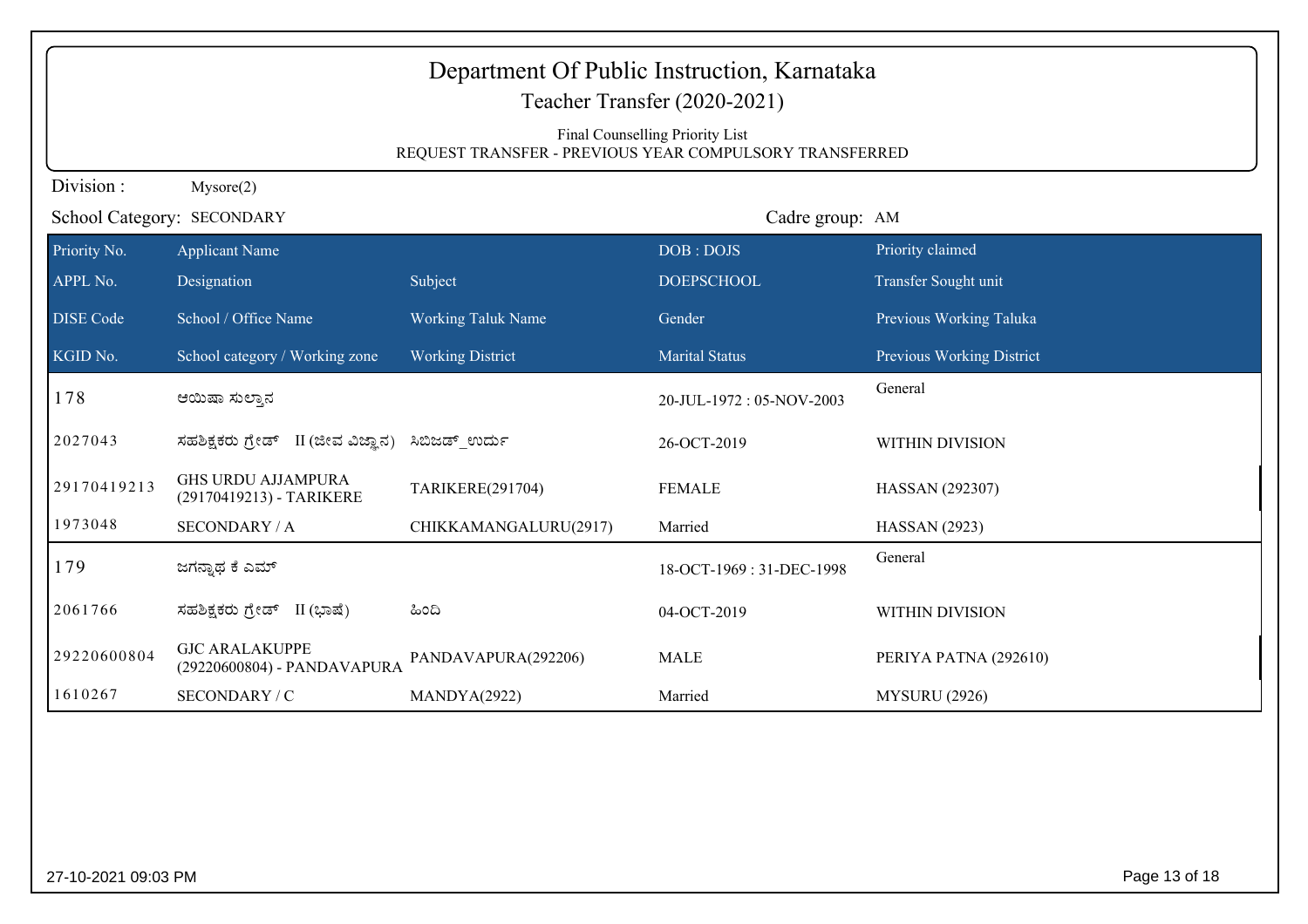| Department Of Public Instruction, Karnataka<br>Teacher Transfer (2020-2021)<br>Final Counselling Priority List<br>REQUEST TRANSFER - PREVIOUS YEAR COMPULSORY TRANSFERRED |                                                   |                           |                          |                           |
|---------------------------------------------------------------------------------------------------------------------------------------------------------------------------|---------------------------------------------------|---------------------------|--------------------------|---------------------------|
| Division:                                                                                                                                                                 | Mysore(2)                                         |                           |                          |                           |
|                                                                                                                                                                           | School Category: SECONDARY                        |                           | Cadre group: AM          |                           |
| Priority No.                                                                                                                                                              | <b>Applicant Name</b>                             |                           | DOB: DOJS                | Priority claimed          |
| APPL No.                                                                                                                                                                  | Designation                                       | Subject                   | <b>DOEPSCHOOL</b>        | Transfer Sought unit      |
| <b>DISE Code</b>                                                                                                                                                          | School / Office Name                              | <b>Working Taluk Name</b> | Gender                   | Previous Working Taluka   |
| KGID No.                                                                                                                                                                  | School category / Working zone                    | <b>Working District</b>   | <b>Marital Status</b>    | Previous Working District |
| 185                                                                                                                                                                       | ಸಂಧ್ಯಾ                                            |                           | 03-DEC-1979: 13-FEB-2004 | General                   |
| 2023170                                                                                                                                                                   | ಸಹಶಿಕ್ಷಕರು ಗ್ರೇಡ್ II (ಕಲಾ)                        | ಕಲ್_ಕನ್ನಡ                 | 04-OCT-2019              | WITHIN DIVISION           |
| 29160308602                                                                                                                                                               | <b>GHS HESKUTHUR</b><br>(29160308602) - KUNDAPURA | KUNDAPURA(291603)         | <b>FEMALE</b>            | MANGALURU NORTH (292403)  |
| 1938806                                                                                                                                                                   | SECONDARY / C                                     | UDUPI(2916)               | Married                  | DAKSHINA KANNADA (2924)   |
| 187                                                                                                                                                                       | ಫರ್ಜಾನ ಜಬೀನ್                                      |                           | 05-JUL-1978: 25-FEB-2004 | General                   |
| 2049609                                                                                                                                                                   | ಸಹಶಿಕ್ಷಕರು ಗ್ರೇಡ್ II (ಭಾಷೆ)                       | ಹಿಂದಿ                     | 04-OCT-2019              | <b>WITHIN DIVISION</b>    |
| 29220700910                                                                                                                                                               | KARNATAKA PUBLIC<br><b>SCHOOLS GJC ARKERE</b>     | SRIRANGA PATNA(292207)    | <b>FEMALE</b>            | K.R.NAGARA (292606)       |
| 1939233                                                                                                                                                                   | SECONDARY / C                                     | MANDYA(2922)              | Married                  | <b>MYSURU</b> (2926)      |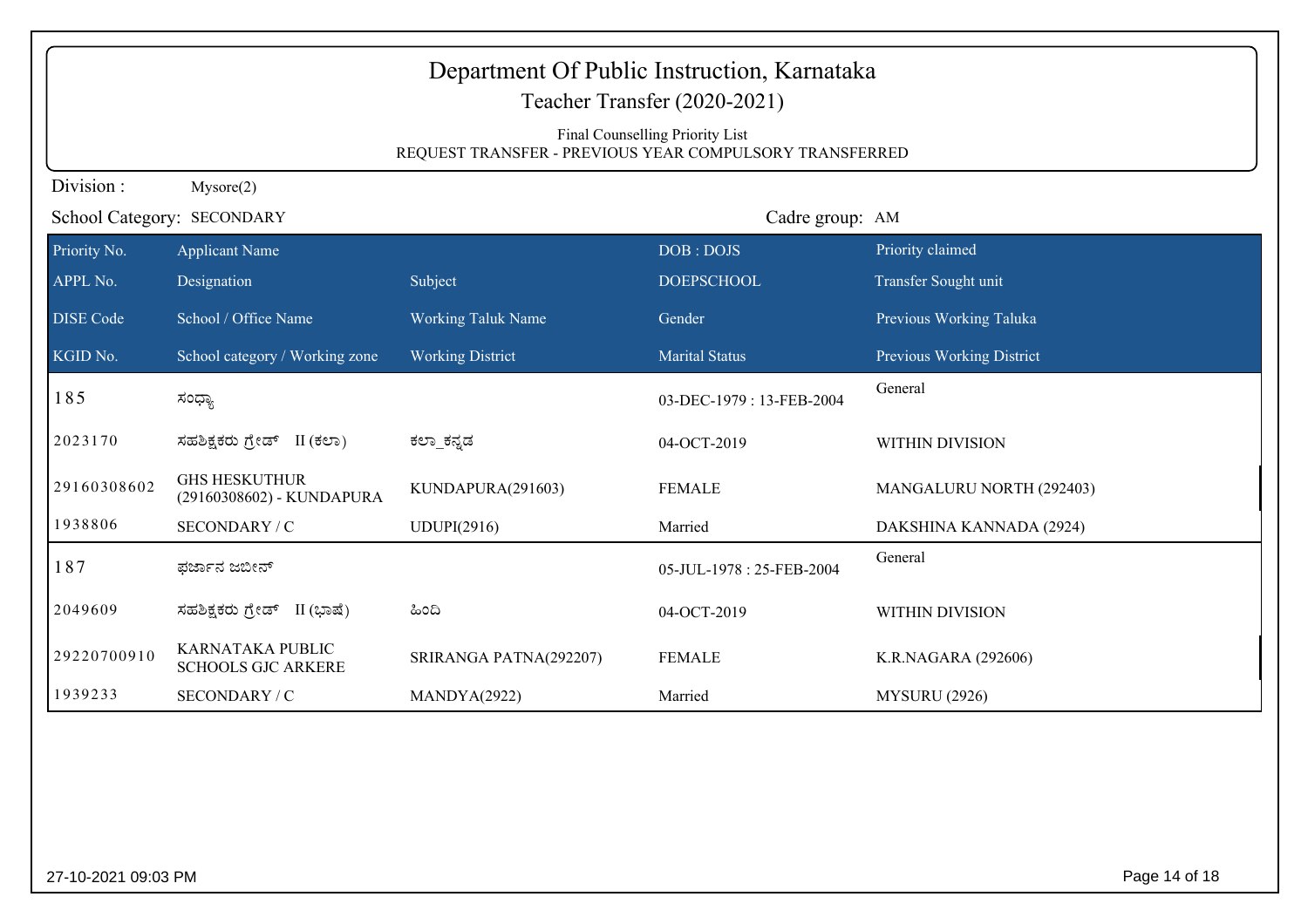| Department Of Public Instruction, Karnataka<br>Teacher Transfer (2020-2021)<br>Final Counselling Priority List<br>REQUEST TRANSFER - PREVIOUS YEAR COMPULSORY TRANSFERRED |                                                          |                           |                           |                           |  |
|---------------------------------------------------------------------------------------------------------------------------------------------------------------------------|----------------------------------------------------------|---------------------------|---------------------------|---------------------------|--|
| Division:                                                                                                                                                                 | Mysore(2)                                                |                           |                           |                           |  |
| School Category: SECONDARY                                                                                                                                                |                                                          |                           | Cadre group: AM           |                           |  |
| Priority No.                                                                                                                                                              | <b>Applicant Name</b>                                    |                           | DOB: DOJS                 | Priority claimed          |  |
| APPL No.                                                                                                                                                                  | Designation                                              | Subject                   | <b>DOEPSCHOOL</b>         | Transfer Sought unit      |  |
| <b>DISE</b> Code                                                                                                                                                          | School / Office Name                                     | <b>Working Taluk Name</b> | Gender                    | Previous Working Taluka   |  |
| KGID No.                                                                                                                                                                  | School category / Working zone                           | <b>Working District</b>   | <b>Marital Status</b>     | Previous Working District |  |
| 188                                                                                                                                                                       | ಶಶಿಕಲಾ ಎಸ್                                               |                           | 23-FEB-1964: 09-MAR-2004  | General                   |  |
| 2047670                                                                                                                                                                   | ಸಹಶಿಕ್ಷಕರು ಗ್ರೇಡ್ II (ಭಾಷೆ)                              | ಇಂಗ್ಲೀಷ್                  | 16-NOV-2019               | WITHIN DIVISION           |  |
| 29160104508                                                                                                                                                               | GPUC BAJAGOLI (29160104508)<br>- KARKALA(291601) - UDUPI | KARKALA(291601)           | <b>FEMALE</b>             | MANGALURU NORTH (292403)  |  |
| 1939006                                                                                                                                                                   | SECONDARY / C                                            | UDUPI(2916)               | Married                   | DAKSHINA KANNADA (2924)   |  |
| 190                                                                                                                                                                       | ಮಹಾಲಕ್ಷ್ಮಿ ಟಿ.ಎಮ್.                                       |                           | 21-MAY-1973 : 24-MAR-2004 | General                   |  |
| 2021378                                                                                                                                                                   | ಸಹಶಿಕ್ಷಕರು ಗ್ರೇಡ್ II (ಭಾಷೆ)                              | ಹಿಂದಿ                     | 09-OCT-2019               | WITHIN DIVISION           |  |
| 29261111702                                                                                                                                                               | <b>GHS THADI MALANGI</b><br>(29261111702) - T.N.PURA     | T.N.PURA(292611)          | <b>FEMALE</b>             | KOLLEGAL (292705)         |  |
| 1923239                                                                                                                                                                   | SECONDARY / C                                            | MYSURU(2926)              | Married                   | CHAMARAJANAGARA (2927)    |  |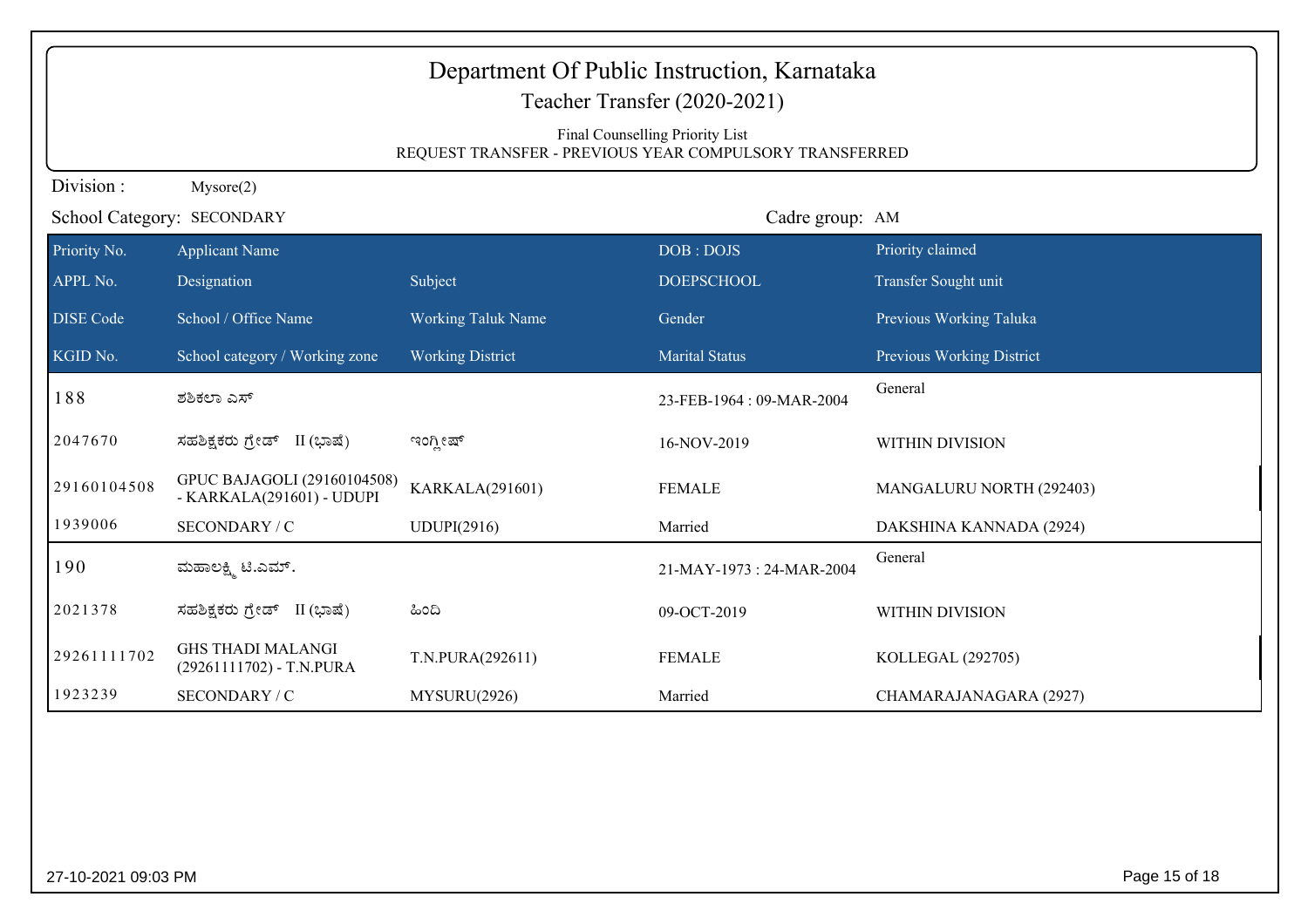|                  | Department Of Public Instruction, Karnataka<br>Teacher Transfer (2020-2021)                |                           |                          |                            |  |
|------------------|--------------------------------------------------------------------------------------------|---------------------------|--------------------------|----------------------------|--|
|                  | Final Counselling Priority List<br>REQUEST TRANSFER - PREVIOUS YEAR COMPULSORY TRANSFERRED |                           |                          |                            |  |
| Division:        | Mysore(2)                                                                                  |                           |                          |                            |  |
|                  | School Category: SECONDARY                                                                 |                           | Cadre group: AM          |                            |  |
| Priority No.     | <b>Applicant Name</b>                                                                      |                           | DOB: DOJS                | Priority claimed           |  |
| APPL No.         | Designation                                                                                | Subject                   | <b>DOEPSCHOOL</b>        | Transfer Sought unit       |  |
| <b>DISE</b> Code | School / Office Name                                                                       | <b>Working Taluk Name</b> | Gender                   | Previous Working Taluka    |  |
| KGID No.         | School category / Working zone                                                             | <b>Working District</b>   | <b>Marital Status</b>    | Previous Working District  |  |
| 194              | ಚಾರ್ಲೆಟ್ ಮೆಟಿಲ್ಲ ರ್ಆ                                                                       |                           | 20-JUN-1971: 02-NOV-1998 | General                    |  |
| 2028598          | ಸಹಶಿಕ್ಷಕರು ಗ್ರೇಡ್ II (ಭೌತವಿಜ್ಞಾನ)                                                          | ಪಿಸಿಎಂ ಕನ್ನಡ              | 10-JUL-2020              | <b>WITHIN DIVISION</b>     |  |
| 29220619807      | ADARSHA VIDYALAYA RMSA<br>YELEKERE (29220619807) -                                         | PANDAVAPURA(292206)       | <b>FEMALE</b>            | CHAMARAJA NAGAR (292701)   |  |
| 1511674          | <b>SECONDARY / B</b>                                                                       | MANDYA(2922)              | Married                  | CHAMARAJANAGARA (2927)     |  |
| 199              | ಜ್ಯೋತಿ ಎಸ್                                                                                 |                           | 01-JUN-1982: 01-DEC-2005 | General                    |  |
| 2040151          | ಸಹಶಿಕ್ಷಕರು ಗ್ರೇಡ್ II (ಭಾಷೆ)                                                                | ಕನ್ನಡ                     | 05-OCT-2019              | WITHIN DIVISION            |  |
| 29160505405      | <b>GOVT PRE UNIVERSITY</b><br><b>COLLEGE BRAHMAVARA</b>                                    | BRAHAMAVARA(291605)       | <b>FEMALE</b>            | NARASIMHARAJAPURA (291703) |  |
| 1874195          | <b>SECONDARY / A</b>                                                                       | UDUPI(2916)               | Married                  | CHIKKAMANGALURU (2917)     |  |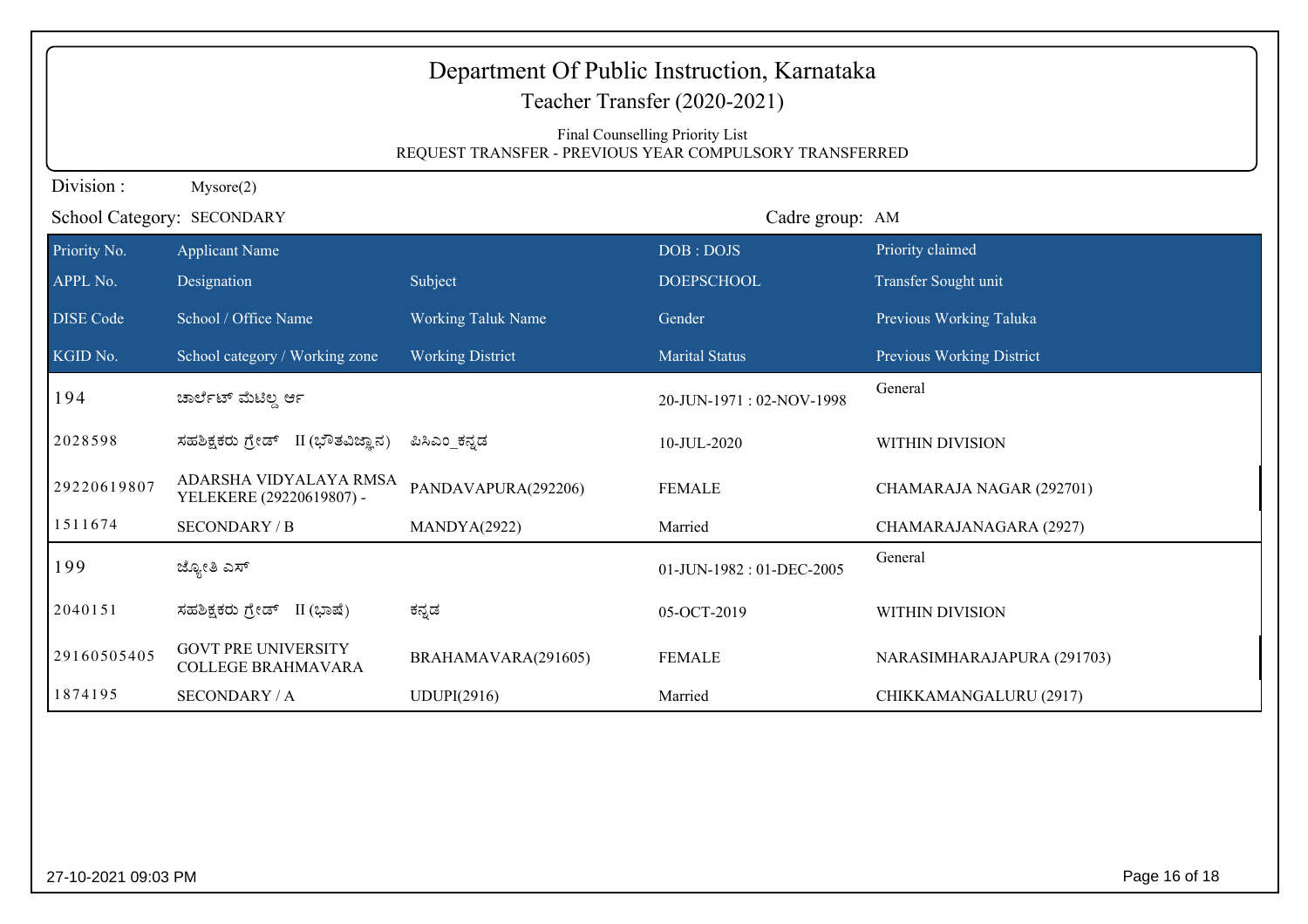| Department Of Public Instruction, Karnataka<br>Teacher Transfer (2020-2021) |                                                                                            |                           |                          |                           |  |
|-----------------------------------------------------------------------------|--------------------------------------------------------------------------------------------|---------------------------|--------------------------|---------------------------|--|
|                                                                             |                                                                                            |                           |                          |                           |  |
|                                                                             | Final Counselling Priority List<br>REQUEST TRANSFER - PREVIOUS YEAR COMPULSORY TRANSFERRED |                           |                          |                           |  |
| Division:                                                                   | Mysore(2)                                                                                  |                           |                          |                           |  |
|                                                                             | School Category: SECONDARY                                                                 |                           | Cadre group: AM          |                           |  |
| Priority No.                                                                | <b>Applicant Name</b>                                                                      |                           | DOB: DOJS                | Priority claimed          |  |
| APPL No.                                                                    | Designation                                                                                | Subject                   | <b>DOEPSCHOOL</b>        | Transfer Sought unit      |  |
| <b>DISE Code</b>                                                            | School / Office Name                                                                       | <b>Working Taluk Name</b> | Gender                   | Previous Working Taluka   |  |
| KGID No.                                                                    | School category / Working zone                                                             | <b>Working District</b>   | <b>Marital Status</b>    | Previous Working District |  |
| 227                                                                         | ಪರ್ಜಾನ ಖಾನಂ                                                                                |                           | 29-SEP-1982: 21-MAY-2007 | General                   |  |
| 2029896                                                                     | ಸಹಶಿಕ್ಷಕರು ಗ್ರೇಡ್ II (ಕಲಾ)                                                                 | ಕಲಾ ಉರ್ದು                 | 20-NOV-2019              | WITHIN DIVISION           |  |
| 29170419213                                                                 | <b>GHS URDU AJJAMPURA</b><br>(29170419213) - TARIKERE                                      | TARIKERE(291704)          | <b>FEMALE</b>            | KOLLEGAL (292705)         |  |
| 2241917                                                                     | SECONDARY / C                                                                              | CHIKKAMANGALURU(2917)     | Married                  | CHAMARAJANAGARA (2927)    |  |
| 244                                                                         | ಸಂಧ್ಯಾಲಕ್ಶ್ಮಿ ಬಿ.ವಿ.                                                                       |                           | 07-JUN-1979: 01-AUG-2002 | General                   |  |
| 2039063                                                                     | ಸಹಶಿಕ್ಷಕರು ಗ್ರೇಡ್ II (ಭಾಷೆ)                                                                | ಕನ್ನಡ                     | 10-OCT-2019              | WITHIN DIVISION           |  |
| 29220301104                                                                 | GHS B.G.PURA (29220301104) -<br>MALAVALLY(292203) -                                        | MALAVALLY(292203)         | <b>FEMALE</b>            | <b>YELANDUR (292712)</b>  |  |
| 2247627                                                                     | SECONDARY / C                                                                              | MANDYA(2922)              | Married                  | CHAMARAJANAGARA (2927)    |  |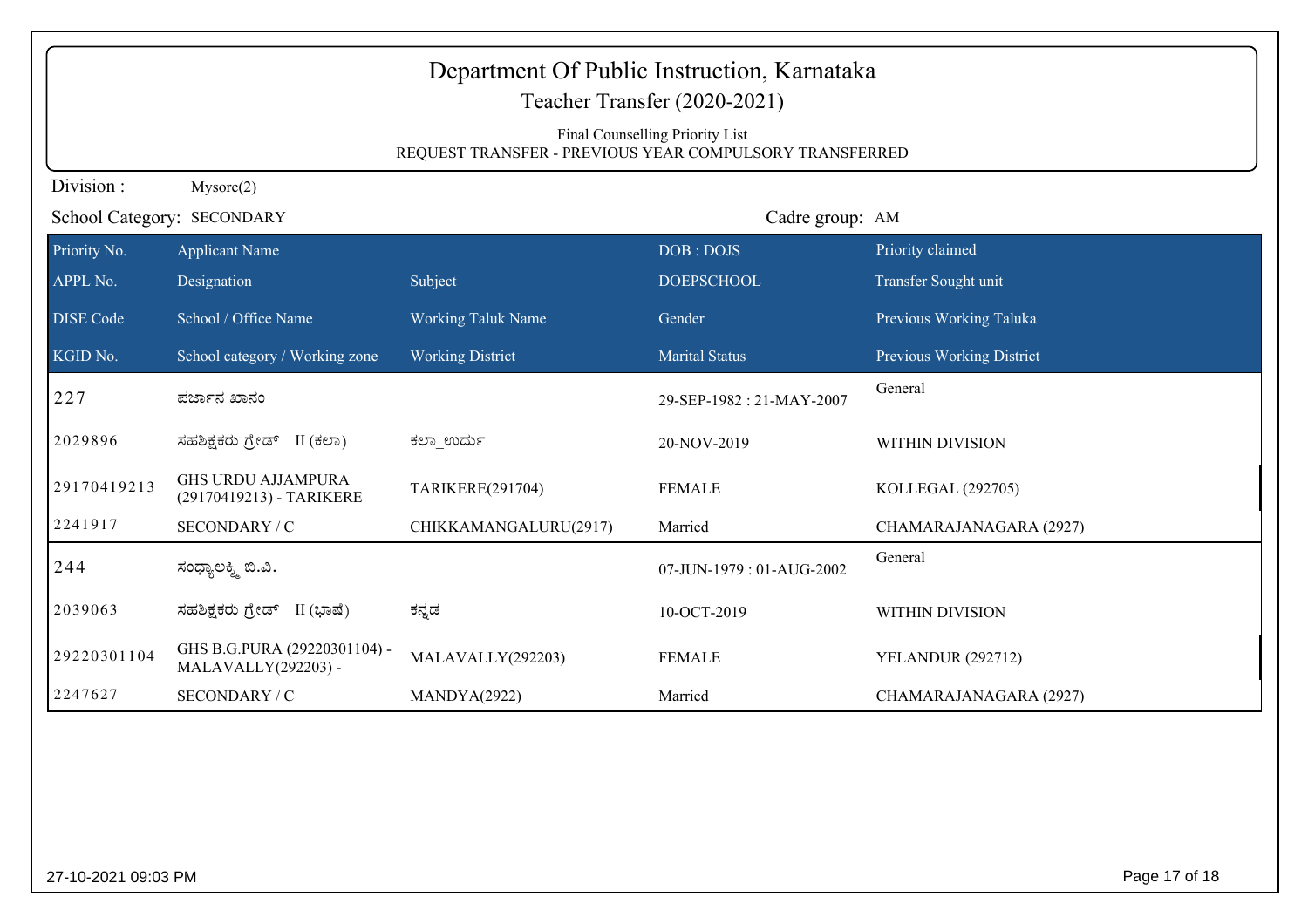|                  | Department Of Public Instruction, Karnataka<br>Teacher Transfer (2020-2021)<br>Final Counselling Priority List<br>REQUEST TRANSFER - PREVIOUS YEAR COMPULSORY TRANSFERRED |                           |                          |                           |  |
|------------------|---------------------------------------------------------------------------------------------------------------------------------------------------------------------------|---------------------------|--------------------------|---------------------------|--|
| Division:        | Mysore(2)                                                                                                                                                                 |                           |                          |                           |  |
|                  | School Category: SECONDARY                                                                                                                                                |                           | Cadre group: AM          |                           |  |
| Priority No.     | <b>Applicant Name</b>                                                                                                                                                     |                           | DOB: DOJS                | Priority claimed          |  |
| APPL No.         | Designation                                                                                                                                                               | Subject                   | <b>DOEPSCHOOL</b>        | Transfer Sought unit      |  |
| <b>DISE</b> Code | School / Office Name                                                                                                                                                      | <b>Working Taluk Name</b> | Gender                   | Previous Working Taluka   |  |
| KGID No.         | School category / Working zone                                                                                                                                            | <b>Working District</b>   | <b>Marital Status</b>    | Previous Working District |  |
| 252              | ಎಂ ಆರ್ ಆಶ್ನಿನಿ                                                                                                                                                            |                           | 13-JUL-1977: 04-AUG-1998 | General                   |  |
| 2032424          | ಸಹಶಿಕ್ಷಕರು ಗ್ರೇಡ್<br>II (ಭಾಷೆ)                                                                                                                                            | ಹಿಂದಿ                     | 03-OCT-2019              | WITHIN DIVISION           |  |
| 29220302802      | <b>GHS CHIKKABAGILU</b><br>(29220302802) - MALAVALLY                                                                                                                      | MALAVALLY(292203)         | <b>FEMALE</b>            | H.D.KOTE (292603)         |  |
| 1543806          | SECONDARY / C                                                                                                                                                             | MANDYA(2922)              | Married                  | <b>MYSURU</b> (2926)      |  |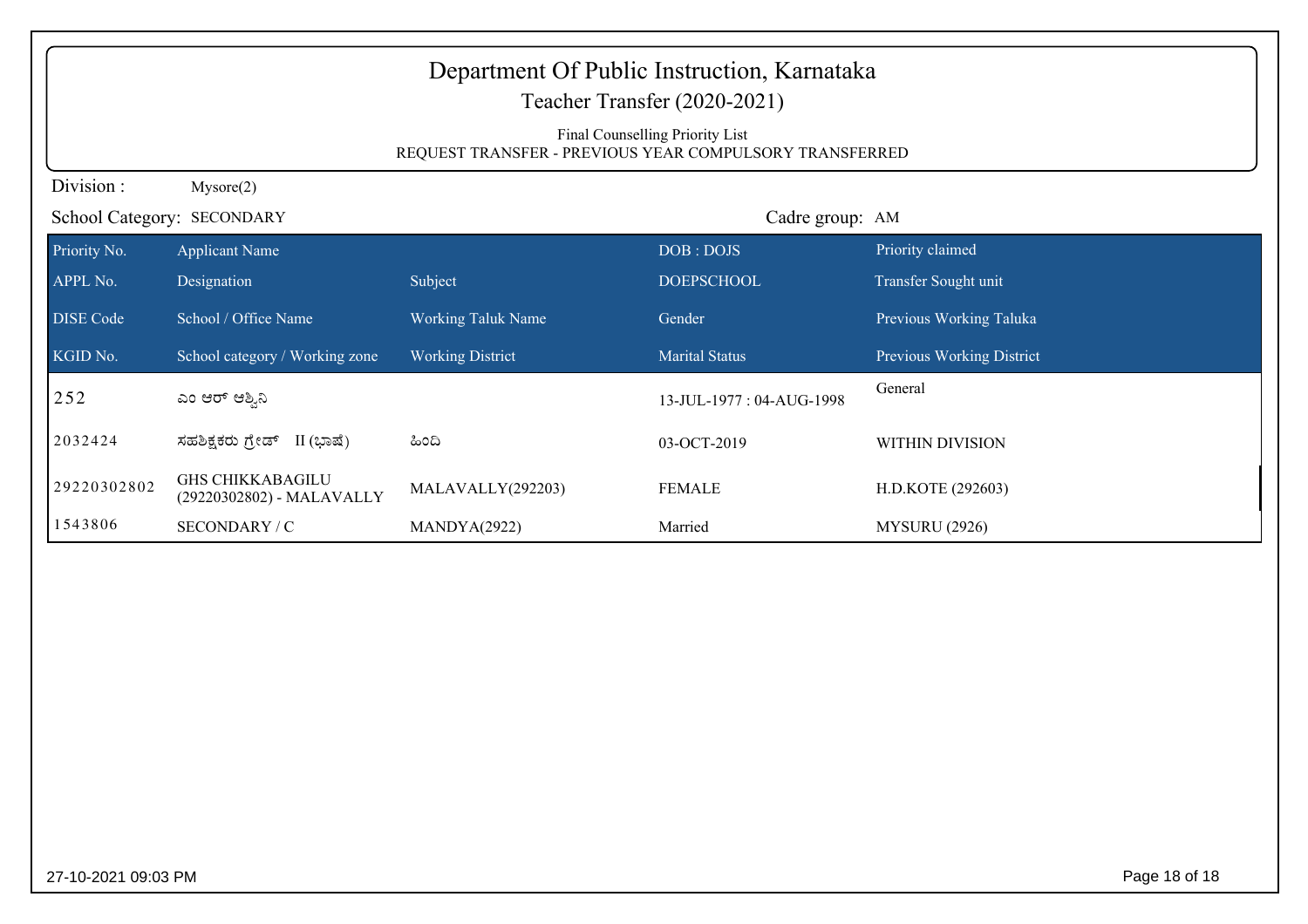| Final Counselling Priority List<br>REQUEST TRANSFER - PREVIOUS YEAR COMPULSORY TRANSFERRED<br>Division:<br>Mysore(2)<br>School Category: SECONDARY<br>Cadre group: PET<br>Priority claimed<br><b>Applicant Name</b><br>DOB: DOJS<br>Designation<br>Subject<br>Transfer Sought unit<br><b>DOEPSCHOOL</b><br>School / Office Name<br><b>Working Taluk Name</b><br>Previous Working Taluka<br>Gender<br>School category / Working zone<br><b>Working District</b><br><b>Marital Status</b><br>Previous Working District<br>General<br>ಭಾನುಮತಿ.ಜಿ<br>19-MAY-1971: 12-MAR-1997<br>ದ್ಯೆಹಿಕ ಶಿಕ್ಷಣ<br>ದೈಹಿಕ ಶಿಕ್ಷಕರು ಗ್ರೇಡ್ I<br>03-OCT-2019<br>WITHIN DIVISION<br><b>GJC BANNANGADI</b><br><b>FEMALE</b><br>PANDAVAPURA(292206)<br>MYSORE RURAL (292608)<br>(29220601804) - PANDAVAPURA<br>1530458<br>SECONDARY / C<br>Married<br><b>MYSURU</b> (2926)<br>MANDYA(2922)<br>General<br>10<br>JAGADEESHA D.K<br>06-JUL-1975: 17-MAR-2004<br>ದೈಹಿಕ ಶಿಕ್ಷಣ<br>ದೈಹಿಕ ಶಿಕ್ಷಕರು ಗ್ರೇಡ್ I<br>04-OCT-2019<br>WITHIN DIVISION<br><b>GOVT JUNIOR COLLEGE</b><br>HOLENARASIPURA(292306)<br><b>MALE</b><br>K.R.NAGARA (292606)<br>DODDAHALLY (29230600102) -<br>1896674<br>SECONDARY / C<br><b>MYSURU</b> (2926)<br>HASSAN(2923)<br>Married | Department Of Public Instruction, Karnataka<br>Teacher Transfer (2020-2021) |  |  |  |  |  |  |
|-------------------------------------------------------------------------------------------------------------------------------------------------------------------------------------------------------------------------------------------------------------------------------------------------------------------------------------------------------------------------------------------------------------------------------------------------------------------------------------------------------------------------------------------------------------------------------------------------------------------------------------------------------------------------------------------------------------------------------------------------------------------------------------------------------------------------------------------------------------------------------------------------------------------------------------------------------------------------------------------------------------------------------------------------------------------------------------------------------------------------------------------------------------------------------------------------------------------------|-----------------------------------------------------------------------------|--|--|--|--|--|--|
|                                                                                                                                                                                                                                                                                                                                                                                                                                                                                                                                                                                                                                                                                                                                                                                                                                                                                                                                                                                                                                                                                                                                                                                                                         |                                                                             |  |  |  |  |  |  |
|                                                                                                                                                                                                                                                                                                                                                                                                                                                                                                                                                                                                                                                                                                                                                                                                                                                                                                                                                                                                                                                                                                                                                                                                                         |                                                                             |  |  |  |  |  |  |
|                                                                                                                                                                                                                                                                                                                                                                                                                                                                                                                                                                                                                                                                                                                                                                                                                                                                                                                                                                                                                                                                                                                                                                                                                         |                                                                             |  |  |  |  |  |  |
| APPL No.<br>2175863<br>29220601804<br>2026637<br>29230600102                                                                                                                                                                                                                                                                                                                                                                                                                                                                                                                                                                                                                                                                                                                                                                                                                                                                                                                                                                                                                                                                                                                                                            | Priority No.                                                                |  |  |  |  |  |  |
|                                                                                                                                                                                                                                                                                                                                                                                                                                                                                                                                                                                                                                                                                                                                                                                                                                                                                                                                                                                                                                                                                                                                                                                                                         |                                                                             |  |  |  |  |  |  |
| KGID No.                                                                                                                                                                                                                                                                                                                                                                                                                                                                                                                                                                                                                                                                                                                                                                                                                                                                                                                                                                                                                                                                                                                                                                                                                | <b>DISE Code</b>                                                            |  |  |  |  |  |  |
|                                                                                                                                                                                                                                                                                                                                                                                                                                                                                                                                                                                                                                                                                                                                                                                                                                                                                                                                                                                                                                                                                                                                                                                                                         |                                                                             |  |  |  |  |  |  |
|                                                                                                                                                                                                                                                                                                                                                                                                                                                                                                                                                                                                                                                                                                                                                                                                                                                                                                                                                                                                                                                                                                                                                                                                                         |                                                                             |  |  |  |  |  |  |
|                                                                                                                                                                                                                                                                                                                                                                                                                                                                                                                                                                                                                                                                                                                                                                                                                                                                                                                                                                                                                                                                                                                                                                                                                         |                                                                             |  |  |  |  |  |  |
|                                                                                                                                                                                                                                                                                                                                                                                                                                                                                                                                                                                                                                                                                                                                                                                                                                                                                                                                                                                                                                                                                                                                                                                                                         |                                                                             |  |  |  |  |  |  |
|                                                                                                                                                                                                                                                                                                                                                                                                                                                                                                                                                                                                                                                                                                                                                                                                                                                                                                                                                                                                                                                                                                                                                                                                                         |                                                                             |  |  |  |  |  |  |
|                                                                                                                                                                                                                                                                                                                                                                                                                                                                                                                                                                                                                                                                                                                                                                                                                                                                                                                                                                                                                                                                                                                                                                                                                         |                                                                             |  |  |  |  |  |  |
|                                                                                                                                                                                                                                                                                                                                                                                                                                                                                                                                                                                                                                                                                                                                                                                                                                                                                                                                                                                                                                                                                                                                                                                                                         |                                                                             |  |  |  |  |  |  |
|                                                                                                                                                                                                                                                                                                                                                                                                                                                                                                                                                                                                                                                                                                                                                                                                                                                                                                                                                                                                                                                                                                                                                                                                                         |                                                                             |  |  |  |  |  |  |
|                                                                                                                                                                                                                                                                                                                                                                                                                                                                                                                                                                                                                                                                                                                                                                                                                                                                                                                                                                                                                                                                                                                                                                                                                         |                                                                             |  |  |  |  |  |  |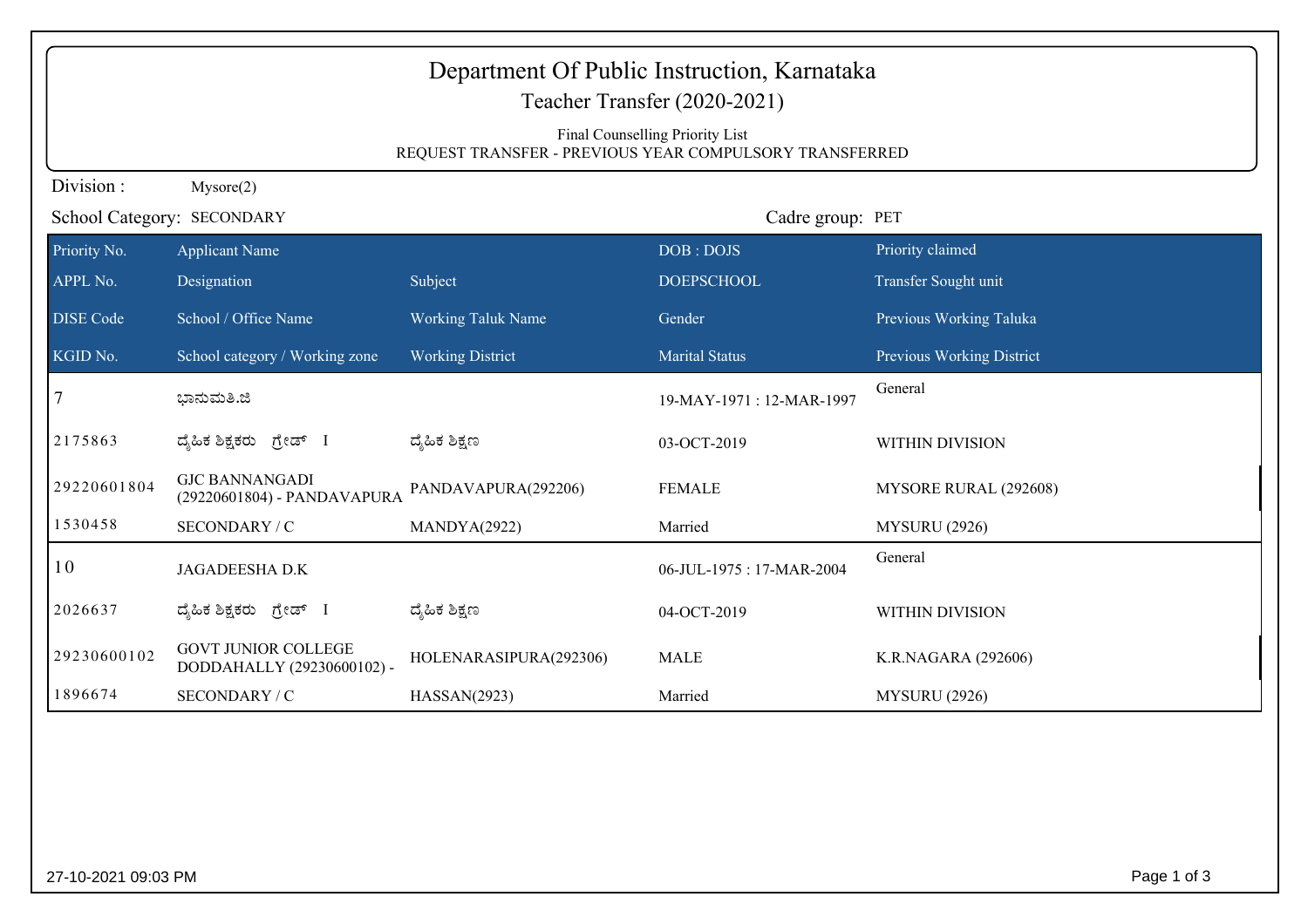|                  | Department Of Public Instruction, Karnataka<br>Teacher Transfer (2020-2021)                |                           |                          |                           |  |
|------------------|--------------------------------------------------------------------------------------------|---------------------------|--------------------------|---------------------------|--|
|                  | Final Counselling Priority List<br>REQUEST TRANSFER - PREVIOUS YEAR COMPULSORY TRANSFERRED |                           |                          |                           |  |
| Division:        | Mysore(2)                                                                                  |                           |                          |                           |  |
|                  | School Category: SECONDARY                                                                 |                           | Cadre group: PET         |                           |  |
| Priority No.     | <b>Applicant Name</b>                                                                      |                           | DOB: DOJS                | Priority claimed          |  |
| APPL No.         | Designation                                                                                | Subject                   | <b>DOEPSCHOOL</b>        | Transfer Sought unit      |  |
| <b>DISE Code</b> | School / Office Name                                                                       | <b>Working Taluk Name</b> | Gender                   | Previous Working Taluka   |  |
| KGID No.         | School category / Working zone                                                             | <b>Working District</b>   | <b>Marital Status</b>    | Previous Working District |  |
| 11               | ನೀಲಾವತಿಗೌಡ                                                                                 |                           | 10-JUN-1974: 24-JAN-2006 | General                   |  |
| 2175882          | ದೈಹಿಕ ಶಿಕ್ಷಕರು ಗ್ರೇಡ್ I                                                                    | ದ್ಯಹಿಕ ಶಿಕ್ಷಣ             | 02-OCT-2019              | WITHIN DIVISION           |  |
| 29160401003      | SHRI K.S.S.G.H.S HAKLADY<br>(29160401003) - BYNDOOR                                        | BYNDOOR(291604)           | <b>FEMALE</b>            | K.R.NAGARA (292606)       |  |
| 1899534          | SECONDARY / C                                                                              | UDUPI(2916)               | Married                  | <b>MYSURU (2926)</b>      |  |
| 22               | ಮೀನಾಕ್ಷಿ.ಎಚ್.ಆರ್.                                                                          |                           | 01-JUN-1978: 05-FEB-2004 | General                   |  |
| 2025336          | ದೈಹಿಕ ಶಿಕ್ಷಕರು ಗ್ರೇಡ್ I                                                                    | ದ್ಯೆಹಿಕ ಶಿಕ್ಷಣ            | 03-OCT-2019              | WITHIN DIVISION           |  |
| 29230611002      | <b>GOVT JUNIOR COLLEGE</b><br>YELECHAGAHALLY                                               | HOLENARASIPURA(292306)    | <b>FEMALE</b>            | MANDYA SOUTH (292204)     |  |
| 1885059          | SECONDARY / C                                                                              | HASSAN(2923)              | Married                  | <b>MANDYA</b> (2922)      |  |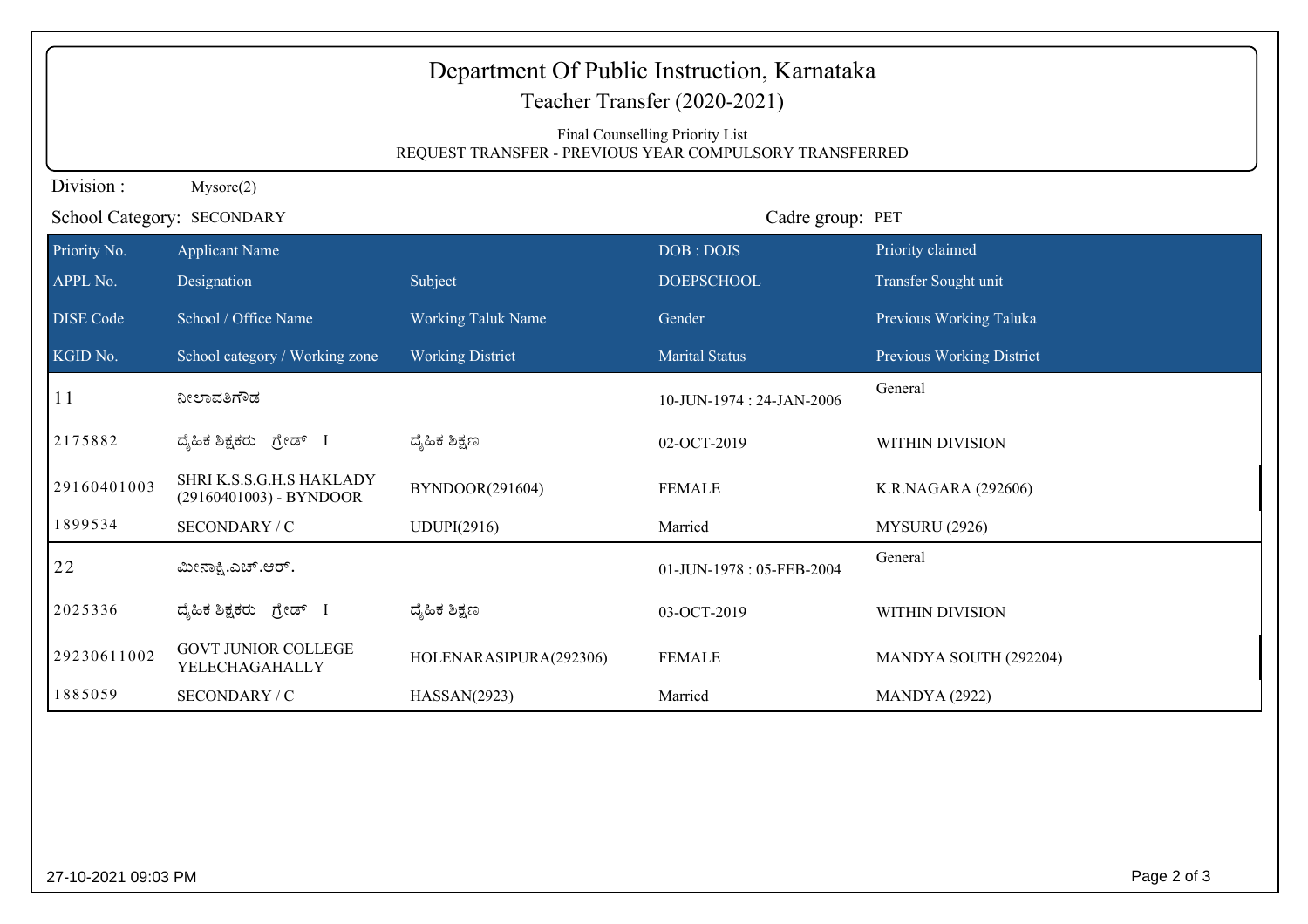|                  | Department Of Public Instruction, Karnataka<br>Teacher Transfer (2020-2021)<br>Final Counselling Priority List<br>REQUEST TRANSFER - PREVIOUS YEAR COMPULSORY TRANSFERRED |                           |                          |                           |  |
|------------------|---------------------------------------------------------------------------------------------------------------------------------------------------------------------------|---------------------------|--------------------------|---------------------------|--|
| Division:        | Mysore(2)                                                                                                                                                                 |                           |                          |                           |  |
|                  | School Category: SECONDARY                                                                                                                                                |                           | Cadre group: PET         |                           |  |
| Priority No.     | <b>Applicant Name</b>                                                                                                                                                     |                           | DOB: DOJS                | Priority claimed          |  |
| APPL No.         | Designation                                                                                                                                                               | Subject                   | <b>DOEPSCHOOL</b>        | Transfer Sought unit      |  |
| <b>DISE</b> Code | School / Office Name                                                                                                                                                      | <b>Working Taluk Name</b> | Gender                   | Previous Working Taluka   |  |
| KGID No.         | School category / Working zone                                                                                                                                            | <b>Working District</b>   | <b>Marital Status</b>    | Previous Working District |  |
| 24               | ಶ್ರೀ ನಿತಿನ್ ಕುಮಾರ್ ಆರ್. ಪುತ್ರನ್                                                                                                                                           |                           | 23-JAN-1981: 19-FEB-2004 | General                   |  |
| 2028511          | ದೈಹಿಕ ಶಿಕ್ಷಕರು ಗ್ರೇಡ್ I                                                                                                                                                   | ದ್ಯೆಹಿಕ ಶಿಕ್ಷಣ            | 18-NOV-2019              | WITHIN DIVISION           |  |
| 29160204905      | <b>GHS HEJAMDI KODI</b><br>$(29160204905)$ - UDUPI(291602) -                                                                                                              | UDUPI(291602)             | <b>MALE</b>              | MANGALURU NORTH (292403)  |  |
| 1939388          | SECONDARY / C                                                                                                                                                             | UDUPI(2916)               | Married                  | DAKSHINA KANNADA (2924)   |  |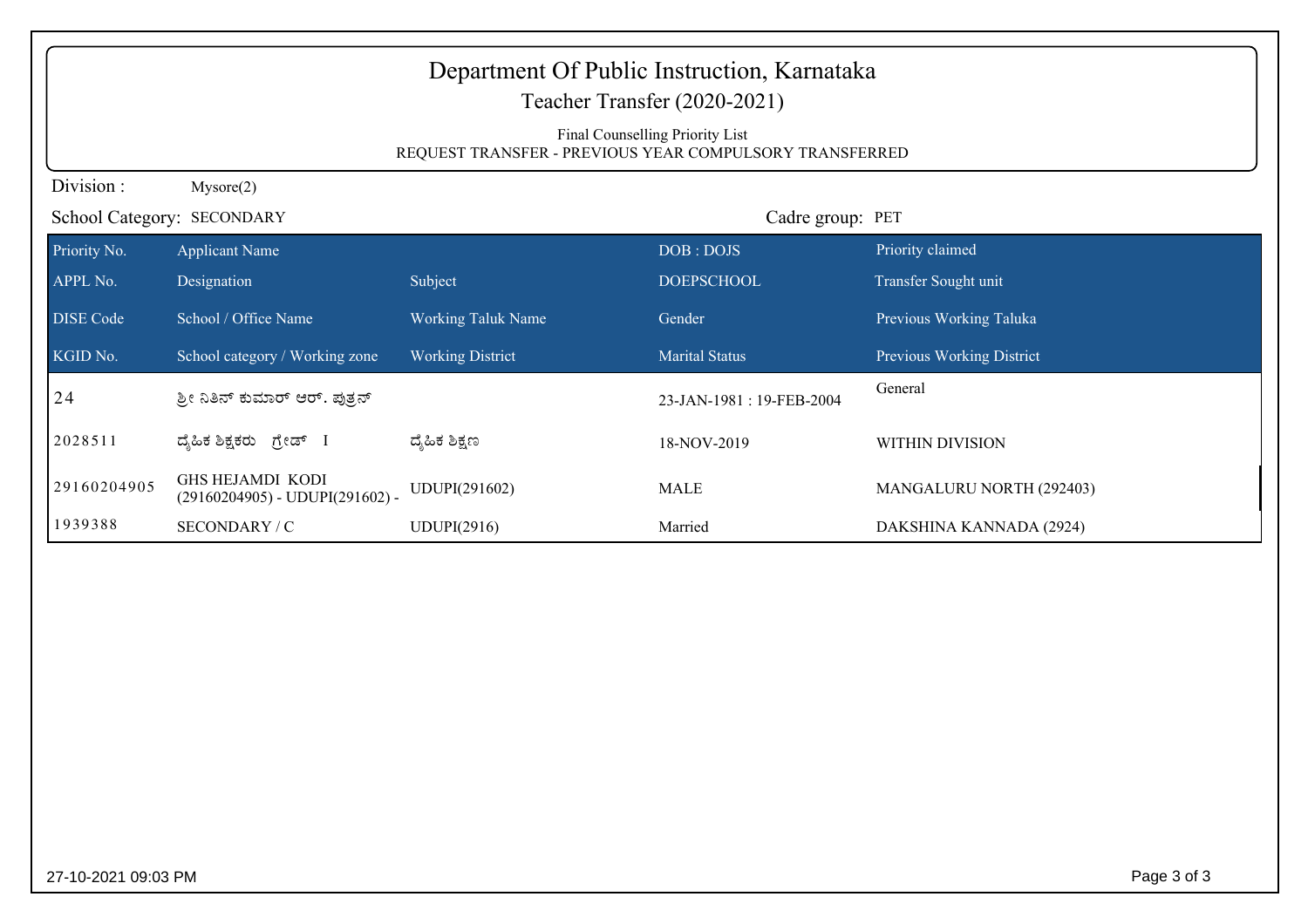| Department Of Public Instruction, Karnataka<br>Teacher Transfer (2020-2021)<br>Final Counselling Priority List<br>REQUEST TRANSFER - PREVIOUS YEAR EXCESS TRANSFERRED |                                                           |                           |                          |                           |
|-----------------------------------------------------------------------------------------------------------------------------------------------------------------------|-----------------------------------------------------------|---------------------------|--------------------------|---------------------------|
| Division:                                                                                                                                                             | Mysore(2)                                                 |                           |                          |                           |
|                                                                                                                                                                       | School Category: SECONDARY                                |                           | Cadre group: AM          |                           |
| Priority No.                                                                                                                                                          | <b>Applicant Name</b>                                     |                           | DOB: DOJS                | Priority claimed          |
| APPL No.                                                                                                                                                              | Designation                                               | Subject                   | <b>DOEPSCHOOL</b>        | Transfer Sought unit      |
| <b>DISE</b> Code                                                                                                                                                      | School / Office Name                                      | <b>Working Taluk Name</b> | Gender                   | Previous Working Taluka   |
| KGID No.                                                                                                                                                              | School category / Working zone                            | <b>Working District</b>   | <b>Marital Status</b>    | Previous Working District |
| 74                                                                                                                                                                    | ಶಿವಣ್ಣ                                                    |                           | 15-FEB-1969: 14-FEB-1995 | General                   |
| 2039362                                                                                                                                                               | ಸಹಶಿಕ್ಷಕರು ಗ್ರೇಡ್ II (ಕಲಾ)                                | ಕಲ್_ಕನ್ನಡ                 | 08-AUG-2019              | WITHIN DIVISION           |
| 29260321902                                                                                                                                                           | <b>GHPS HIRE HALLI'A'</b><br>COLONY(RMSA) (29260321902) - | H.D.KOTE(292603)          | <b>MALE</b>              | <b>GUNDULPET (292702)</b> |
| 1354214                                                                                                                                                               | SECONDARY / C                                             | MYSURU(2926)              | Married                  | CHAMARAJANAGARA (2927)    |
| 77                                                                                                                                                                    | ಬಂಗಾರಸ್ವಾಮಿ ಪಿ.                                           |                           | 04-FEB-1966: 23-DEC-1994 | General                   |
| 2033038                                                                                                                                                               | ಸಹಶಿಕ್ಷಕರು ಗ್ರೇಡ್ II (ಕಲಾ)                                | ಕಲ್_ಕನ್ನಡ                 | 14-AUG-2019              | WITHIN DIVISION           |
| 29260318302                                                                                                                                                           | <b>GHS KENCHANAHALLI</b><br>(29260318302) - H.D.KOTE      | H.D.KOTE(292603)          | <b>MALE</b>              | CHAMARAJA NAGAR (292701)  |
| 1382604                                                                                                                                                               | SECONDARY / C                                             | MYSURU(2926)              | Married                  | CHAMARAJANAGARA (2927)    |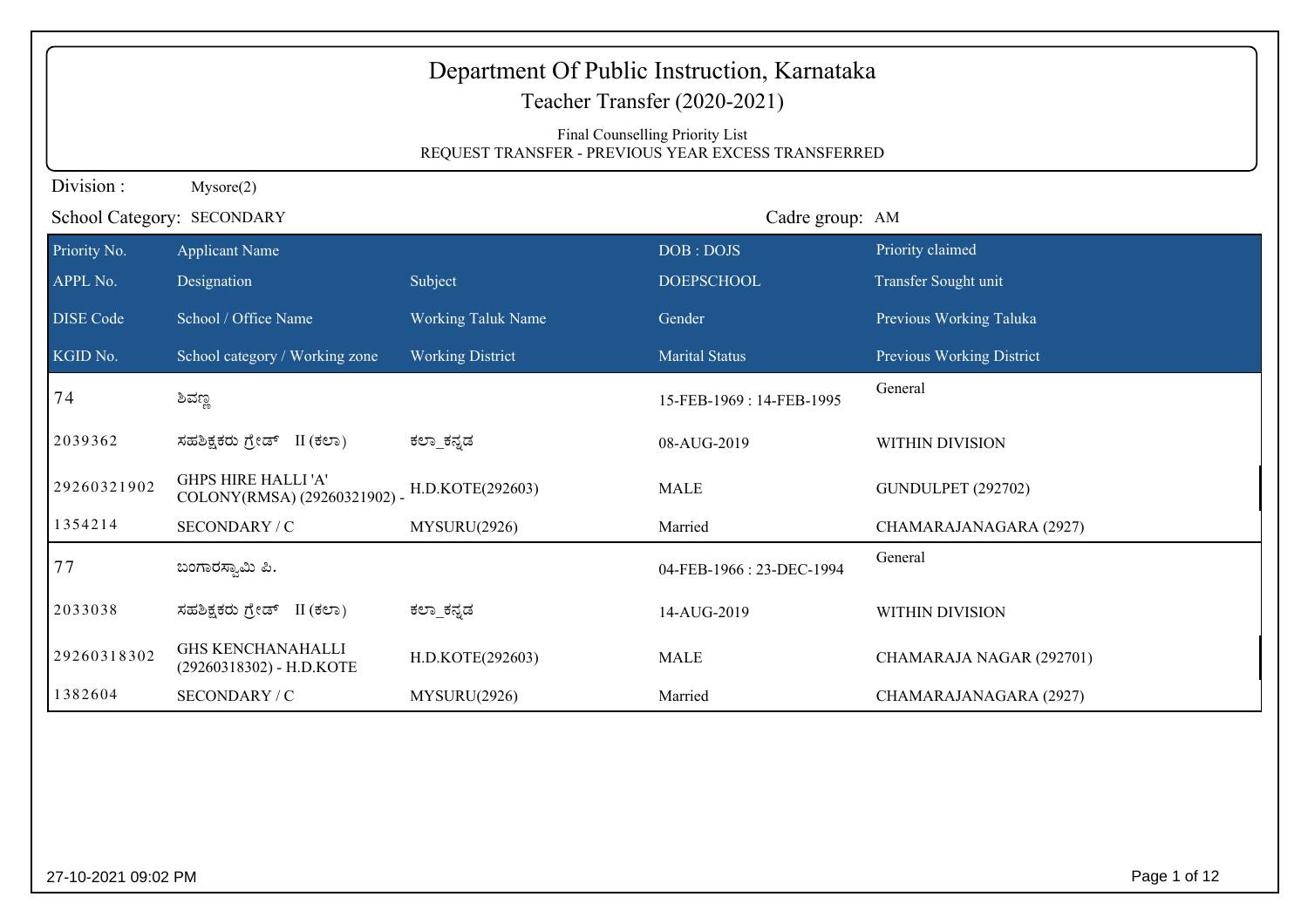|                            | Department Of Public Instruction, Karnataka<br>Teacher Transfer (2020-2021)<br>Final Counselling Priority List<br>REQUEST TRANSFER - PREVIOUS YEAR EXCESS TRANSFERRED |                           |                          |                           |  |
|----------------------------|-----------------------------------------------------------------------------------------------------------------------------------------------------------------------|---------------------------|--------------------------|---------------------------|--|
| Division:                  | Mysore(2)                                                                                                                                                             |                           |                          |                           |  |
| School Category: SECONDARY |                                                                                                                                                                       |                           | Cadre group: AM          |                           |  |
| Priority No.               | <b>Applicant Name</b>                                                                                                                                                 |                           | DOB: DOJS                | Priority claimed          |  |
| APPL No.                   | Designation                                                                                                                                                           | Subject                   | <b>DOEPSCHOOL</b>        | Transfer Sought unit      |  |
| DISE Code                  | School / Office Name                                                                                                                                                  | <b>Working Taluk Name</b> | Gender                   | Previous Working Taluka   |  |
| KGID No.                   | School category / Working zone                                                                                                                                        | <b>Working District</b>   | <b>Marital Status</b>    | Previous Working District |  |
| 80                         | ಎಂ ಭಾಗ್ಯಲಕ್ಷ್ಮಿ                                                                                                                                                       |                           | 13-JUL-1967: 27-OCT-1998 | General                   |  |
| 2031660                    | II (ಭೌತವಿಜ್ಞಾನ)<br>ಸಹಶಿಕ್ಷಕರು ಗ್ರೇಡ್                                                                                                                                  | ಪಿಸಿಎಂ_ಕನ್ನಡ              | 18-JUL-2019              | WITHIN DIVISION           |  |
| 29160105505                | GHS KABETTU (29160105505) -<br>KARKALA(291601) - UDUPI                                                                                                                | <b>KARKALA(291601)</b>    | <b>FEMALE</b>            | KOLLEGAL (292705)         |  |
| 1514496                    | <b>SECONDARY / A</b>                                                                                                                                                  | UDUPI(2916)               | Married                  | CHAMARAJANAGARA (2927)    |  |
| 91                         | ರಾಜು ಎ ಎಸ್                                                                                                                                                            |                           | 01-JUN-1973: 28-OCT-1997 | General                   |  |
| 2018296                    | ಸಹಶಿಕ್ಷಕರು ಗ್ರೇಡ್ II (ಭೌತವಿಜ್ಞಾನ)                                                                                                                                     | ಪಿಸಿಎಂ ಕನ್ನಡ              | 13-JUL-2019              | WITHIN DIVISION           |  |
| 29160105803                | GHS SUNDARA PURANIK MEM<br>PERVAJE (29160105803) -                                                                                                                    | KARKALA(291601)           | <b>MALE</b>              | MALAVALLY (292203)        |  |
| 1410132                    | <b>SECONDARY / A</b>                                                                                                                                                  | UDUPI(2916)               | Married                  | <b>MANDYA</b> (2922)      |  |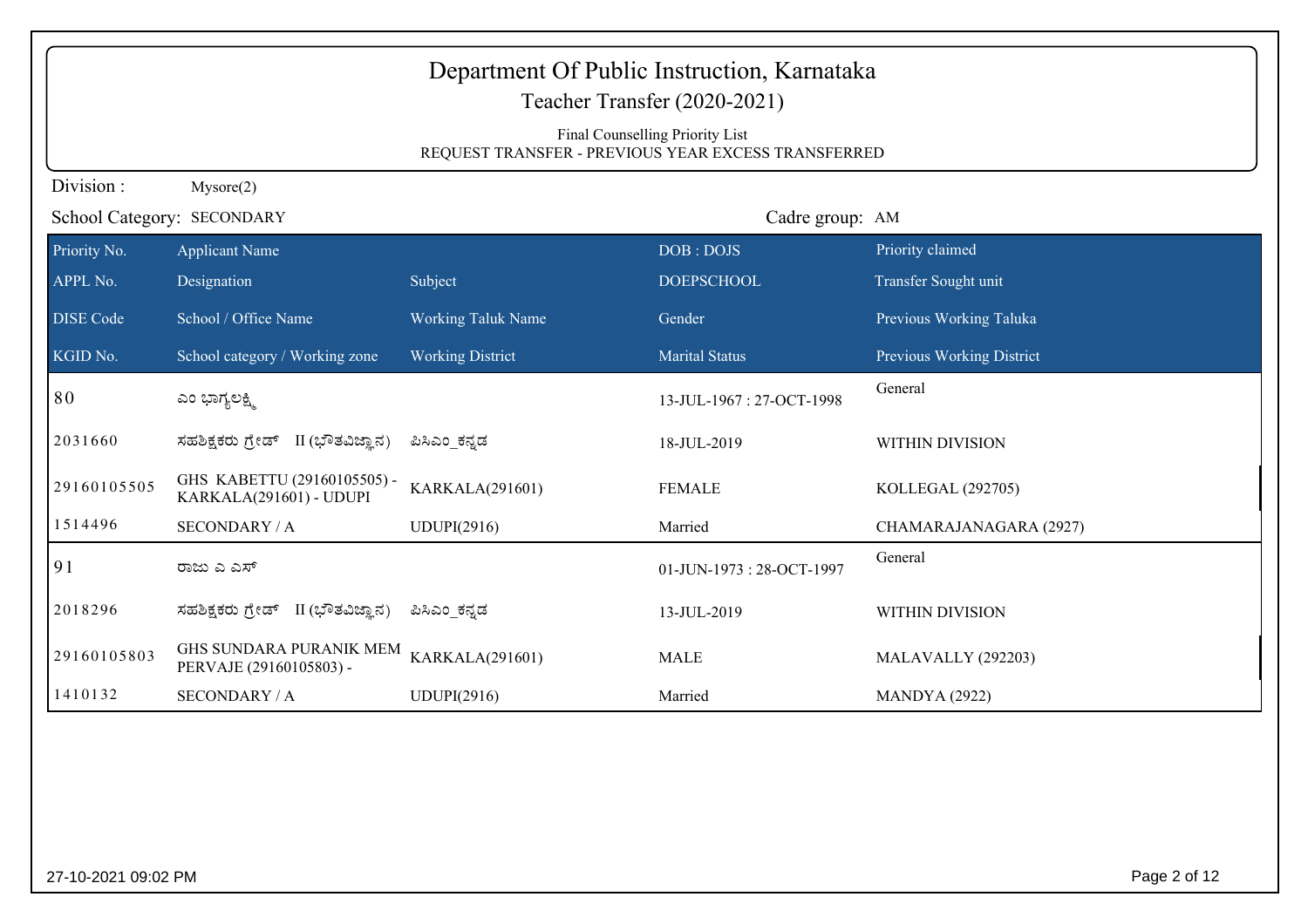|                  | Department Of Public Instruction, Karnataka<br>Teacher Transfer (2020-2021)<br>Final Counselling Priority List<br>REQUEST TRANSFER - PREVIOUS YEAR EXCESS TRANSFERRED |                           |                          |                           |  |  |  |
|------------------|-----------------------------------------------------------------------------------------------------------------------------------------------------------------------|---------------------------|--------------------------|---------------------------|--|--|--|
| Division:        | Mysore(2)                                                                                                                                                             |                           |                          |                           |  |  |  |
|                  | School Category: SECONDARY                                                                                                                                            |                           | Cadre group: AM          |                           |  |  |  |
| Priority No.     | <b>Applicant Name</b>                                                                                                                                                 |                           | DOB: DOJS                | Priority claimed          |  |  |  |
| APPL No.         | Designation                                                                                                                                                           | Subject                   | <b>DOEPSCHOOL</b>        | Transfer Sought unit      |  |  |  |
| <b>DISE Code</b> | School / Office Name                                                                                                                                                  | <b>Working Taluk Name</b> | Gender                   | Previous Working Taluka   |  |  |  |
| KGID No.         | School category / Working zone                                                                                                                                        | <b>Working District</b>   | <b>Marital Status</b>    | Previous Working District |  |  |  |
| 110              | ವನಜಾಕ್ಷಿ ಎನ್ ಬಿ                                                                                                                                                       |                           | 27-NOV-1966: 26-DEC-1994 | General                   |  |  |  |
| 2027178          | ಸಹಶಿಕ್ಷಕರು ಗ್ರೇಡ್ II (ಭೌತವಿಜ್ಞಾನ)                                                                                                                                     | ಪಿಸಿಎಂ_ಕನ್ನಡ              | 18-JUL-2019              | WITHIN DIVISION           |  |  |  |
| 29160306903      | SEETHA LAKSHMI AND B M<br>RAMAKRISHNA HATHWAR                                                                                                                         | KUNDAPURA(291603)         | <b>FEMALE</b>            | KOLLEGAL (292705)         |  |  |  |
| 1355309          | SECONDARY / C                                                                                                                                                         | <b>UDUPI(2916)</b>        | Married                  | CHAMARAJANAGARA (2927)    |  |  |  |
| 114              | ಮಂಜುನಾಥ್ ಕೆ ಆರ್                                                                                                                                                       |                           | 18-JUL-1967: 23-DEC-1994 | General                   |  |  |  |
| 2018755          | ಸಹಶಿಕ್ಷಕರು ಗ್ರೇಡ್ II (ಭೌತವಿಜ್ಞಾನ)                                                                                                                                     | ಪಿಸಿಎಂ ಕನ್ನಡ              | 25-JUL-2019              | WITHIN DIVISION           |  |  |  |
| 29160308602      | <b>GHS HESKUTHUR</b><br>(29160308602) - KUNDAPURA                                                                                                                     | KUNDAPURA(291603)         | <b>MALE</b>              | <b>MADDUR (292202)</b>    |  |  |  |
| 1406816          | SECONDARY / C                                                                                                                                                         | UDUPI(2916)               | Married                  | <b>MANDYA</b> (2922)      |  |  |  |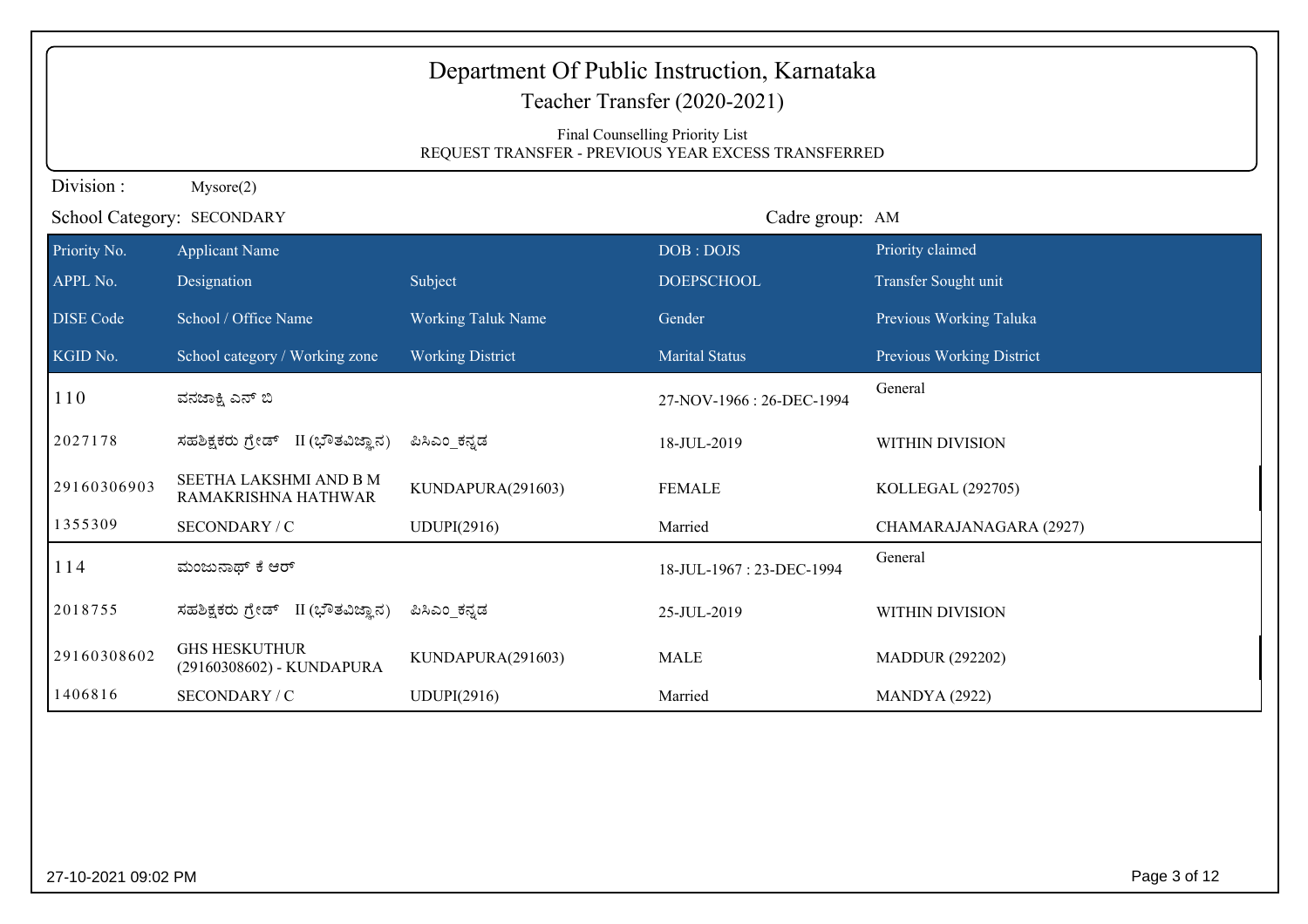|                  | Department Of Public Instruction, Karnataka<br>Teacher Transfer (2020-2021)            |                           |                          |                                  |  |  |  |  |
|------------------|----------------------------------------------------------------------------------------|---------------------------|--------------------------|----------------------------------|--|--|--|--|
|                  | Final Counselling Priority List<br>REQUEST TRANSFER - PREVIOUS YEAR EXCESS TRANSFERRED |                           |                          |                                  |  |  |  |  |
| Division:        | Mysore(2)                                                                              |                           |                          |                                  |  |  |  |  |
|                  | School Category: SECONDARY                                                             |                           | Cadre group: AM          |                                  |  |  |  |  |
| Priority No.     | <b>Applicant Name</b>                                                                  |                           | DOB: DOJS                | Priority claimed                 |  |  |  |  |
| APPL No.         | Designation                                                                            | Subject                   | <b>DOEPSCHOOL</b>        | Transfer Sought unit             |  |  |  |  |
| <b>DISE Code</b> | School / Office Name                                                                   | <b>Working Taluk Name</b> | Gender                   | Previous Working Taluka          |  |  |  |  |
| KGID No.         | School category / Working zone                                                         | <b>Working District</b>   | <b>Marital Status</b>    | <b>Previous Working District</b> |  |  |  |  |
| 115              | ರಮೇಶ ಆರ್                                                                               |                           | 15-MAY-1972: 29-OCT-1998 | General                          |  |  |  |  |
| 2025082          | ಸಹಶಿಕ್ಷಕರು ಗ್ರೇಡ್ II (ಭೌತವಿಜ್ಞಾನ)                                                      | ಪಿಸಿಎಂ_ಕನ್ನಡ              | 06-AUG-2019              | WITHIN DIVISION                  |  |  |  |  |
| 29160309507      | <b>CNSMGHS ALBADY-ARDI</b><br>(29160309507) - KUNDAPURA                                | KUNDAPURA(291603)         | <b>MALE</b>              | <b>GUNDULPET (292702)</b>        |  |  |  |  |
| 1528851          | SECONDARY / C                                                                          | <b>UDUPI(2916)</b>        | Married                  | CHAMARAJANAGARA (2927)           |  |  |  |  |
| 119              | ಎನ್ ರಾಜು                                                                               |                           | 07-JUL-1974: 29-OCT-1998 | General                          |  |  |  |  |
| 2038238          | ಸಹಶಿಕ್ಷಕರು ಗ್ರೇಡ್ II (ಭೌತವಿಜ್ಞಾನ)                                                      | ಪಿಸಿಎಂ ಕನ್ನಡ              | 06-AUG-2019              | WITHIN DIVISION                  |  |  |  |  |
| 29160311210      | GHS SIDDAPURA (29160311210)<br>- KUNDAPURA(291603) - UDUPI                             | KUNDAPURA(291603)         | <b>MALE</b>              | <b>HANUR (292713)</b>            |  |  |  |  |
| 1530928          | SECONDARY / C                                                                          | UDUPI(2916)               | Married                  | CHAMARAJANAGARA (2927)           |  |  |  |  |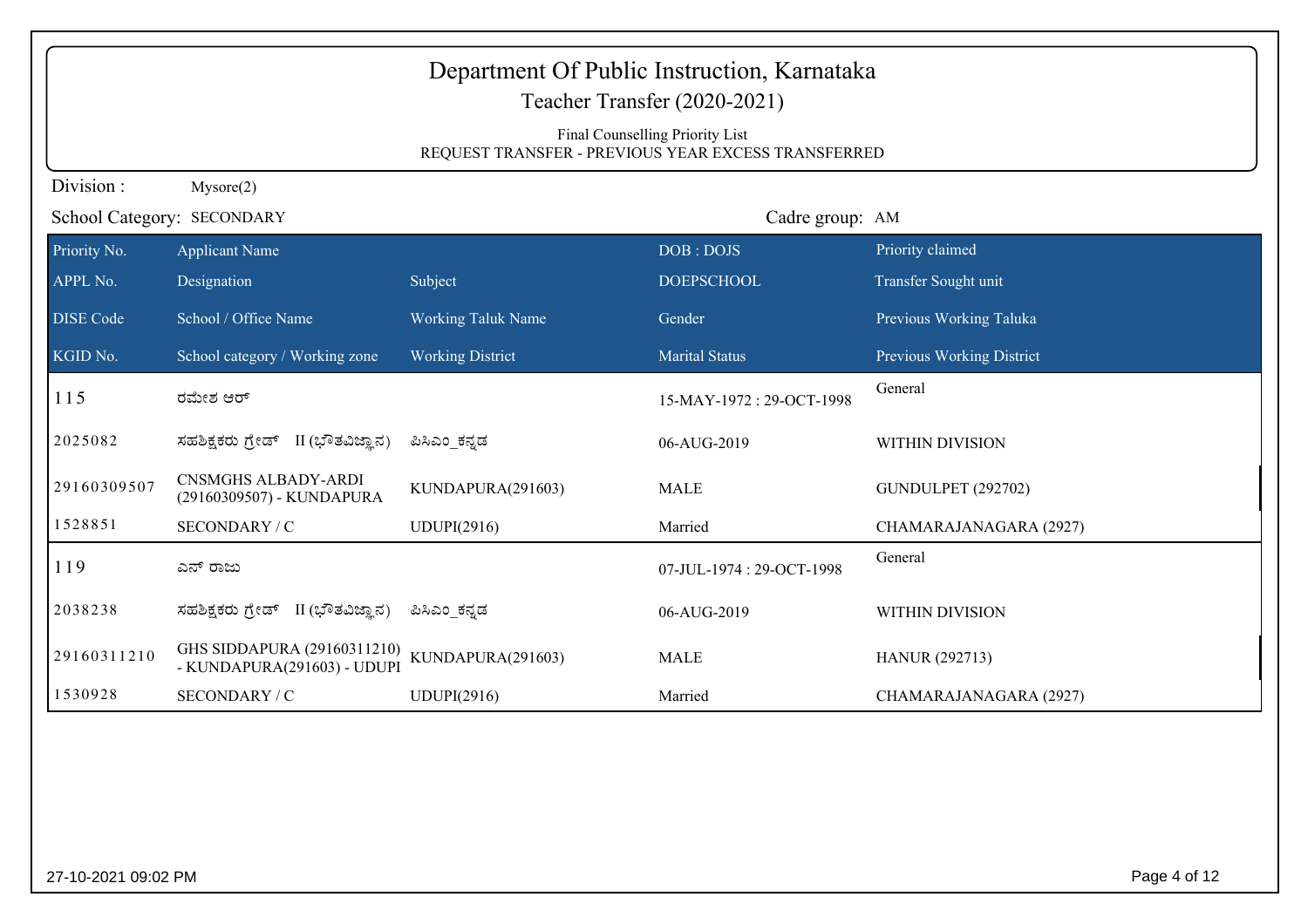|                  | Department Of Public Instruction, Karnataka<br>Teacher Transfer (2020-2021)<br>Final Counselling Priority List<br>REQUEST TRANSFER - PREVIOUS YEAR EXCESS TRANSFERRED |                           |                          |                           |  |  |  |
|------------------|-----------------------------------------------------------------------------------------------------------------------------------------------------------------------|---------------------------|--------------------------|---------------------------|--|--|--|
| Division:        | Mysore(2)                                                                                                                                                             |                           |                          |                           |  |  |  |
|                  | School Category: SECONDARY                                                                                                                                            |                           | Cadre group: AM          |                           |  |  |  |
| Priority No.     | <b>Applicant Name</b>                                                                                                                                                 |                           | DOB: DOJS                | Priority claimed          |  |  |  |
| APPL No.         | Designation                                                                                                                                                           | Subject                   | <b>DOEPSCHOOL</b>        | Transfer Sought unit      |  |  |  |
| <b>DISE Code</b> | School / Office Name                                                                                                                                                  | <b>Working Taluk Name</b> | Gender                   | Previous Working Taluka   |  |  |  |
| KGID No.         | School category / Working zone                                                                                                                                        | <b>Working District</b>   | <b>Marital Status</b>    | Previous Working District |  |  |  |
| 132              | ಅಖ್ಷರಿ ಖಾತೂನ್                                                                                                                                                         |                           | 22-JUL-1964: 11-JUL-1989 | General                   |  |  |  |
| 2021880          | ಸಹಶಿಕ್ಷಕರು ಗ್ರೇಡ್ II (ಭಾಷೆ)                                                                                                                                           | ಉರ್ದು                     | 05-AUG-2019              | WITHIN DIVISION           |  |  |  |
| 29270530002      | <b>GUHS KOLLEGAL</b><br>(29270530002) - KOLLEGAL                                                                                                                      | KOLLEGAL(292705)          | <b>FEMALE</b>            | <b>TARIKERE (291704)</b>  |  |  |  |
| 1075930          | <b>SECONDARY / A</b>                                                                                                                                                  | CHAMARAJANAGARA(2927)     | Married                  | CHIKKAMANGALURU (2917)    |  |  |  |
| 133              | PRAKASHA K                                                                                                                                                            |                           | 01-JUL-1963: 15-SEP-1994 | General                   |  |  |  |
| 2018911          | ಸಹಶಿಕ್ಷಕರು ಗ್ರೇಡ್ II (ಭೌತವಿಜ್ಞಾನ)                                                                                                                                     | ಪಿಸಿಎಂ_ಕನ್ನಡ              | 01-OCT-2019              | WITHIN DISTRICT           |  |  |  |
| 29160500303      | <b>GPUC GOLIANGADI</b><br>$(29160500303)$ -                                                                                                                           | BRAHAMAVARA(291605)       | <b>MALE</b>              | K.R.NAGARA (292606)       |  |  |  |
| 1352985          | SECONDARY / C                                                                                                                                                         | <b>UDUPI(2916)</b>        | Married                  | <b>MYSURU (2926)</b>      |  |  |  |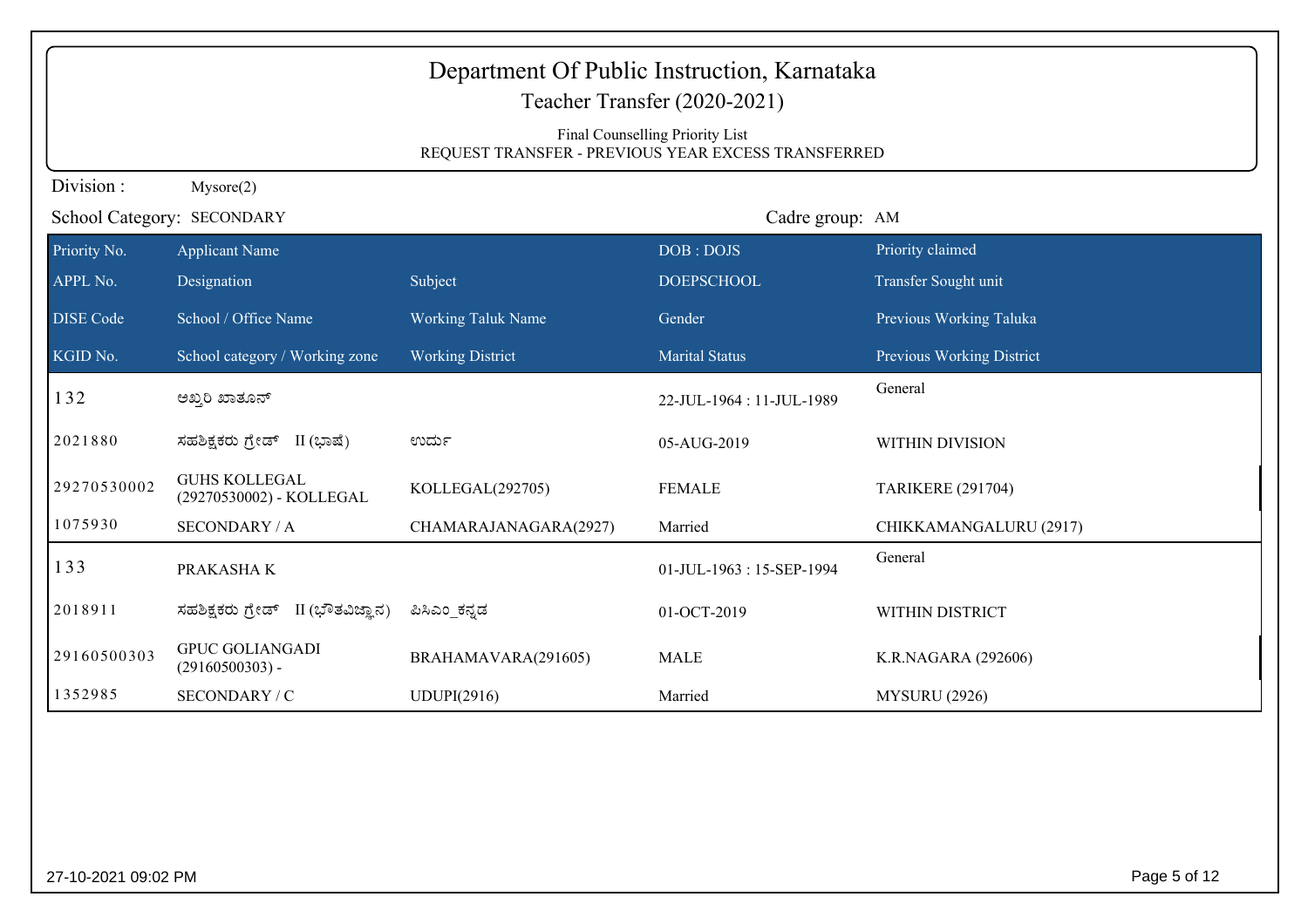|                  | Department Of Public Instruction, Karnataka<br>Teacher Transfer (2020-2021) |                           |                                                                                        |                           |  |  |  |
|------------------|-----------------------------------------------------------------------------|---------------------------|----------------------------------------------------------------------------------------|---------------------------|--|--|--|
|                  |                                                                             |                           | Final Counselling Priority List<br>REQUEST TRANSFER - PREVIOUS YEAR EXCESS TRANSFERRED |                           |  |  |  |
| Division:        | Mysore(2)                                                                   |                           |                                                                                        |                           |  |  |  |
|                  | School Category: SECONDARY                                                  |                           | Cadre group: AM                                                                        |                           |  |  |  |
| Priority $N_0$ . | <b>Applicant Name</b>                                                       |                           | DOB: DOJS                                                                              | Priority claimed          |  |  |  |
| APPL No.         | Designation                                                                 | Subject                   | <b>DOEPSCHOOL</b>                                                                      | Transfer Sought unit      |  |  |  |
| <b>DISE Code</b> | School / Office Name                                                        | <b>Working Taluk Name</b> | Gender                                                                                 | Previous Working Taluka   |  |  |  |
| KGID No.         | School category / Working zone                                              | <b>Working District</b>   | <b>Marital Status</b>                                                                  | Previous Working District |  |  |  |
| 134              | ಪುಟ್ಟಮಾದಪ್ಪ ಎನ್ ಎನ್                                                         |                           | 26-JUL-1967: 09-DEC-1996                                                               | General                   |  |  |  |
| 2056592          | ಸಹಶಿಕ್ಷಕರು ಗ್ರೇಡ್ II (ಕಲಾ)                                                  | ಕಲ್_ಕನ್ನಡ                 | 12-JUL-2019                                                                            | WITHIN DIVISION           |  |  |  |
| 29260308104      | <b>GHS HEBBALAGUPPE</b><br>(29260308104) - H.D.KOTE                         | H.D.KOTE(292603)          | <b>MALE</b>                                                                            | <b>GUNDULPET (292702)</b> |  |  |  |
| 1423459          | SECONDARY / C                                                               | MYSURU(2926)              | Married                                                                                | CHAMARAJANAGARA (2927)    |  |  |  |
| 151              | ಟಿ.ಎಸ್.ಭಾಗ್ಯ                                                                |                           | 10-JUL-1968: 02-JAN-1995                                                               | General                   |  |  |  |
| 2018956          | ಸಹಶಿಕ್ಷಕರು ಗ್ರೇಡ್ II (ಭಾಷೆ)                                                 | ಹಿಂದಿ                     | 15-JUL-2019                                                                            | WITHIN DIVISION           |  |  |  |
| 29220100902      | GHS ALAMBADI (29220100902) -<br>KRISHNARAJA PET(292201) -                   | KRISHNARAJA PET(292201)   | <b>FEMALE</b>                                                                          | CHIKMAGALUR (291706)      |  |  |  |
| 1422458          | SECONDARY / C                                                               | MANDYA(2922)              | Married                                                                                | CHIKKAMANGALURU (2917)    |  |  |  |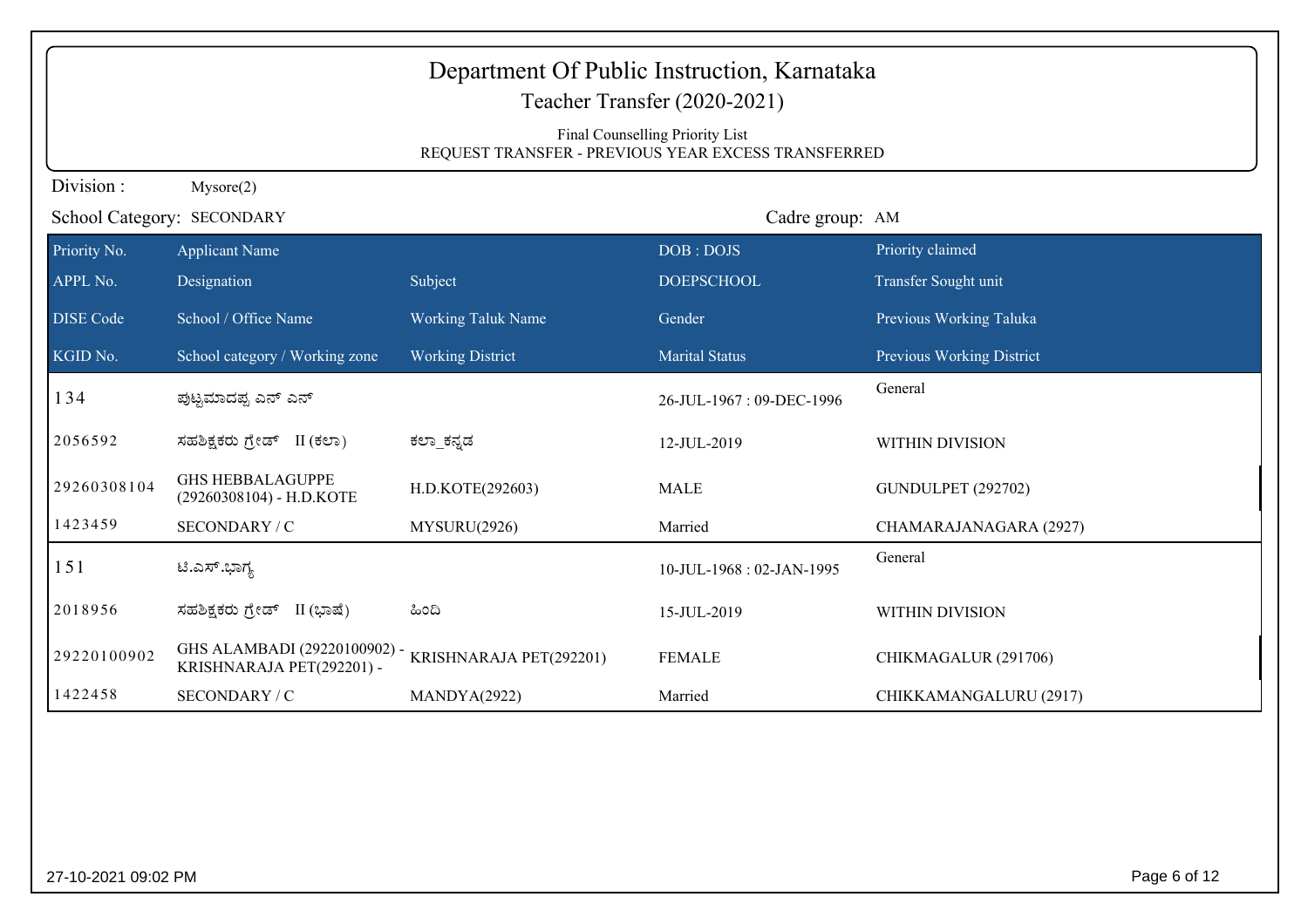|                  | Department Of Public Instruction, Karnataka<br>Teacher Transfer (2020-2021)<br>Final Counselling Priority List<br>REQUEST TRANSFER - PREVIOUS YEAR EXCESS TRANSFERRED |                           |                          |                           |  |  |  |  |
|------------------|-----------------------------------------------------------------------------------------------------------------------------------------------------------------------|---------------------------|--------------------------|---------------------------|--|--|--|--|
| Division:        | Mysore(2)                                                                                                                                                             |                           |                          |                           |  |  |  |  |
|                  | School Category: SECONDARY                                                                                                                                            |                           | Cadre group: AM          |                           |  |  |  |  |
| Priority No.     | <b>Applicant Name</b>                                                                                                                                                 |                           | DOB: DOJS                | Priority claimed          |  |  |  |  |
| APPL No.         | Designation                                                                                                                                                           | Subject                   | <b>DOEPSCHOOL</b>        | Transfer Sought unit      |  |  |  |  |
| <b>DISE Code</b> | School / Office Name                                                                                                                                                  | <b>Working Taluk Name</b> | Gender                   | Previous Working Taluka   |  |  |  |  |
| KGID No.         | School category / Working zone                                                                                                                                        | <b>Working District</b>   | <b>Marital Status</b>    | Previous Working District |  |  |  |  |
| 170              | ಜಗದೀಶ ಎನ್.                                                                                                                                                            |                           | 10-JUN-1969: 13-JUN-1997 | General                   |  |  |  |  |
| 2047205          | ಸಹಶಿಕ್ಷಕರು ಗ್ರೇಡ್ II (ಕಲಾ)                                                                                                                                            | ಕಲ್_ಕನ್ನಡ                 | 15-JUL-2019              | <b>WITHIN DIVISION</b>    |  |  |  |  |
| 29261100603      | <b>GOVERNAMENT PRE</b><br>UNIVERSITY COLLEGE HIGH                                                                                                                     | T.N.PURA(292611)          | <b>MALE</b>              | CHAMARAJA NAGAR (292701)  |  |  |  |  |
| 1515321          | SECONDARY / C                                                                                                                                                         | MYSURU(2926)              | Married                  | CHAMARAJANAGARA (2927)    |  |  |  |  |
| 230              | ರಾಧಿಕಾ .ವೈ                                                                                                                                                            |                           | 30-APR-1983: 01-JUL-2008 | General                   |  |  |  |  |
| 2040998          | ಸಹಶಿಕ್ಷಕರು ಗ್ರೇಡ್ II (ಕಲಾ)                                                                                                                                            | ಕಲ್_ಇಂಗ್ಲೀಷ್              | 18-JUL-2019              | WITHIN DIVISION           |  |  |  |  |
| 29261115807      | <b>GOVT ADARSHA VIDYALYA</b><br>SOSALE (29261115807) - T.N.                                                                                                           | T.N.PURA(292611)          | <b>FEMALE</b>            | KOLLEGAL (292705)         |  |  |  |  |
| 2243368          | <b>SECONDARY / B</b>                                                                                                                                                  | MYSURU(2926)              | Married                  | CHAMARAJANAGARA (2927)    |  |  |  |  |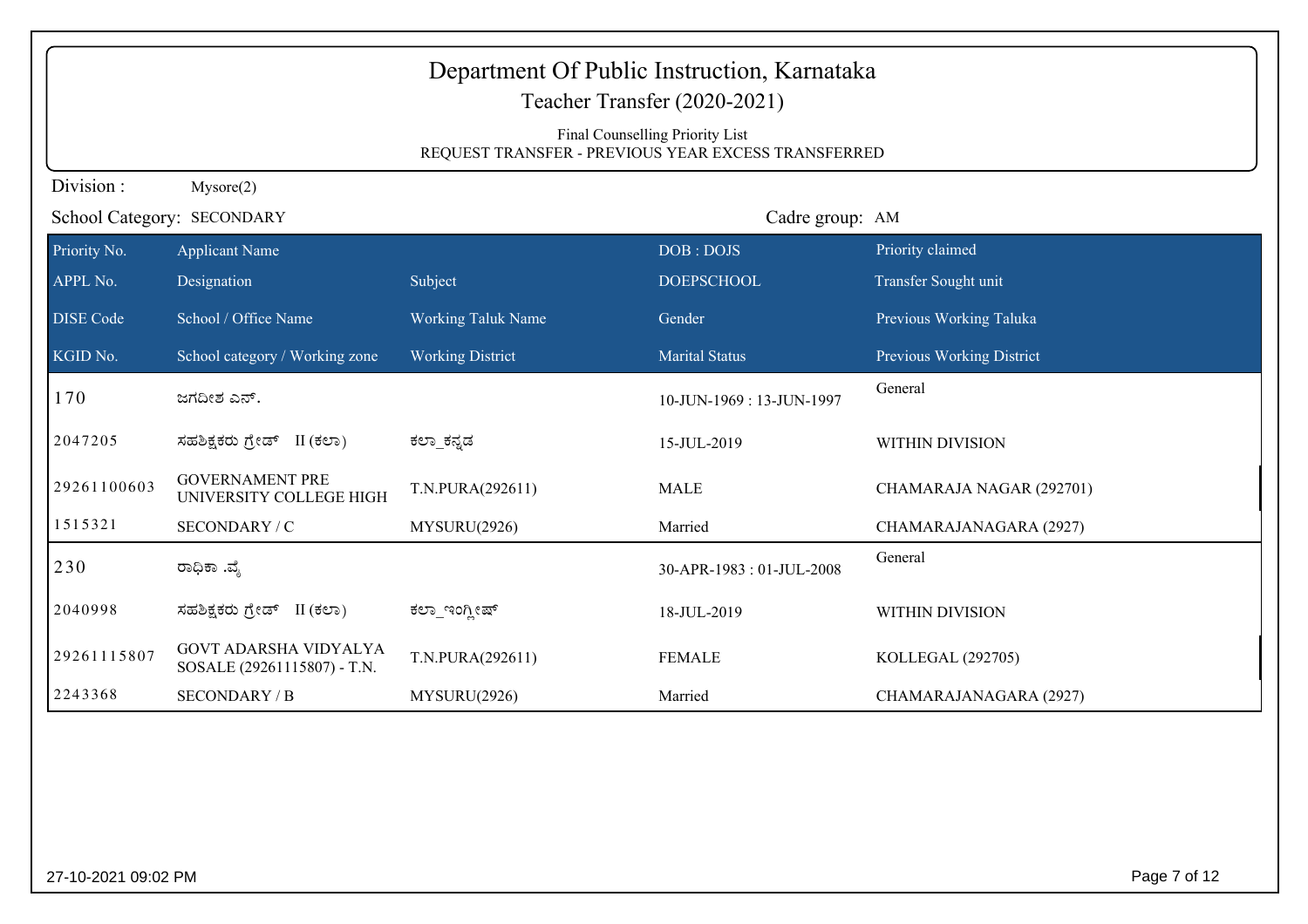| Department Of Public Instruction, Karnataka<br>Teacher Transfer (2020-2021) |                                                                                        |                           |                          |                           |  |  |  |  |
|-----------------------------------------------------------------------------|----------------------------------------------------------------------------------------|---------------------------|--------------------------|---------------------------|--|--|--|--|
|                                                                             | Final Counselling Priority List<br>REQUEST TRANSFER - PREVIOUS YEAR EXCESS TRANSFERRED |                           |                          |                           |  |  |  |  |
| Division:                                                                   | Mysore(2)                                                                              |                           |                          |                           |  |  |  |  |
|                                                                             | School Category: SECONDARY                                                             |                           | Cadre group: AM          |                           |  |  |  |  |
| Priority No.                                                                | <b>Applicant Name</b>                                                                  |                           | DOB: DOJS                | Priority claimed          |  |  |  |  |
| APPL No.                                                                    | Designation                                                                            | Subject                   | <b>DOEPSCHOOL</b>        | Transfer Sought unit      |  |  |  |  |
| <b>DISE Code</b>                                                            | School / Office Name                                                                   | <b>Working Taluk Name</b> | Gender                   | Previous Working Taluka   |  |  |  |  |
| KGID No.                                                                    | School category / Working zone                                                         | <b>Working District</b>   | <b>Marital Status</b>    | Previous Working District |  |  |  |  |
| 232                                                                         | ಗಿರಿಜಾದೇವಿ ಬಿ ಕುದರಿಮಠ                                                                  |                           | 05-SEP-1984: 11-JUL-2008 | General                   |  |  |  |  |
| 2036951                                                                     | ಸಹಶಿಕ್ಷಕರು ಗ್ರೇಡ್ II (ಕಲಾ)                                                             | ಕಲ್_ಕನ್ನಡ                 | 01-AUG-2019              | WITHIN DIVISION           |  |  |  |  |
| 29260334304                                                                 | GOVT GIRLS HIGH SCHOOL H<br>D KOTE WARD-10 (29260334304)                               | H.D.KOTE(292603)          | <b>FEMALE</b>            | <b>GUNDULPET (292702)</b> |  |  |  |  |
| 2243562                                                                     | <b>SECONDARY / A</b>                                                                   | MYSURU(2926)              | Married                  | CHAMARAJANAGARA (2927)    |  |  |  |  |
| 235                                                                         | ಸರಿತ ಎಂ                                                                                |                           | 20-JUN-1982: 08-AUG-2008 | General                   |  |  |  |  |
| 2043349                                                                     | ಸಹಶಿಕ್ಷಕರು ಗ್ರೇಡ್ II (ಕಲಾ)                                                             | ಕಲ್_ಕನ್ನಡ                 | 18-JUL-2019              | WITHIN DIVISION           |  |  |  |  |
| 29220601104                                                                 | GHS BABY (29220601104) -<br>PANDAVAPURA(292206) -                                      | PANDAVAPURA(292206)       | <b>FEMALE</b>            | <b>GUNDULPET (292702)</b> |  |  |  |  |
| 2243436                                                                     | SECONDARY / C                                                                          | MANDYA(2922)              | Married                  | CHAMARAJANAGARA (2927)    |  |  |  |  |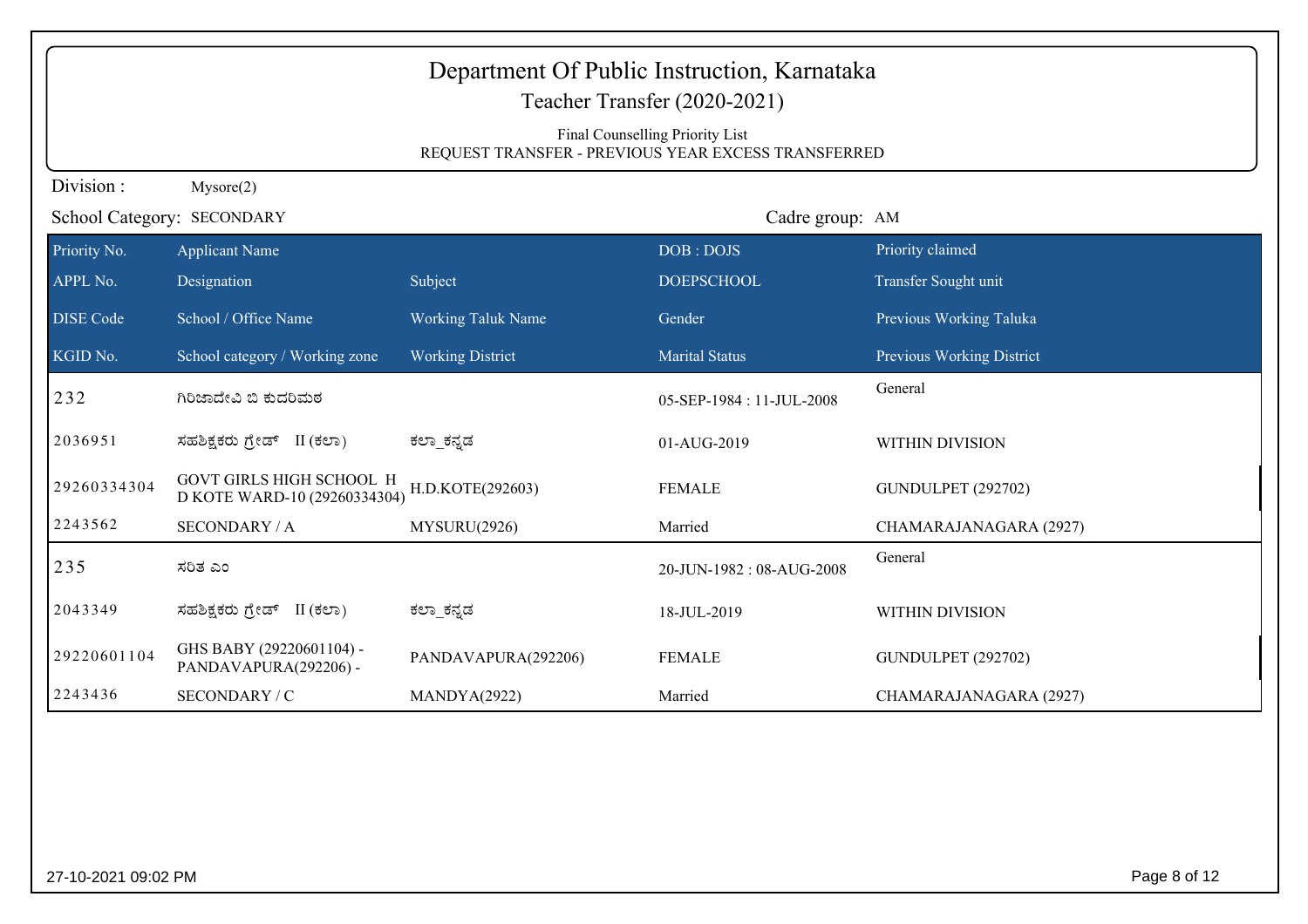|                  | Department Of Public Instruction, Karnataka<br>Teacher Transfer (2020-2021) |                           |                                                     |                           |  |  |  |
|------------------|-----------------------------------------------------------------------------|---------------------------|-----------------------------------------------------|---------------------------|--|--|--|
|                  |                                                                             |                           | Final Counselling Priority List                     |                           |  |  |  |
|                  |                                                                             |                           | REQUEST TRANSFER - PREVIOUS YEAR EXCESS TRANSFERRED |                           |  |  |  |
| Division:        | Mysore(2)                                                                   |                           |                                                     |                           |  |  |  |
|                  | School Category: SECONDARY                                                  |                           | Cadre group: AM                                     |                           |  |  |  |
| Priority No.     | <b>Applicant Name</b>                                                       |                           | DOB: DOJS                                           | Priority claimed          |  |  |  |
| APPL No.         | Designation                                                                 | Subject                   | <b>DOEPSCHOOL</b>                                   | Transfer Sought unit      |  |  |  |
| <b>DISE</b> Code | School / Office Name                                                        | <b>Working Taluk Name</b> | Gender                                              | Previous Working Taluka   |  |  |  |
| KGID No.         | School category / Working zone                                              | <b>Working District</b>   | <b>Marital Status</b>                               | Previous Working District |  |  |  |
| 241              | ಶ್ಶೆಲಜ ಎಸ್                                                                  |                           | 29-AUG-1983: 01-SEP-2008                            | General                   |  |  |  |
| 2046215          | ಸಹಶಿಕ್ಷಕರು ಗ್ರೇಡ್ II (ಕಲಾ)                                                  | ಕಲ್_ಕನ್ನಡ                 | 17-JUL-2019                                         | WITHIN DIVISION           |  |  |  |
| 29220310103      | GHS KUNDOOR (29220310103) -<br>MALAVALLY(292203) -                          | MALAVALLY(292203)         | <b>FEMALE</b>                                       | CHAMARAJA NAGAR (292701)  |  |  |  |
| 2243361          | SECONDARY / C                                                               | MANDYA(2922)              | Married                                             | CHAMARAJANAGARA (2927)    |  |  |  |
| 244              | ಶೋಭಾ ತಿ ಪವಾರ್                                                               |                           | 26-JUN-1982: 22-SEP-2008                            | General                   |  |  |  |
| 2065141          | ಸಹಶಿಕ್ಷಕರು ಗ್ರೇಡ್ II (ಕಲಾ)                                                  | ಕಲ್_ಕನ್ನಡ                 | 24-JUL-2019                                         | WITHIN DIVISION           |  |  |  |
| 29220619806      | <b>GJC PANDAVAPURA</b><br>(29220619806) - PANDAVAPURA                       | PANDAVAPURA(292206)       | <b>FEMALE</b>                                       | <b>GUNDULPET (292702)</b> |  |  |  |
| 2243667          | <b>SECONDARY / A</b>                                                        | MANDYA(2922)              | Married                                             | CHAMARAJANAGARA (2927)    |  |  |  |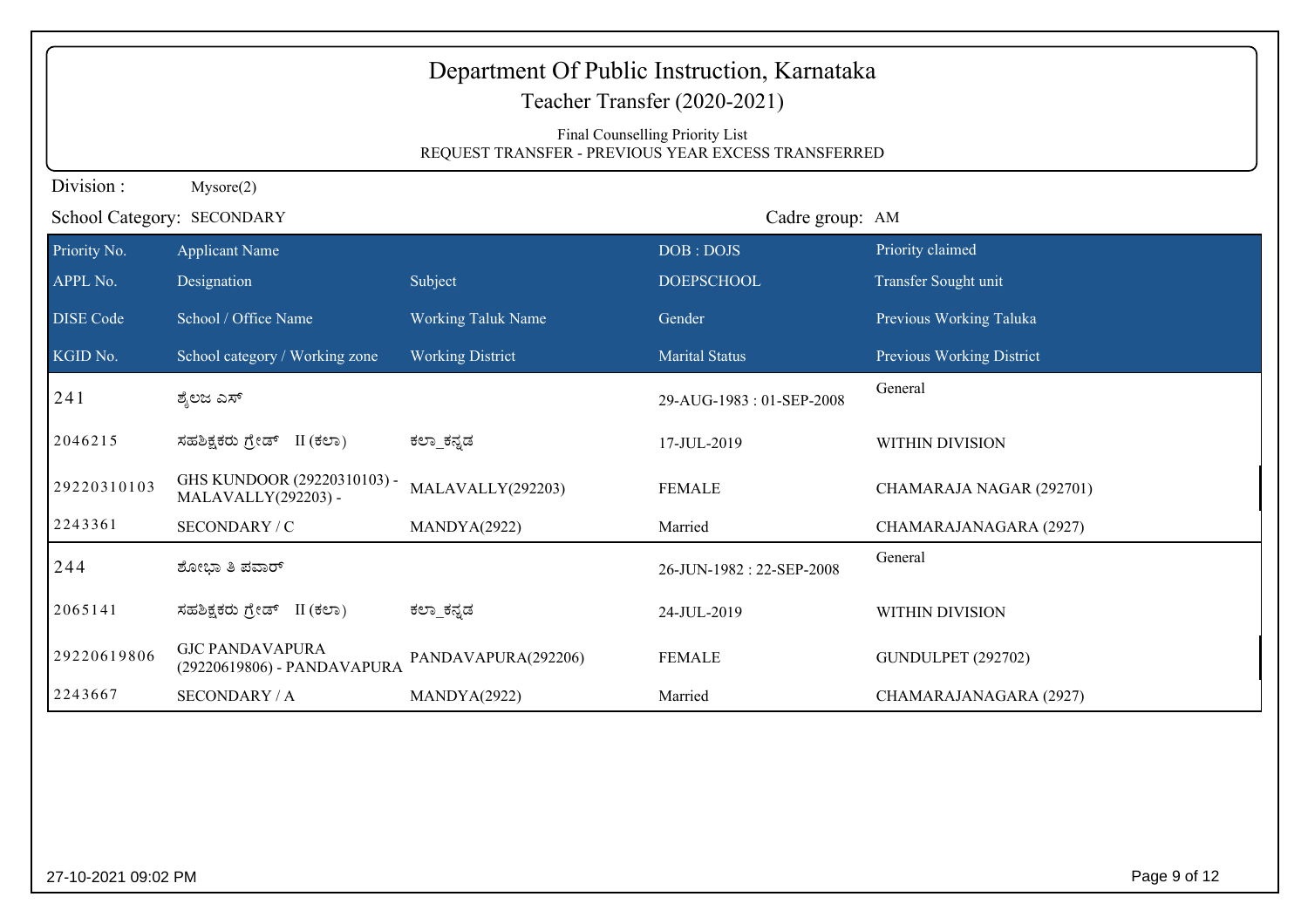|                  | Department Of Public Instruction, Karnataka<br>Teacher Transfer (2020-2021)<br>Final Counselling Priority List<br>REQUEST TRANSFER - PREVIOUS YEAR EXCESS TRANSFERRED |                           |                          |                           |  |  |  |
|------------------|-----------------------------------------------------------------------------------------------------------------------------------------------------------------------|---------------------------|--------------------------|---------------------------|--|--|--|
| Division:        | Mysore(2)                                                                                                                                                             |                           |                          |                           |  |  |  |
|                  | School Category: SECONDARY                                                                                                                                            |                           | Cadre group: AM          |                           |  |  |  |
| Priority No.     | <b>Applicant Name</b>                                                                                                                                                 |                           | DOB: DOJS                | Priority claimed          |  |  |  |
| APPL No.         | Designation                                                                                                                                                           | Subject                   | <b>DOEPSCHOOL</b>        | Transfer Sought unit      |  |  |  |
| <b>DISE Code</b> | School / Office Name                                                                                                                                                  | <b>Working Taluk Name</b> | Gender                   | Previous Working Taluka   |  |  |  |
| KGID No.         | School category / Working zone                                                                                                                                        | <b>Working District</b>   | <b>Marital Status</b>    | Previous Working District |  |  |  |
| 265              | ಜಿ ಮಹದೇವಸ್ತಾಮಿ                                                                                                                                                        |                           | 15-NOV-1983: 18-JUN-2010 | General                   |  |  |  |
| 2038124          | ಸಹಶಿಕ್ಷಕರು ಗ್ರೇಡ್ II (ಕಲಾ)                                                                                                                                            | ಕಲ್_ಕನ್ನಡ                 | 06-AUG-2019              | WITHIN DIVISION           |  |  |  |
| 29220303205      | <b>GHS CHOTTANA HALLY</b><br>(29220303205) - MALAVALLY                                                                                                                | MALAVALLY(292203)         | <b>MALE</b>              | <b>HANUR (292713)</b>     |  |  |  |
| 2244977          | SECONDARY / C                                                                                                                                                         | MANDYA(2922)              | Married                  | CHAMARAJANAGARA (2927)    |  |  |  |
| 275              | ಗವಿಗೌಡ.ಎಸ್.                                                                                                                                                           |                           | 01-OCT-1985: 07-JUL-2010 | General                   |  |  |  |
| 2063174          | ಸಹಶಿಕ್ಷಕರು ಗ್ರೇಡ್ II (ಕಲಾ)                                                                                                                                            | ಕಲ್_ಕನ್ನಡ                 | 12-JUL-2019              | WITHIN DIVISION           |  |  |  |
| 29260415705      | <b>GJC RATHNAPURI</b><br>(29260415705) - HUNSUR                                                                                                                       | HUNSUR(292604)            | <b>MALE</b>              | CHAMARAJA NAGAR (292701)  |  |  |  |
| 2208067          | SECONDARY / C                                                                                                                                                         | MYSURU(2926)              | Married                  | CHAMARAJANAGARA (2927)    |  |  |  |

27-10-2021 09:02 PM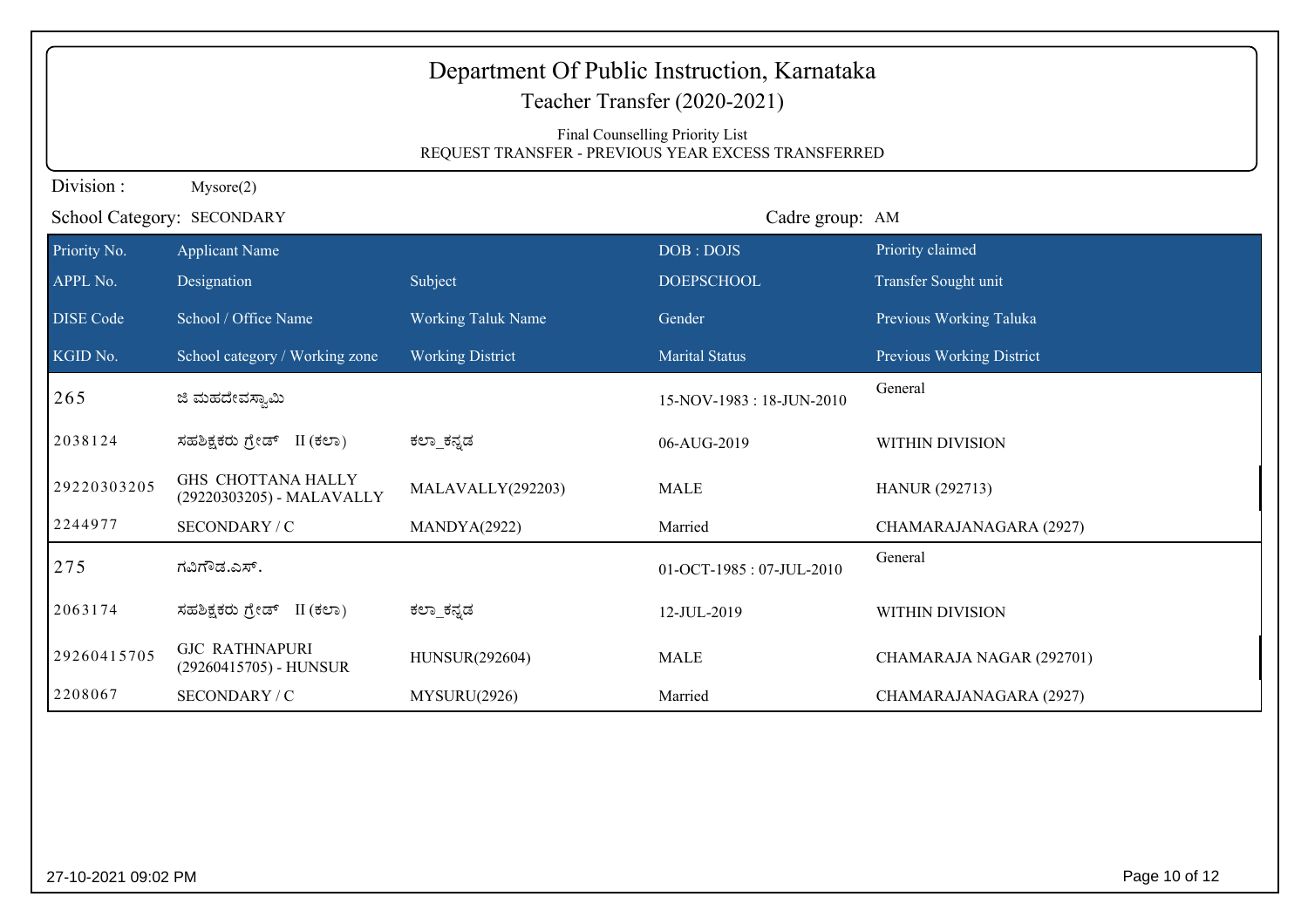| Department Of Public Instruction, Karnataka |                                                          |                           |                                                                                        |                           |  |
|---------------------------------------------|----------------------------------------------------------|---------------------------|----------------------------------------------------------------------------------------|---------------------------|--|
|                                             |                                                          |                           | Teacher Transfer (2020-2021)                                                           |                           |  |
|                                             |                                                          |                           | Final Counselling Priority List<br>REQUEST TRANSFER - PREVIOUS YEAR EXCESS TRANSFERRED |                           |  |
| Division:                                   | Mysore(2)                                                |                           |                                                                                        |                           |  |
|                                             | School Category: SECONDARY                               |                           | Cadre group: AM                                                                        |                           |  |
| Priority No.                                | <b>Applicant Name</b>                                    |                           | DOB: DOJS                                                                              | Priority claimed          |  |
| APPL No.                                    | Designation                                              | Subject                   | <b>DOEPSCHOOL</b>                                                                      | Transfer Sought unit      |  |
| <b>DISE</b> Code                            | School / Office Name                                     | <b>Working Taluk Name</b> | Gender                                                                                 | Previous Working Taluka   |  |
| KGID No.                                    | School category / Working zone                           | <b>Working District</b>   | <b>Marital Status</b>                                                                  | Previous Working District |  |
| 282                                         | ಜ್ಯೋತಿ ಹೆಚ್. ಎಂ.                                         |                           | 27-MAR-1975: 18-DEC-2003                                                               | General                   |  |
| 2037618                                     | ಸಹಶಿಕ್ಷಕರು ಗ್ರೇಡ್ II (ಭಾಷೆ)                              | ಹಿಂದಿ                     | 15-JUL-2019                                                                            | WITHIN DIVISION           |  |
| 29220701711                                 | GJC BELAGOLA (29220701711) -<br>SRIRANGA PATNA(292207) - | SRIRANGA PATNA(292207)    | <b>FEMALE</b>                                                                          | KOPPA (291702)            |  |
| 1873494                                     | SECONDARY / C                                            | MANDYA(2922)              | Married                                                                                | CHIKKAMANGALURU (2917)    |  |
| 287                                         | ಮೇರಿನಿರ್ಮಲ ಆರ್                                           |                           | 09-DEC-1973: 09-JAN-2004                                                               | General                   |  |
| 2028120                                     | ಸಹಶಿಕ್ಷಕರು ಗ್ರೇಡ್ II (ಕಲಾ)                               | ಕಲ್_ಕನ್ನಡ                 | 18-JUL-2019                                                                            | WITHIN DIVISION           |  |
| 29220306017                                 | KARNATAKA PUBLIC SCHOOL<br>GJC HALAGUR (29220306017) -   | MALAVALLY(292203)         | <b>FEMALE</b>                                                                          | <b>HANUR (292713)</b>     |  |
| 1922575                                     | SECONDARY / C                                            | MANDYA(2922)              | Married                                                                                | CHAMARAJANAGARA (2927)    |  |